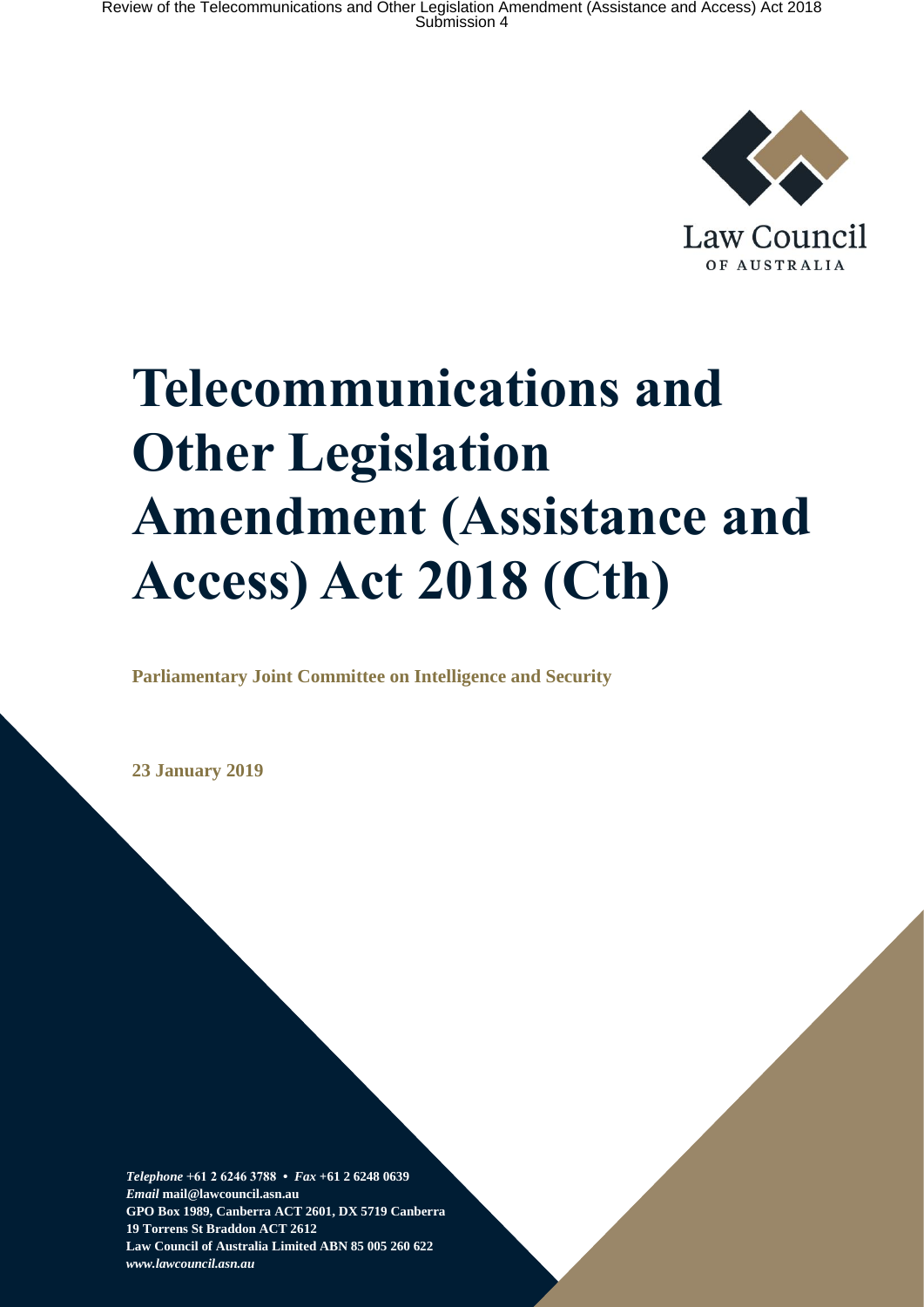# **Table of Contents**

| Recommendations regarding the Government Amendments 11          |  |
|-----------------------------------------------------------------|--|
|                                                                 |  |
|                                                                 |  |
|                                                                 |  |
|                                                                 |  |
|                                                                 |  |
|                                                                 |  |
|                                                                 |  |
|                                                                 |  |
|                                                                 |  |
|                                                                 |  |
|                                                                 |  |
|                                                                 |  |
|                                                                 |  |
|                                                                 |  |
|                                                                 |  |
|                                                                 |  |
|                                                                 |  |
|                                                                 |  |
|                                                                 |  |
|                                                                 |  |
| Safeguards to protect against unauthorised third-party access31 |  |
|                                                                 |  |
|                                                                 |  |
|                                                                 |  |
|                                                                 |  |
|                                                                 |  |
|                                                                 |  |
|                                                                 |  |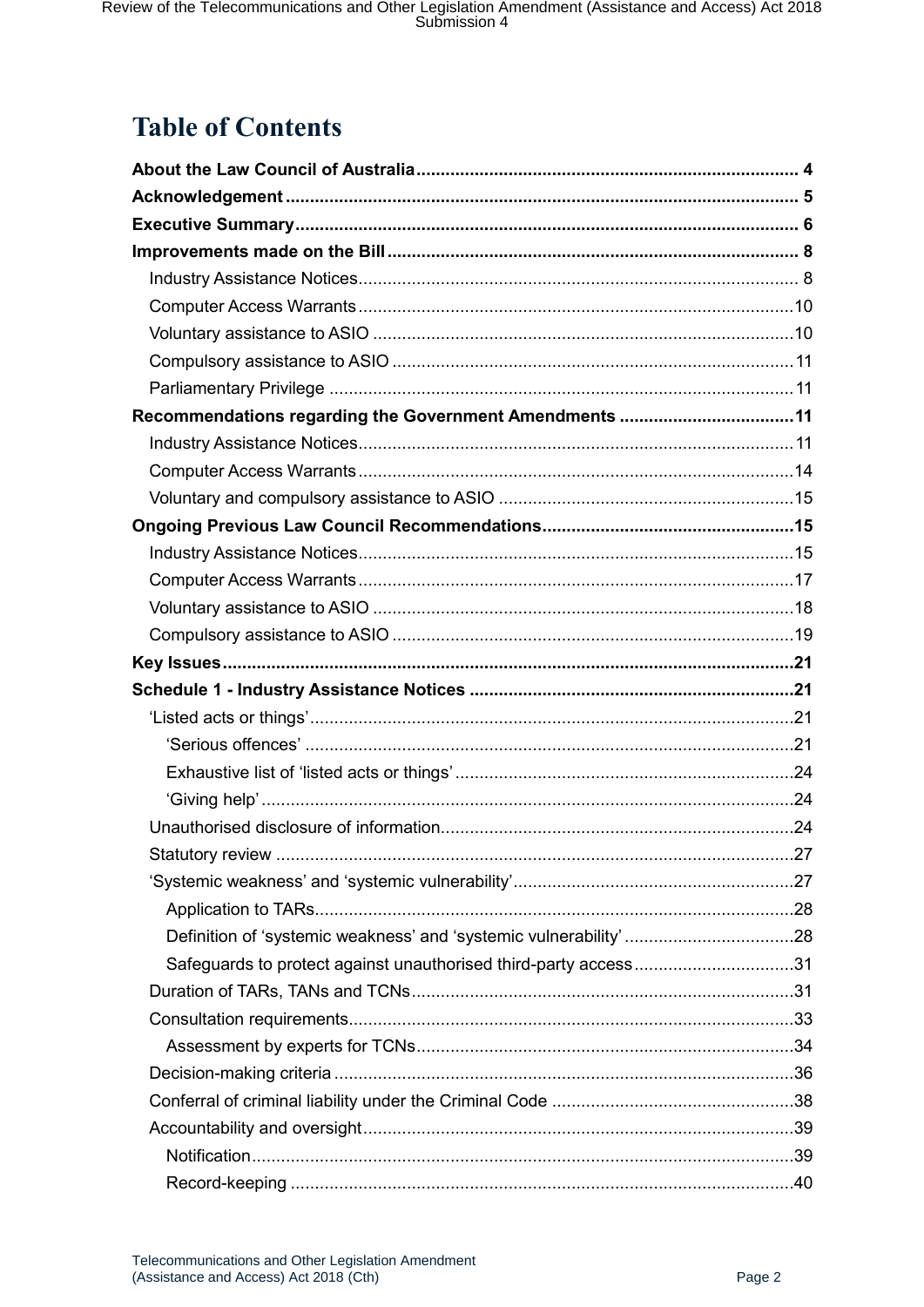| Decisions under Schedule 1 to be made by a judicial officer 41                    |  |
|-----------------------------------------------------------------------------------|--|
|                                                                                   |  |
| Ministerial approval under Intelligence Services Act 2001 (Cth) 43                |  |
| AFP Commissioner approval for TANs issued by chief officer of interception agency |  |
|                                                                                   |  |
|                                                                                   |  |
|                                                                                   |  |
|                                                                                   |  |
|                                                                                   |  |
|                                                                                   |  |
|                                                                                   |  |
|                                                                                   |  |
|                                                                                   |  |
|                                                                                   |  |
|                                                                                   |  |
|                                                                                   |  |
|                                                                                   |  |
|                                                                                   |  |
|                                                                                   |  |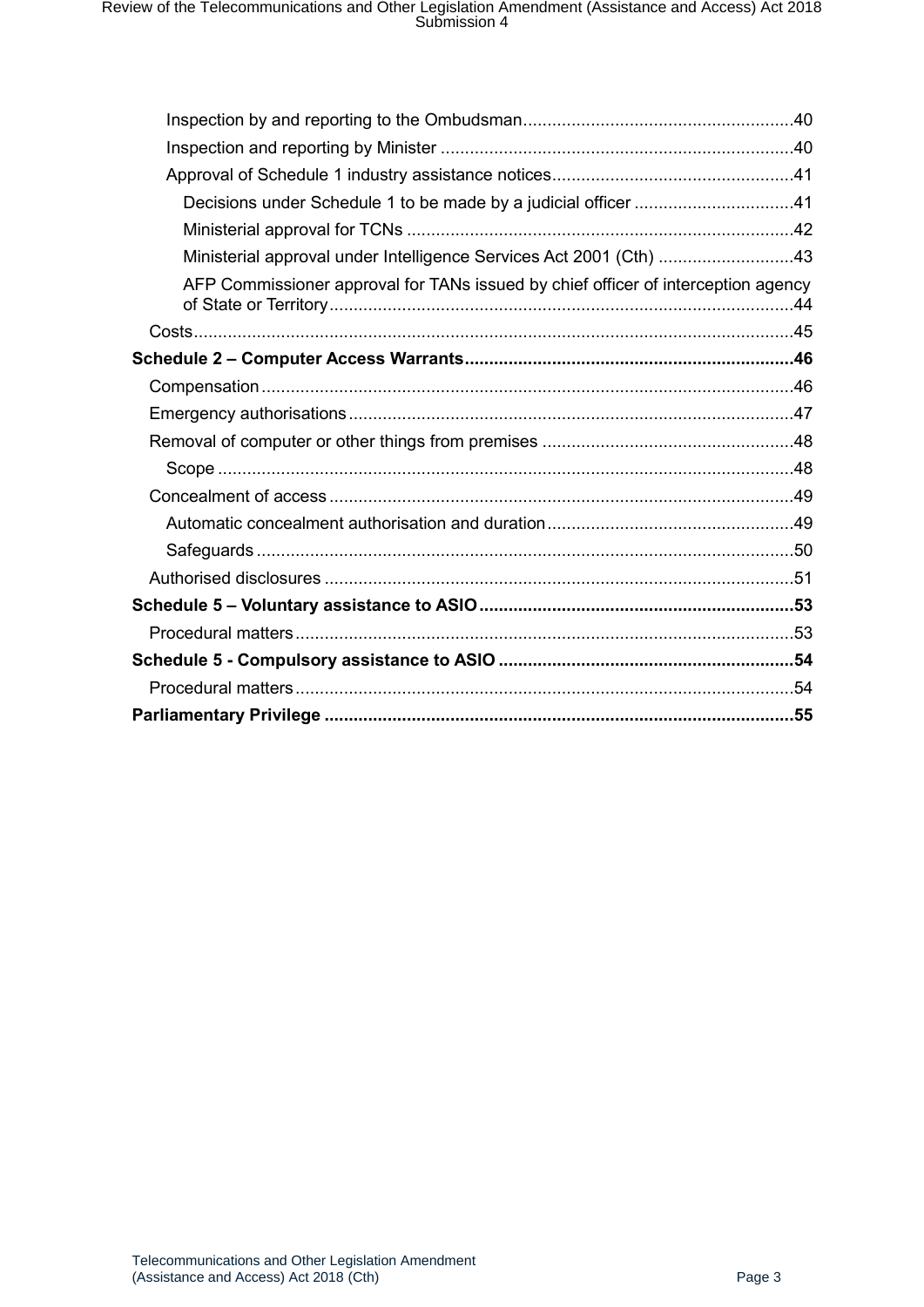# <span id="page-3-0"></span>About the Law Council of Australia

The Law Council of Australia exists to represent the legal profession at the national level, to speak on behalf of its Constituent Bodies on national issues, and to promote the administration of justice, access to justice and general improvement of the law.

The Law Council advises governments, courts and federal agencies on ways in which the law and the justice system can be improved for the benefit of the community. The Law Council also represents the Australian legal profession overseas, and maintains close relationships with legal professional bodies throughout the world.

The Law Council was established in 1933, and represents 16 Australian State and Territory law societies and bar associations and the Law Firms Australia, which are known collectively as the Council's Constituent Bodies. The Law Council's Constituent Bodies are:

- Australian Capital Territory Bar Association
- Australian Capital Territory Law Society
- Bar Association of Queensland Inc
- Law Institute of Victoria
- Law Society of New South Wales
- Law Society of South Australia
- Law Society of Tasmania
- Law Society Northern Territory
- Law Society of Western Australia
- New South Wales Bar Association
- Northern Territory Bar Association
- Queensland Law Society
- South Australian Bar Association
- Tasmanian Bar
- Law Firms Australia
- The Victorian Bar Inc
- Western Australian Bar Association

Through this representation, the Law Council effectively acts on behalf of more than 60,000 lawyers across Australia.

The Law Council is governed by a board of 23 Directors – one from each of the constituent bodies and six elected Executive members. The Directors meet quarterly to set objectives, policy and priorities for the Law Council. Between the meetings of Directors, policies and governance responsibility for the Law Council is exercised by the elected Executive members, led by the President who normally serves a 12 month term. The Council's six Executive members are nominated and elected by the board of Directors.

Members of the 2019 Executive as at 1 January 2019 are:

- Mr Arthur Moses SC, President
- Mr Konrad de Kerloy, President-elect
- Ms Pauline Wright, Treasurer
- Mr Tass Liveris, Executive Member
- Dr Jacoba Brasch, Executive Member
- Mr Tony Rossi, Executive Member

The Secretariat serves the Law Council nationally and is based in Canberra.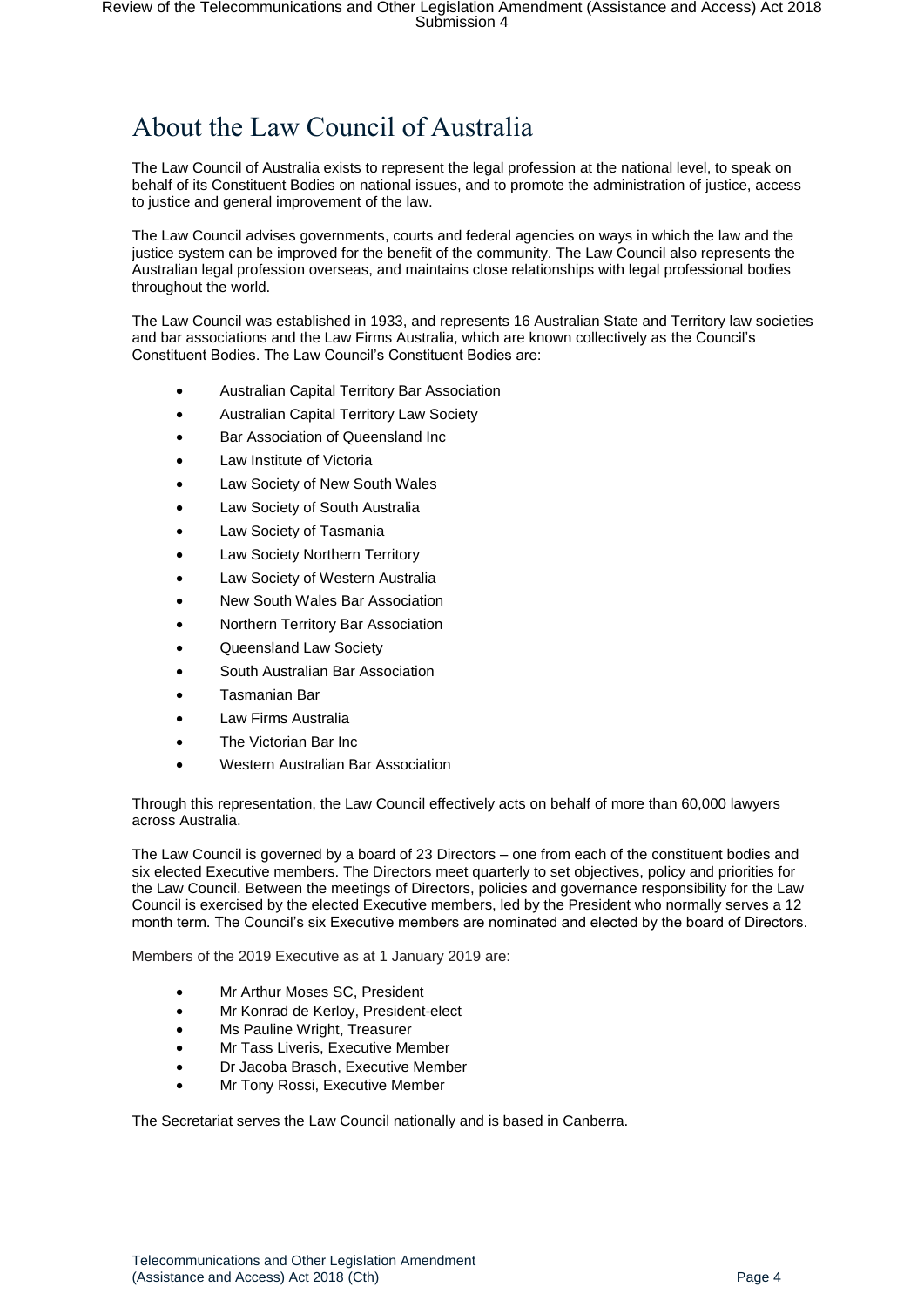# <span id="page-4-0"></span>Acknowledgement

In the preparation of this submission, the Law Council is grateful for the assistance of:

- its National Criminal Law Committee; and
- its Privacy Law Committee of the Business Law Section.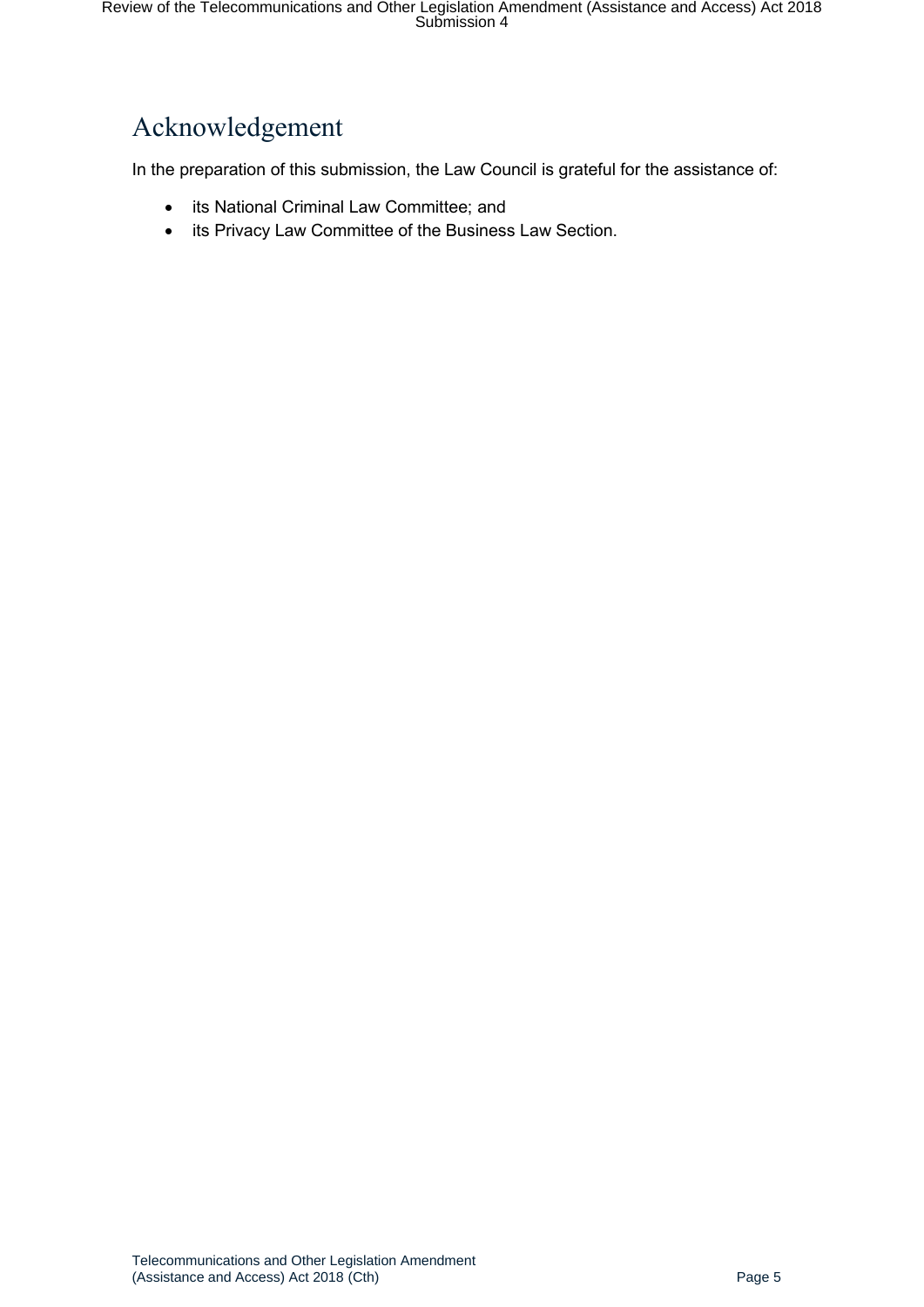# <span id="page-5-0"></span>Executive Summary

- 1. The Law Council welcomes the opportunity to provide a submission to the Parliamentary Joint Committee on Intelligence and Security's (**the Committee**) inquiry into the *Telecommunications and Other Legislation Amendment (Assistance and Access) Act 2018* (Cth) (**the Act**) with specific reference to Government amendments introduced and passed on 6 December 2018 (**the Government Amendments**).
- 2. The Law Council acknowledges that the Government amendments have made some the improvements to the Telecommunications and Other Legislation Amendment (Assistance and Access) Bill 2018 (Cth) (**the Bill**). Notably, they have improved recordkeeping, inspection and reporting requirements, and have introduced important accountability and oversight measures.
- 3. However, the Law Council considers that there are a number of areas which the Government amendments have not addressed, or which have been addressed in an insufficient manner. The key outstanding issues, in the view of the Law Council, are detailed below.
- 4. First, the Government amendments have not addressed, to any extent, the uncertainty regarding the potential for law enforcement or the Australian Security Intelligence Organisation (**ASIO**) to effectively detain individuals under the new powers in the Act, which can compulsorily require assistance to be provided to law enforcement or ASIO in certain circumstances. If a person is required to attend a place to provide information or assistance, this may arguably amount to detention of the person, particularly as they may be arrested on suspicion of the offence if they attempt to leave. This possibility of detention needs to be reconsidered with a view to ensuring that there are appropriate safeguards in place for detention, such as: allowing a person to contact a lawyer or family member; prescribing for maximum periods for giving assistance; requiring explanations of legal rights and responsibilities; the availability of interpreters where required and ensuring that the person is treated humanely and with respect for their human dignity.
- 5. Secondly, the Law Council considers that the voluntary assistance request and the technical assistance request (**TAR**) schemes, in addition to the technical assistance notices (**TAN**) and technical capability notices (**TCN**), should not be used as means of avoiding the important safeguard of a warrant. Where law enforcement agencies or ASIO would otherwise require authorisation or approval from the court, the Administrative Appeals Tribunal, or the Minister, they should not be able to make a voluntary assistance request or a technical assistance request and this should be made clear on the face of the legislation. The Law Council welcomes the Government amendment which broadens the application of the general limits, which previously only applied to TANs and TCNs, to TARs. It also welcomes the amendments to section 317ZH, as well as to the 'listed acts or things' for the purposes of industry assistance provisions, which seek to add clarity to the prohibition against the side-stepping of warrants. However, the Government amendments do not address the uncertainty regarding the potential for ASIO to make a voluntary assistance request requiring a provider to undertake certain acts or things, including telecommunications interception, for which they would otherwise require a warrant.
- 6. Thirdly, the Government amendments have not addressed the significant expansions of power for law enforcement and ASIO in relation to the proposed new computer access warrants, including: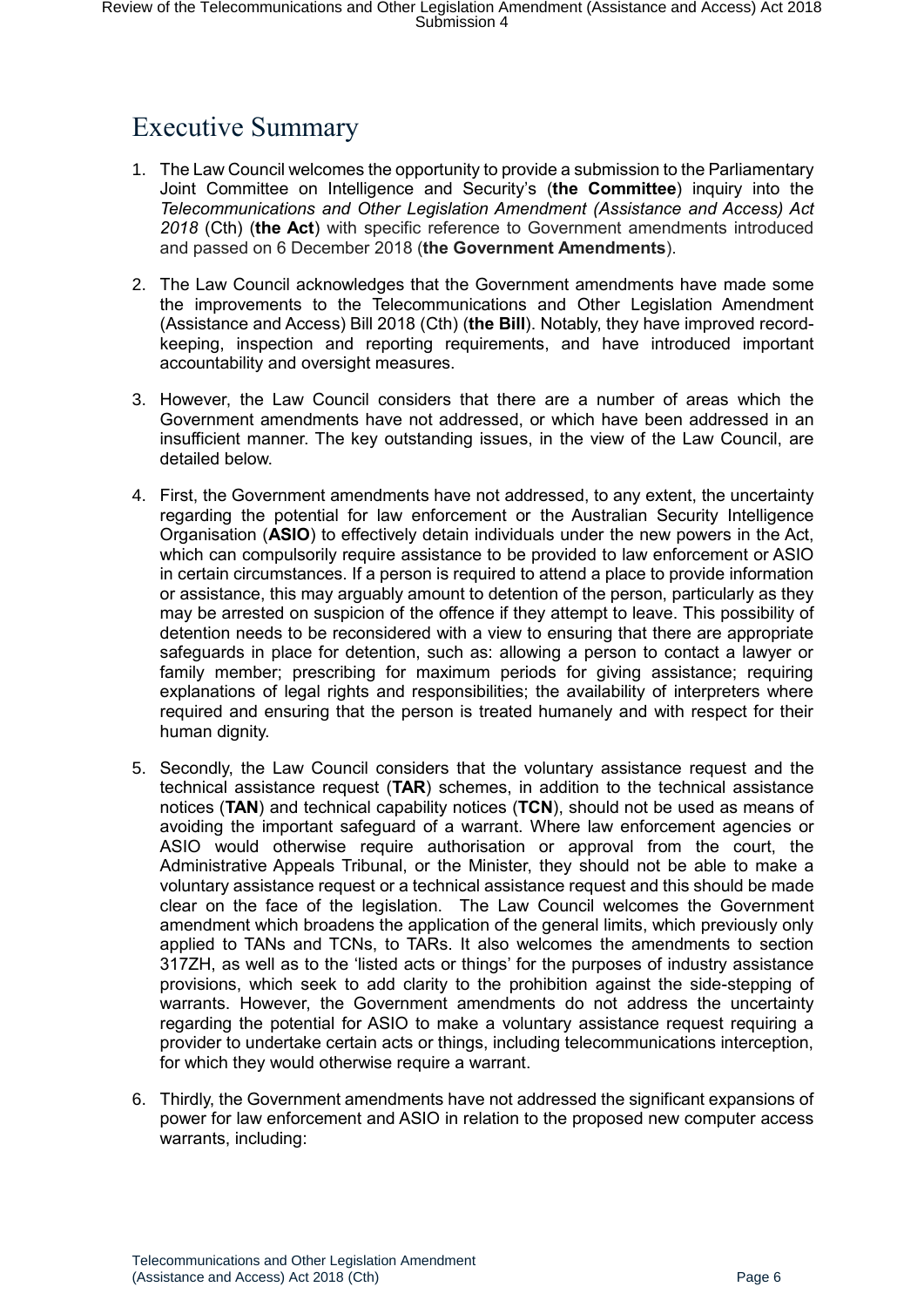- (a) the ability to access telecommunications interception on the basis of lower thresholds than that which formerly applied;
- (b) the ability to use force against persons or things to engage in telecommunications interception; and
- (c) permitting telecommunications interception and temporary removal of computers and things for the purpose of entering premises rather than gaining access to relevant data.
- 7. The Law Council notes that the Government amendments appear to place time-limits on the removal of computers from premises and safeguards on the concealment of access provisions, however, the Law Council considers these amendments to be insufficient.
- 8. Fourthly, the decision-making powers in relation to Schedule 1 of the Act for industry assistance do not task the relevant decision maker, when making a 'reasonable and proportionate' determination, to determine whether perceived law enforcement or national security should outweigh the affected individuals' and businesses' reasonable expectations of confidentiality and privacy of communications. The Law Council considers that the decision-making criteria should be improved by including, for example: an express requirement that the decision maker must consider reasonable commercial interests of the provider to whom the notice relates, as well as a requirement to consider the fundamental right to privacy of affected individuals. Nonetheless, the Law Council welcomes the Government amendment requiring all Schedule 1 industry assistance notices, not just TANs and TCNs, to apply the same decision-making criteria. It also welcomes the addition of the express requirement of necessity to the decisionmaking criteria.
- 9. Lastly, the Act continues to allow for the conferral of civil and criminal immunities for providers that provide assistance to law enforcement or security agencies. In some cases, they would appear to allow a senior bureaucrat of ASIO to, for example, confer civil immunity. The Law Council considers that this measure has not been adequately justified and recommends that the conferral of civil immunity powers in the case of ASIO should be by the Attorney-General.
- 10. In addition to these outstanding issues which remain unaddressed by the Government amendments, the Law Council has detailed in this submission what it considers to be the key issues raised by the Government amendments, including but not limited to:
	- (a) the definition of 'serious Australian offences' and 'serious foreign offences';
	- (b) the definition of 'systemic weakness' and 'systemic vulnerability';
	- (c) the non-binding nature of the report and assessment by an expert and former judge on the decision of the Attorney-General to issue a TCN;
	- (d) the absence of judicial approval for Schedule 1 notices; and
	- (e) computer access warrants permitting telecommunications interceptions under emergency authorisations.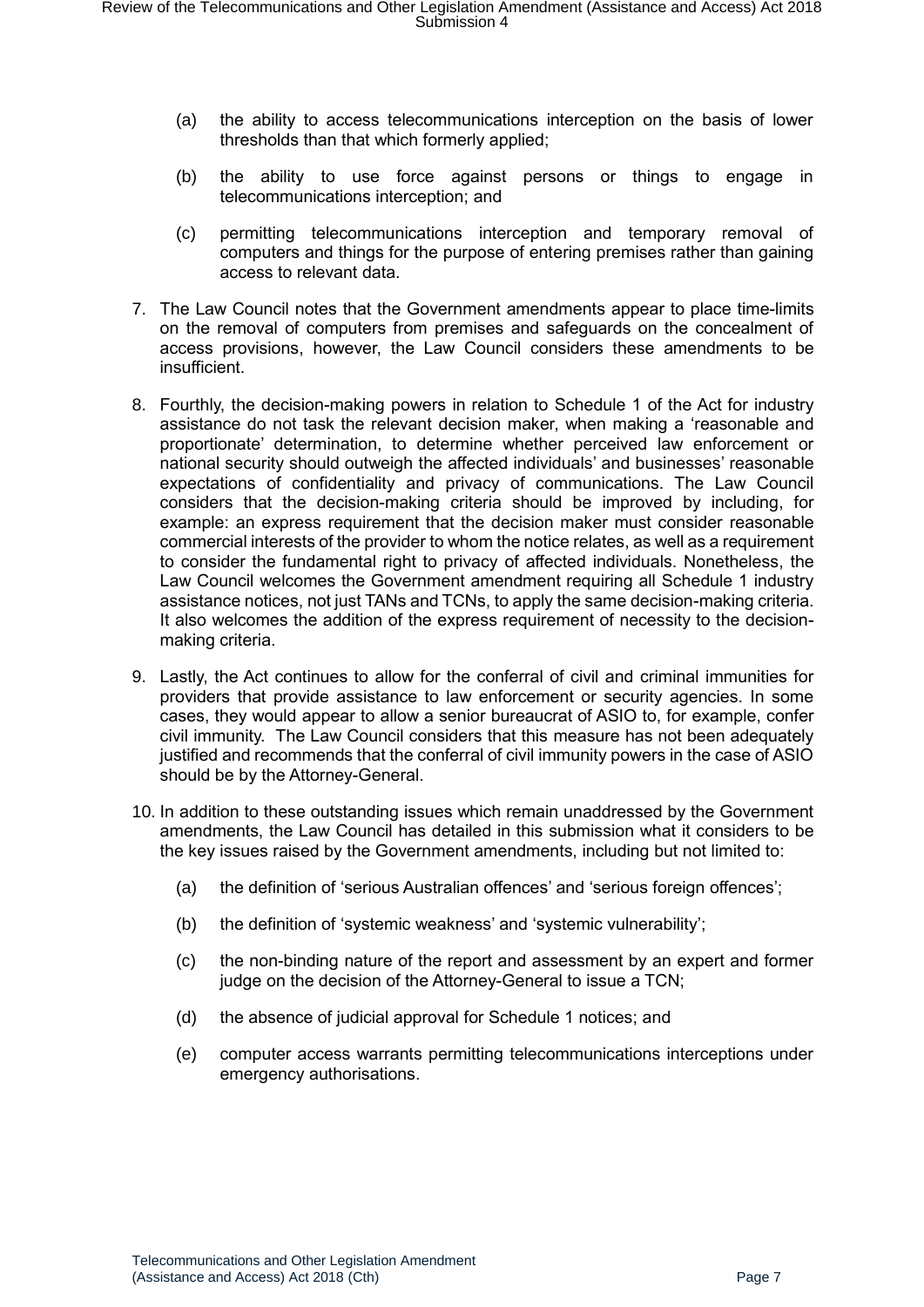# <span id="page-7-0"></span>Improvements made on the Bill

# <span id="page-7-1"></span>**Industry Assistance Notices**

- The Government amendments require the Committee and Independent National Security Legislation Monitor (**INSLM**) to review of the operation of the amendments made by the Act.
- The Government amendments replaced the words '(but are not limited to)' with 'must be' in subsections 317L(3) and 317T(7), rendering the 'listed acts or things' under section 317E for TANs and TCNs exhaustive.
- State and Territory independent commissions against corruption were removed from the list of agencies who are deemed by the Act to be an 'interception agency' for the purposes of Part 15 of the *Telecommunications Act* 1997 (Cth) (**Telecommunications Act**), as was recommended by the Committee.<sup>1</sup>
- Subsection 317L(2A) has been introduced by the Government amendments to make it clear that TANs must not used to require designated communications providers (**DCP**) to build new capabilities.
- Subsection 317ZF(5A) permits an Ombudsman official to disclose information relating to a TAN, TCN or TAR which is in connection with the Ombudsman official exercising powers, performing functions or duties.
- Subsections 317ZF(5B)–(5C) allow for the authorised disclosure of TAR, TAN or TCN information to a State or Territory inspecting body.
- The Government amendments broadened the scope of subsection 317ZG(1) so that the general limits on Schedule 1 notices apply to TARs.
- A maximum 12-month time-limit for the operation of all TANs and TCNs has been introduced under new subsections 317MA(1A) and 317TA(1A).
- The Government amendments introduced section 317PA, requiring the Director-General of Security or the chief officer of an interception agency to consult with the DCP prior to the issuing of a TAN.
- Subsection 317W(1) requires the Attorney-General to give a DCP a written notice which sets out the proposal to give a TCN and invites the DCP to make a submission to the Attorney-General on the proposed TCN. The Attorney-General must consider the DCP's submission it if was provided within 28 days. This requirement also applies when the Attorney-General seeks to vary a TCN under section 317XA.
- Subsection 317WA(1) allows for a DCP, who has been given a consultation notice in relation to a proposed TCN, to give the Attorney-General a written request for an assessment of whether the TCN should be given.
- Subsection 317JAA(1) requires that the issuance of a TAR must be reasonable and proportionate, and compliance with the request is practicable and technically

<sup>1</sup> <sup>1</sup> Parliamentary Joint Committee on Intelligence and Security, Parliament of Australia, *Advisory Report on the Telecommunications and Other Legislation Amendment (Assistance and Access) Bill 2018*, December 2018, ix [2.4].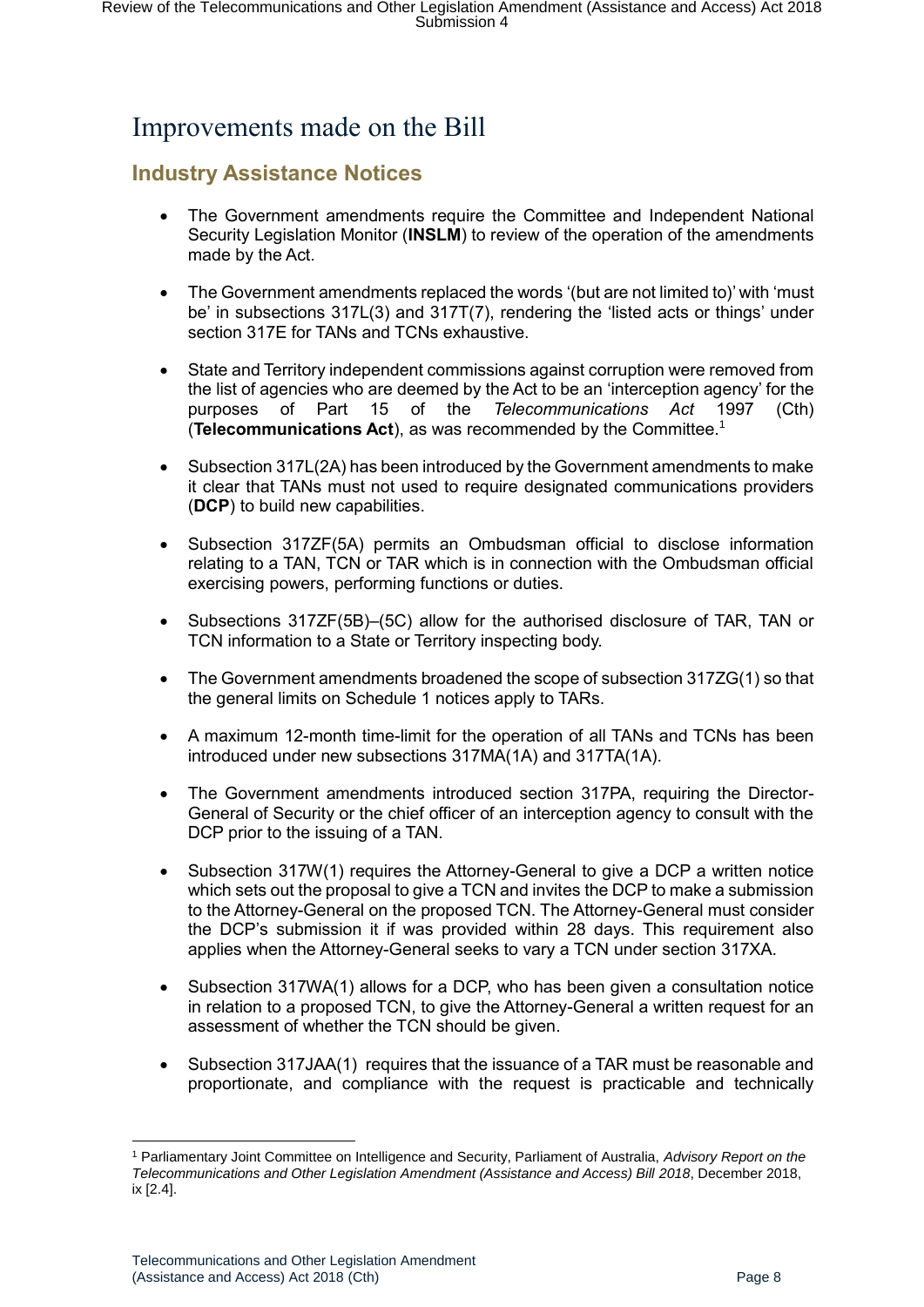feasible. The decision-making requirements now apply to all Schedule 1 industry assistance measures.

- The Government amendments introduced subsections 317JA(9)–(14), 317Q(10) and 317X(4) so that the decision-making criteria applies to the variation of TARs, TANs and TCNs.
- Subsections 317JB(1A)–(3A) and sections 317R and 317Z make clear that if a TAR, TAN or TCN is not reasonable or proportionate, or the compliance with the request is not practicable or technically feasible, the notice must be revoked.
- Subsections 317JC(g), 317RA(eb) and 317ZAA(eb) add the consideration of 'necessity' to the list of matters which must be considered when deciding whether the requirements imposed by a TAR, TAN or TCN are reasonable and proportionate.
- The notification requirements relating to TARs, TANs and TCNs have been improved by the requirement that ASIO or the Ombudsman (dependant on the interception agency which issued the notice) is notified within seven days about the issuance.<sup>2</sup> variation<sup>3</sup> or revocation<sup>4</sup> of a TAR, TAN or TCN.
- Subsection 317MAA(3) requires that when giving a TAN to a DCP, the Director-General of Security is under an obligation to inform the DCP of its right to make a complaint about the notice to the Inspector-General of Intelligence and Security (**IGIS**) (if TAN issued by Director-General of Security). Subsection 317MAA(4) places an obligation on the chief officer of an interception agency when giving a TAN to a DCP to inform the DCP of its right to make a complaint to the Ombudsman or an authority that is the State or Territory inspecting agency in relation to the interception agency.
- Subsections  $317HAA(5)$ –(6),  $317MAA(5)$ –(6),  $317TAA(1)$ –(3) require that there must be a written record of oral advice from the relevant interception agency given to a DCP regarding their obligations relating a TAR, TAN or TCN.<sup>5</sup>
- Subsection 94(2BA) of the *Australian Security Intelligence Organisation Act 1979* (Cth) (ASIO Act) requires that the annual report, prepared by the Director-General of Security for the Minister,<sup>6</sup> include a statement of the total number of TARs, TANs and TCNs issued during that period.<sup>7</sup> Subsection 94(2BB) requires that the Director-General of Security include TCNs in the annual report prepared for the Minister where the TCN was directed towards assisting ASIO, despite the fact that the Attorney-General, not the Director-General of Security, has authority to give TCNs. This means that the number of TARs, TANs and TCNs issued must be reported to Parliament as a whole.
- Paragraph 317ZS(1)(d) requires the Home Affairs Minister to include in its annual report under section 317ZS information on the kinds of serious Australian offences for which Schedule 1 powers are used in relation to. This means that this information is laid before Parliament.

<sup>&</sup>lt;sup>2</sup> Telecommunications and Other Legislation Amendment (Assistance and Access) Act 2018 (Cth) ss 317HAB, 317MAB, 317TAB ('*Assistance and Access Act*').

<sup>3</sup> Ibid ss 317JA(15)–(19), 317Q(12)–(14), 317X(6)–(8).

<sup>4</sup> Ibid ss 317JB(6)–(10), 317R(5)–(7), 317Z(3)–(5). 5 Ibid ss 317HAA(5)–(6), 317MAA(5)–(6), 317TAA(1)–(3).

<sup>6</sup> *Public Governance, Performance and Accountability Act 2013* (Cth) s 46.

<sup>7</sup> *Australian Security Intelligence Organisation Act 1979* (Cth) s 94(2BA)(a)–(c).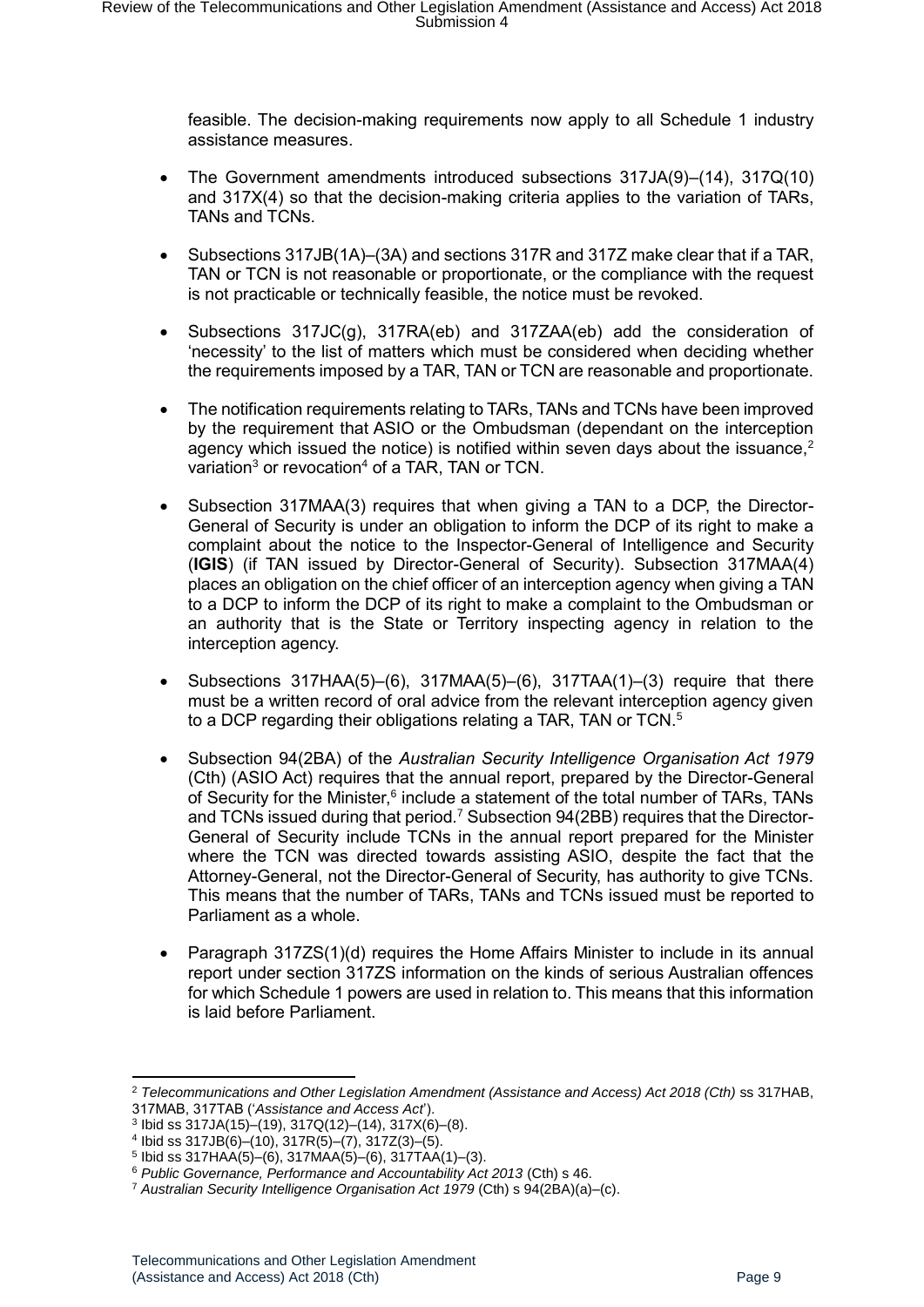- Section 317TAAA adds the requirement that the Attorney-General must obtain ministerial approval before the issuance of a TCN.
- The Government amendments appear to add clarity to section 317ZH regarding the prohibition against the side-stepping of warrants by adding the phrases 'that relates to an agency' and 'the agency, or an officer of the agency, would be required to have or obtain' to subsection 317ZH(1).
- The addition of paragraph 317E(1)(da) underscores that a TAR, TAN or TCN can only be issued to require one of the 'listed acts or things' be done by a provider where a valid warrant is in force to authorise the activity.
- New paragraph 570(3)(aa) and new subsections 570(4D) and 570(4C) in the Telecommunications Act provide for maximum penalties for body corporates and persons other than body corporates for contraventions of the civil penalty provisions in subsections 317ZA(1) and (2) for failing to comply with a requirement under a TAN or a TCN.

#### <span id="page-9-0"></span>**Computer Access Warrants**

- Subsection 55(2B) of the *Surveillance Devices Act 2004* (Cth) (**SDA**) allows the Ombudsman to inspect records relating to the performance of Part 15 powers (e.g. issuance of a TAR, TAN, TCN) that have been used in connection with a surveillance device warrant, including computer access warrants. This amendment has the effect of including the new Part 15 powers within the Ombudsman's existing inspection regime. The Law Council supports this amendment as it appears to enhance oversight of the Schedule 1 industry assistance scheme.
- The Government amendments introduced subsection 64(2) in the SDA to provide for the circumstances in which the Commonwealth is liable to pay a person who has suffered loss or injury flowing from a computer access warrant.
- The Government amendments improve the authorised disclosures relating to general computer access intercept information under subsections 63AB(3)–(6) and 63AC(3)–(6) of the *Telecommunications (Interception and Access) Act 1979* (Cth) (**TIA Act**), as the measures permit authorised disclosures to the of the Ombudsman and IGIS.

#### <span id="page-9-1"></span>**Voluntary assistance to ASIO**

- Subsections 21A(2) and (2A) of the ASIO Act require that an oral request for voluntary assistance under paragraph 21A(1)(a) must be in writing unless the making of the request should be made as a matter of urgency, would be prejudicial to security, or would be prejudicial to the operational security of the organisation, thus confining the circumstances in which a request may be made orally.
- Subsection 21A(3A) of the ASIO Act places an additional obligation on the Director-General to notify the IGIS that a request has been made, within seven days after the request was made.
- Subsection 94(2BC) of the ASIO Act requires that the total number of requests made under paragraph  $21A(1)(a)$ , as well as the total number of orders made under subsection 34AAA(2), is included in annual report prepared by the Director-General of Security for the Minister, which is tabled in Parliament.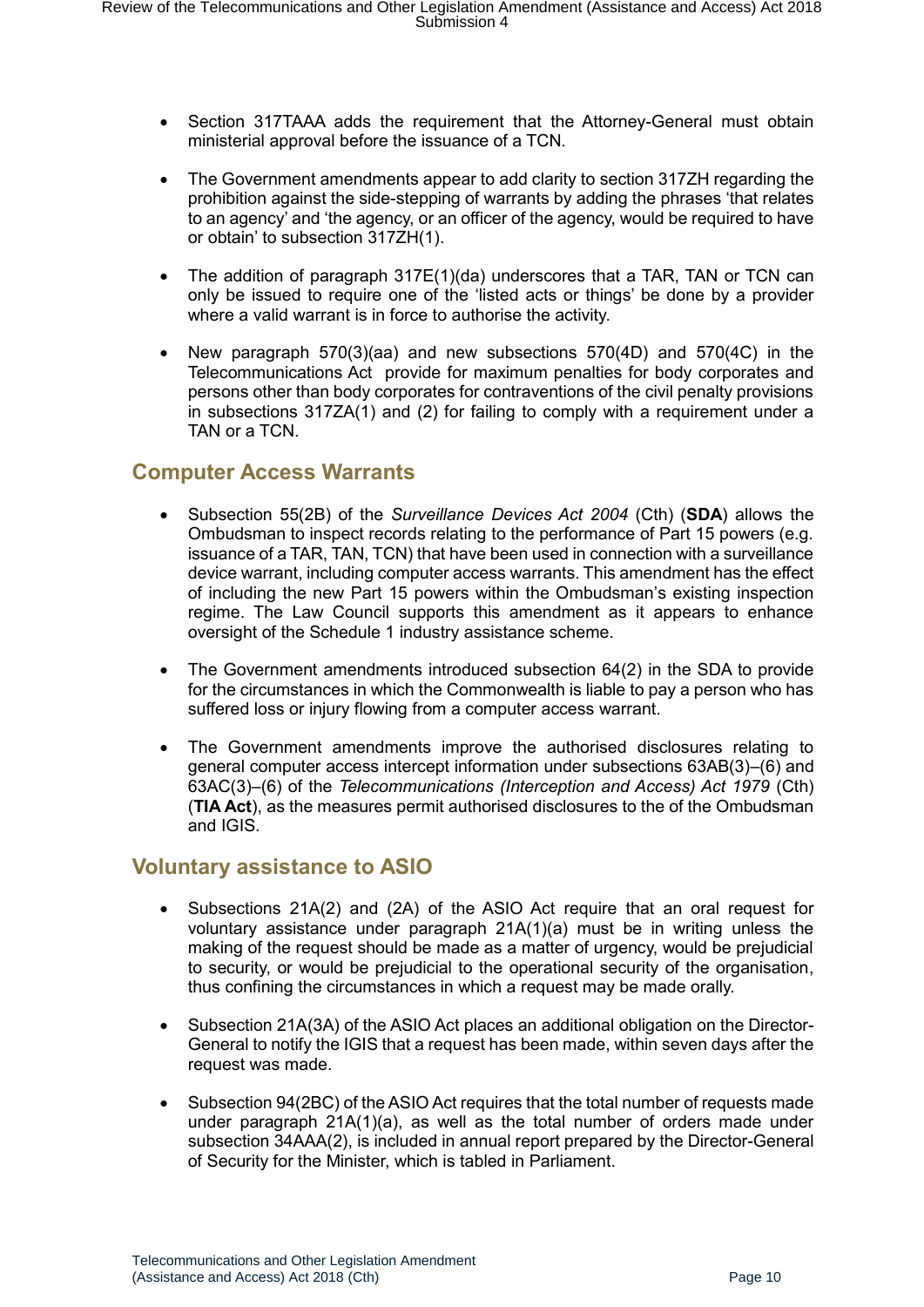# <span id="page-10-0"></span>**Compulsory assistance to ASIO**

- Subsections 34AAA(3A) and (3B) of the ASIO Act require the Director-General to make a written record of a verbal request within 48 hours.
- Subsection 34AAA(3C) of the ASIO Act requires that a request for compulsory assistance must be accompanied by a statement setting out the particulars and outcomes of all previous requests (if any) for the making of an order relating to the person specified in the current request.
- Subsection 34AAA(3D) and (3E) of the ASIO Act require that, if the grounds on which an order under section 34AAA was made have ceased to exist, the Director-General must inform the Attorney-General and, if the Attorney-General is also satisfied that the grounds have ceased to exist, the Attorney-General must revoke the order.
- Subsection 34(1A) of the ASIO Act provides that if an order was made under subsection 34AAA(2) in relation to the warrant (regarding a person with knowledge of a computer or a computer system to assist access to data), then the report must also include details of the extent to which compliance with the order has assisted the ASIO in carrying out its function. Subsection 34ZH(2) requires that if an order was made under subsection 34AAA(2) in relation to accessing data that was held in, or accessible from, a computer or storage device that was seized under section 34ZB, the report must also include details of the extent to which compliance with the order has assisted the ASIO in carrying out its functions.

## <span id="page-10-1"></span>**Parliamentary Privilege**

• Section 317RZ of the Act, section 27J of the SDA, section 3SA of the *Crimes Act 1914* (Cth) (**Crimes Act**) and section 202B of the *Customs Act 1901* (Cth) (**Customs Act**) are broad provisions which maintain that parliamentary privilege is not abrogated, rather than limited approach that only permits limited disclosures.

# <span id="page-10-2"></span>Recommendations regarding the Government Amendments

## <span id="page-10-3"></span>**Industry Assistance Notices**

- The definition of 'serious offences' should be consistent with the TIA in so far that 'serious offences' is defined as laws of the Commonwealth, a State or a Territory that is punishable by a maximum term of imprisonment of seven years or more, rather than three years.
- Subsection 317G(6) be amended to replace the words '(but are not limited to)' with 'must be', as was done for subsections 317L(3) and 317T(7).
- Disclosure of TAR, TAN or TCN information to the Office of the Australian Information Commissioner (**OAIC**) and to the Australian Commission for Law Enforcement Integrity (**ACLEI**) be 'authorised disclosures' under subsection 317ZF(3) as is provided for in paragraphs 122.5(3)(iia) and (iii) of the *National Security Legislation Amendment (Espionage and Foreign Interference) Act 201*8 (Cth).
- The Act be amended to provide for a defence to the unauthorised disclosure of information in accordance with the Public Interest Disclosure Act 2013 (Cth) (**PID Act**) or the *Freedom of Information Act 1982* (Cth) (**FOI Act**).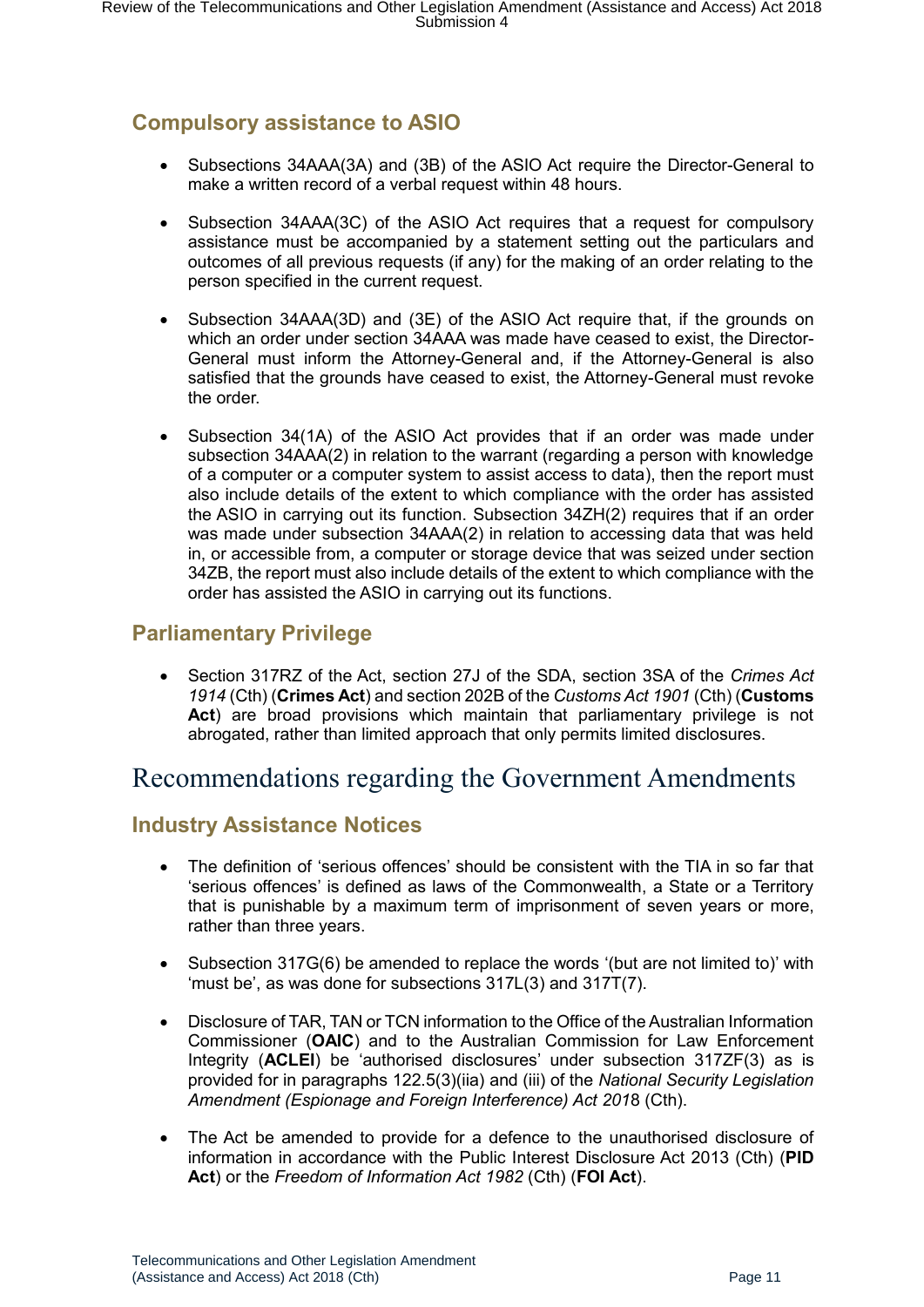- Section 317ZF be amended so that a request for disclosure from a DCP must be authorised unless it would prejudice an investigation, a prosecution or national security, or unless there are operational reasons for the disclosure not being made.
- The secrecy offence in subsection 317ZF(1) include an express harm requirement.
- Subsection 317ZG(1) be amended to prohibit a TAR, TAN or TCN from requesting or requiring any act or omission that might require a DCP to either implement or build any weakness or vulnerability into a current or proposed product or service.
- In the alternative, if the current definitions of 'systemic weakness' and 'systemic vulnerability' remain in the Act, the Law Council submits that terms 'whole class of technology' and 'connected' be defined in the Act.
- 'Unauthorised third party' should be defined in section 317ZG and supports the following definition:
	- o A reference to any person other than:
		- the person who is the subject of the investigation by the interception agency to which the relevant TAR, TAN or TCN notice, or the person who is communicating directly with the person who is the subject of such a notice; or
		- the interception agency that issued, or requested the Attorney-General to use, the relevant TAR, TAN or TCN.
- 'Otherwise secure information' should be defined in section 317ZG and supports the following definition, subject to the insertion of 'directly or indirectly' after 'relating':
	- $\circ$  A reference to the information of, about or relating to any person who is not the subject, or is not communicating directly with the subject, of an investigation by the interception agency that issued, or asked for the Attorney-General to issue, the relevant TAR, TAN or TCN.
- The Act be amended to introduce a maximum time-limit after which a new TAR would have to be issued.
- Subsections 317MA(1C)–(1D) and 317TA(1C)–(1D) be amended to include an express obligation on those seeking to extend a TAN or TCN to inform DCPs of their right to refuse the extension.
- The Act be amended so that the time-limits contained in subsections 317MA(1C)– (1D) and 317TA(1C)–(1D) regarding the extension and variation of TANs and TCNs also apply to extension and variation of TARs.
- Sections 317HA, 317HA and 317TA be amended to include a limit on the number of fresh notices or requests that can be issued.
- Subsections 317W(7) and (8) be removed in order to eliminate the potential that a DCP may receive a 'replacement TCN' without their approval.
- The report of the assessors under subsection 317WA be binding on the Attorney-General. That is, the Attorney-General must not proceed to give a TCN if each assessor is not satisfied with the matters set out in 317WA(7).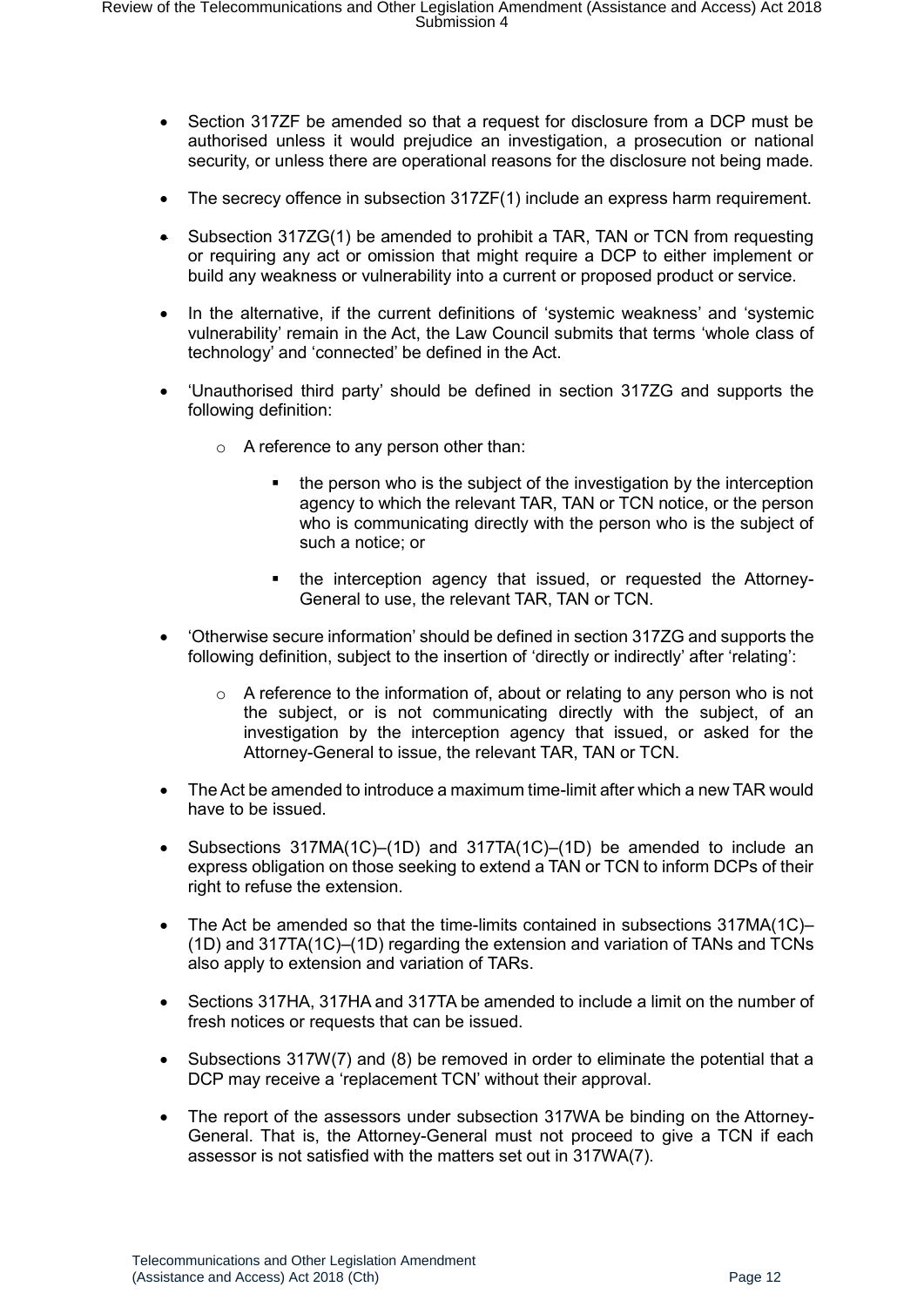- In section 317YA, a variation of a minor nature should only include administrative variations and substantive variations should be considered variations 'not of a minor nature'. The Supplementary Explanatory Memorandum should be amended to reflect this.
- A similar provision for assessment and report was introduced for when a DCP receives a consultation notice to vary a  $TCN$ .<sup>8</sup> However, the assessment and a report by two experts of whether the proposed TCN would contravene section 317ZG is available to a DCP only if the variation is 'not of a minor nature.'
- The 'reasonable and proportionate' criteria should include a broader 'less intrusive' or 'less restrictive' test than that is currently provided in the Act. The 'least intrusive' test should relate to surveillance capabilities to obtain the information through other means – not simply through industry assistance.
- The 'reasonable and proportionate' criteria be amended to:
	- $\circ$  include guidance on how the individual factors are to be weighed or balanced when considering whether a notice 'is reasonable and proportionate':
	- o amend paragraphs 317JC(a)–(b), 317RA(a)–(b), 317ZAA(a)–(b) to include a higher threshold of 'significant or serious' national security and law enforcement interests;
	- $\circ$  amend paragraphs 317JC(c), 317RA(g), 317ZAA(c) to specify that the 'legitimate interests of the DCP to whom the notice relates' include commercial interests;
	- $\circ$  omit paragraphs 317JC(i), 317RA(g), 317ZAA(g) 'such other matters as the Director-General of Security or the chief officer, as the case requires, considers relevant';
	- o insert 'or' or 'and' after each matter listed;
	- $\circ$  refer explicitly to the fundamental human right to privacy, or alternatively, refer to the Australian Privacy Principles under the *Privacy Act 1988* (Cth) (**Privacy Act**) and the potential privacy impact of a TAN or TCN be evidenced by a privacy impact assessment undertaken by the OAIC;
	- $\circ$  refer explicitly to a requirement of proportionality:
	- $\circ$  include factors which require the issuer of a TAR, TAN or TCN to separately consider the potential legal consequences to the recipients of warrants; and
	- $\circ$  require the decision maker to determine whether use of the measure is necessary in the investigation or enforcement of laws in relation to investigation or enforcement of a serious offence in circumstances where imperatives of law enforcement demonstrably outweigh reasonable expectations of confidentiality in communications of affected individuals and businesses.
- The Law Council recommends that subsection 476.2(4) of the *Criminal Code Act 1995* (Cth) (**Criminal Code**) be further amended to explicitly state that a TAR, TAN

<sup>1</sup> <sup>8</sup> *Assistance and Access Act* s 317YA.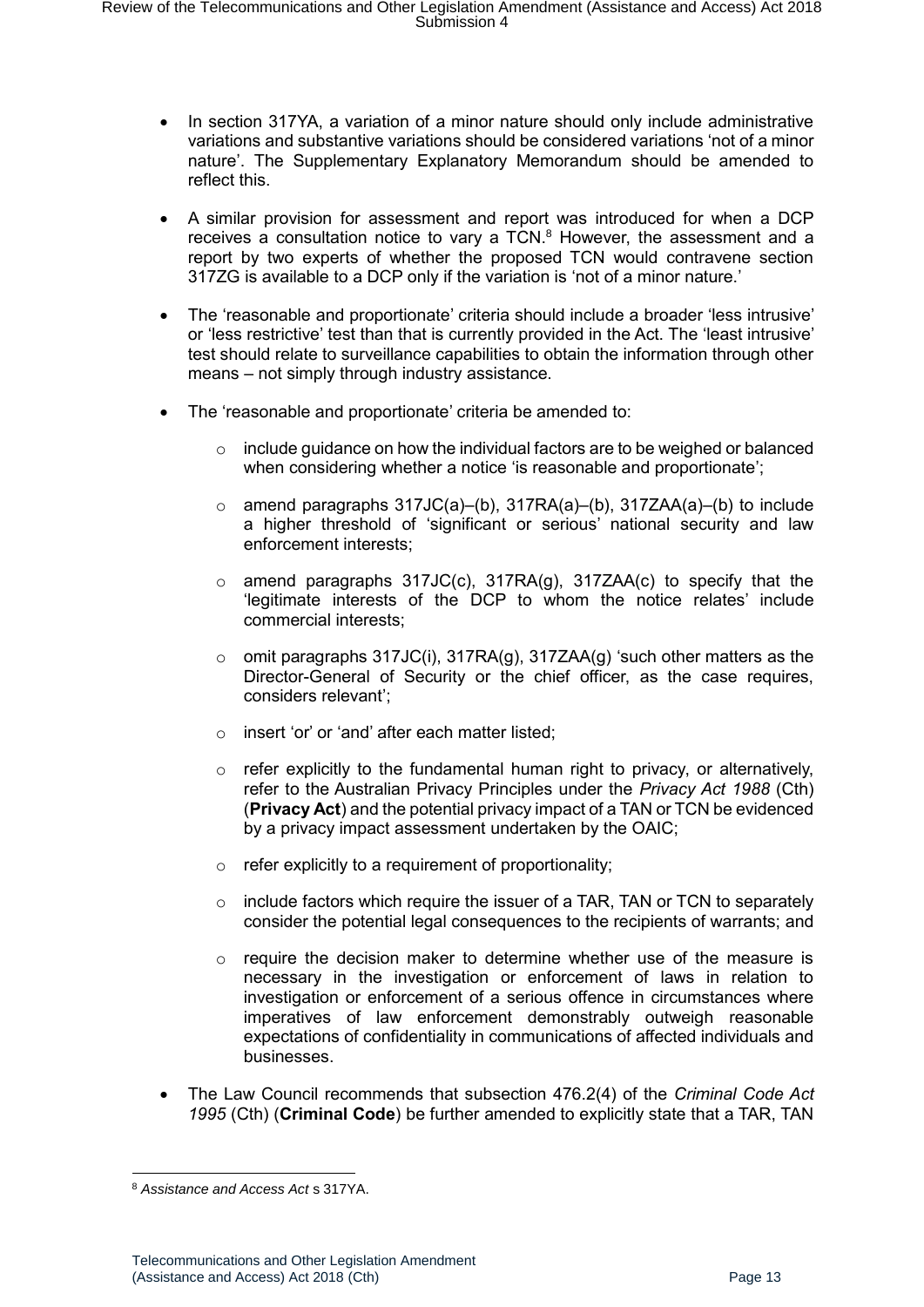or TCN given no legal effect under sections 317ZG and 317ZH, and a TCN given no legal effect under section 317ZGA, will not be conferred criminal immunity.

- The Act be amended so that any issuing agency of a TAR, TAN or TCN is obliged to inform the DCP who is receiving the notice of its right to complain to the relevant overseeing or inspecting body.
- The inspection measure of the Ombudsman under section 317ZRB be amended to be a mandatory inspection power.
- The Ombudsman's terms of reference in relation to its inspection obligation under section 317ZRB expressly include the protection of privacy of individuals.
- The Act be amended so that decisions made under Schedule 1 are made by a judicial officer and not the Attorney-General, or so that a decision to issue a Schedule 1 notice must be approved by a judicial officer In the alternative, the Act be amended so that judicial review of Schedule 1 decisions under the ADJR Act is available.
- Section 317TAAA be amended so that the Minister is required to apply the decisionmaking criteria as contained in sections 317JAA, 317P and 317V, and consequently, be required to consider the same matters listed in sections 317JC, 317RA, 317ZAA, to ensure the issuance of the TCN is reasonable and proportionate.
- The Committee should be satisfied that the removal of the *Intelligence Services Act 2001* (Cth) (**IS Act**) from subsection 317ZH(1) would not allow for the situation where intelligence services agencies could approach issuing agencies, and vice-versa, with the intention of side-stepping a process that would otherwise require a warrant or authorisation under the IS Act.
- Section 317LA be amended to require the AFP Commissioner to not give approval for the issuance of a TAN unless satisfied of the matters specified in section 317P. In the alternative to subjecting the AFP Commissioner to decision-making criteria, section 317LA be amended to expressly state the consultative and coordination role of the AFP Commissioner.
- The Act is amended to require the Committee to undertake another review of the Act which occurs within three years from the date the review under section 187N of the TIA Act concludes.

## <span id="page-13-0"></span>**Computer Access Warrants**

- Section 32 of the SDA be amended to outline that telecommunications intercepts will not be permitted under emergency authorisations as consistent with the former subsection 32(4) of the SDA.
- Subsections 25A(4A), 27E(3A) and 27E(2A) of the ASIO Act be amended to introduce a concrete, quantifiable time-limit for the return of computers, and a requirement that the removal of a computer for any time after the prescribed timelimit must be an approved extension from a court.
- The ASIO Act and the SDA be amended to omit paragraphs  $25A(8)(k)$ ,  $27E(6)(k)$ and 27A(3C)(k) from the ASIO Act and paragraph 27E(7)(k) from the SDA.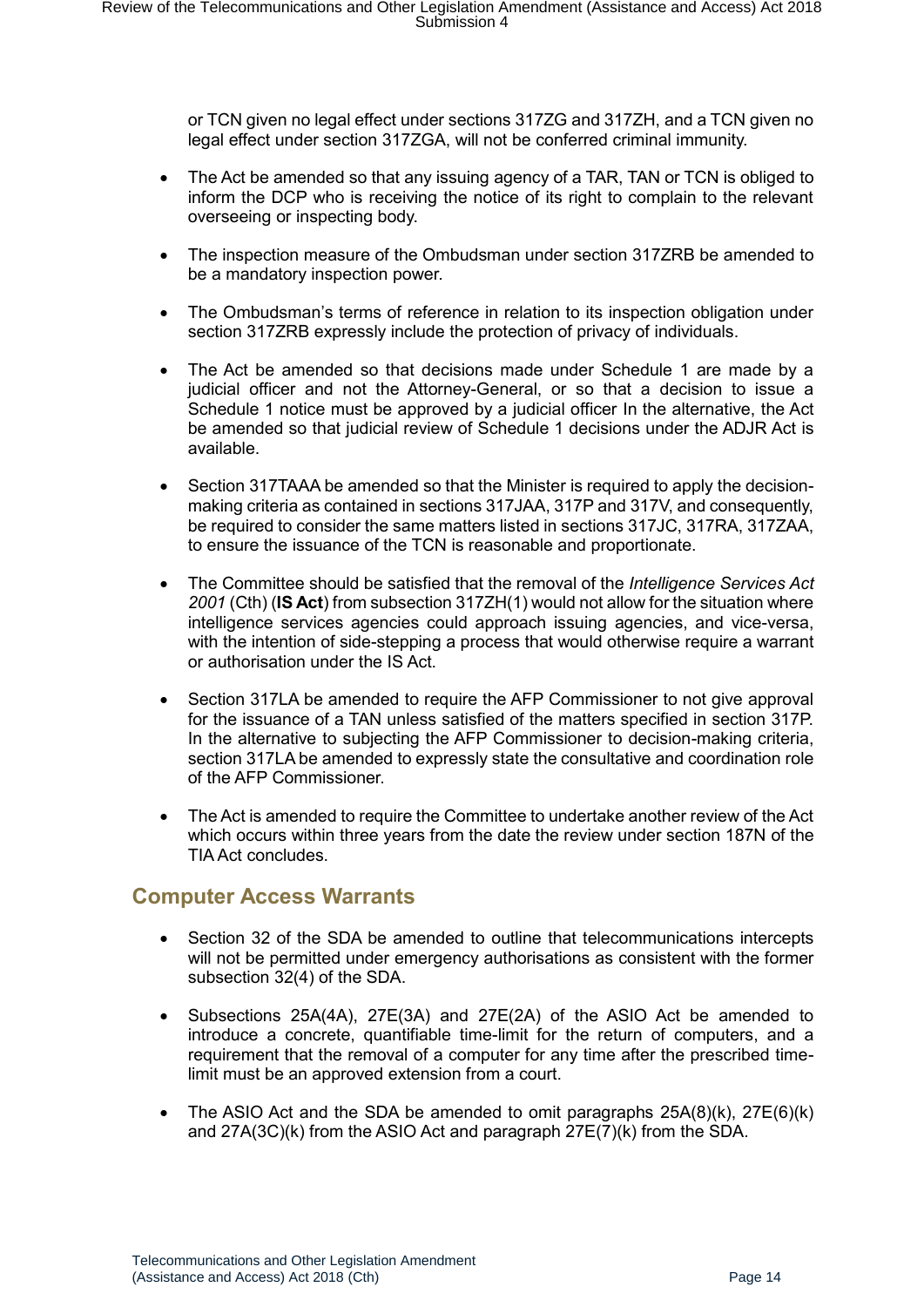- Subsections 25A(9) and s 27A(3D) of the ASIO Act and subsection 27E(8) of the SDA be amended to omit the requirement that 'loss or damage' must be 'material'.
- Subsections 25A(10) and 27A(3E) in the ASIO Act and subsection 27E(9) in the SDA be amended to include a quantifiable time-limit by which a computer which has been removed in accordance with the concealment of access provisions must be returned.
- The Law Council recommends that the ASIO Act and the SDA be amended to permit disclosures about computer access warrants under Division 4 Part 2 of the SDA and under section 25A of the ASIO Act for the purpose of obtaining legal advice.

## <span id="page-14-0"></span>**Voluntary and compulsory assistance to ASIO**

Section 94 of the ASIO Act be amended to require the Director-General to include in its annual report the kinds of circumstances in which voluntary assistance (under paragraph 21A(1)(a)), and compulsory orders (under subsection 34AAA(2)), are being requested.

# <span id="page-14-1"></span>Ongoing Previous Law Council Recommendations

## <span id="page-14-2"></span>**Industry Assistance Notices**

- Additional resources for oversight of the activities under Schedule 1 should be made available to the relevant oversight bodies.
- Determination of listed acts or things for TCNs by legislation instrument:
	- $\circ$  Subsection 317T(5) be omitted. Any addition to an act or thing required under a TCN should be by way of legislative amendment.
	- $\circ$  In the alternative, subsection 317T(6) be amended so that considerations required by the Minister in making a determination explicitly include the potential impact on human rights, such as the right to privacy.
- Conferral of civil immunity on providers issued with a TAR, TAN or TCN:
	- o Sections 317G and 317ZJ be amended:
		- to include limitations on the conferral of civil liability for providers who comply with a TAR, TAN or TCN so that civil immunity is not conferred if the conduct results in significant loss of, or damage to, property, economic loss or physical or mental harm or injury (in line with section 21A of the ASIO Act); and
		- to include limitations and exceptions, to the extent possible that reflect those available in the controlled operations scheme and appropriately modified as required for intelligence agencies.
	- o In relation to ASIO, the conferral of immunity powers in relation to TARs under subsection 317G(1) of the Telecommunications Act should be by the Attorney-General.
- Appropriateness of civil and criminal immunity in relation to a TAR: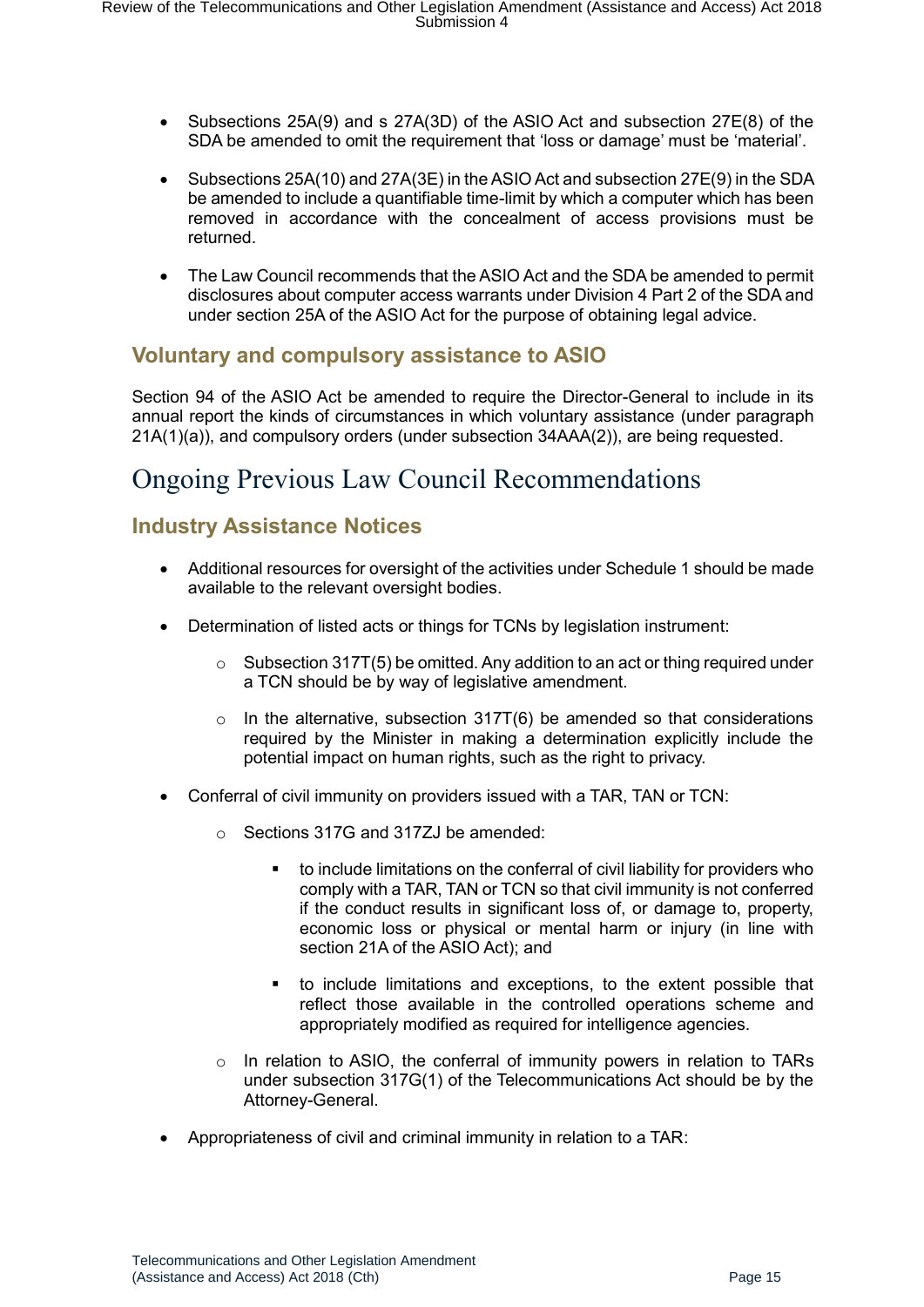- $\circ$  The application of criminal immunity under subparagraph 476.2(4)(b)(iv) of the Criminal Code for TARs be limited, so that criminal immunity is only conferred in relation to acts done in accordance with a TAR.
- $\circ$  There should be civil indemnification rather than immunity for providers. The Commonwealth should indemnify providers who cause loss to a person or persons as a result of the provider complying with a TAR.
- $\circ$  Where ASIO would otherwise require Ministerial authorisation or approval under the ASIO Act, it should not be able to make a voluntary assistance request.
- Reporting requirements for conferral of immunities:
	- $\circ$  The Act should be amended to require annual reporting to the Parliament on the number of times the immunities are used; the kinds of assistance requested and provided; and the extent to which the immunity provisions did not apply.
- Accountability and oversight
	- $\circ$  The legislation should clearly identify the intended graduated operation of TAR, TAN and TCN powers.
	- $\circ$  Subsection 317ZFA(1) be amended so that a court may make an order they consider appropriate in relation to the disclosure, protection, storage, handling or destruction, the proceeding of, TAN, TCN or TAR information, if the court is satisfied that it is in the interests of justice (rather than the public interest) to make such orders.
	- $\circ$  When assistance has been provided under a TAR, TAN, TCN, subjects of an interception warrant or a TAR be notified of the fact once there is no prejudice to an investigation.
- For law enforcement agencies, the Act be limited to the enforcement of serious criminal laws of Australia, with the potential addition of the investigation or prosecution of serious criminal acts or omissions committed overseas where also a serious offence under Australian law. In the alternative, the relevant decision-maker must give consideration to the mandatory and discretionary grounds for refusing a mutual assistance request under section 8 of the *Mutual Assistance in Criminal Matters Act 1987* (Cth) (**MACMA**). This must be considered prior to a TAR, TAN, or TCN being given, and where the relevant purpose relates to 'assisting the enforcement of the criminal laws in force in a foreign country'.
- OAIC have direct oversight to ensure the Australian Privacy Principles under the Privacy Act are complied with be adopted.
- Consideration be given to the lack of an invasion of a privacy cause of action in Australia, in contrast to jurisdictions such as the United States.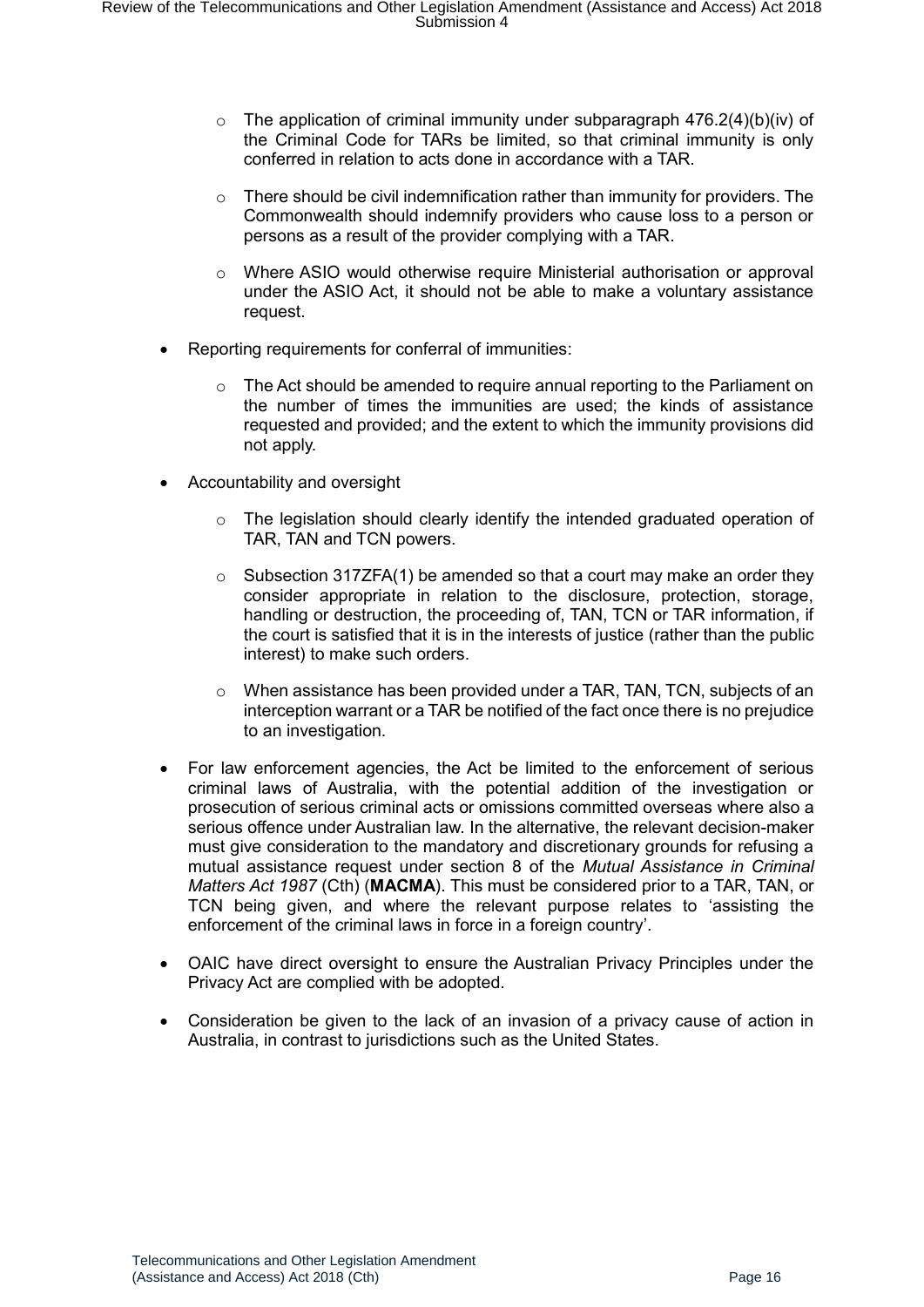# <span id="page-16-0"></span>**Computer Access Warrants**

- Privacy impact on third parties:
	- $\circ$  Paragraph 27E(2)(b) of the SDA, which authorises a computer access warrant to enter any premises for the purposes of gaining entry to, or exiting, the specified premises, be amended so that access to third party premises, computer or communication in transit should be limited to cases where an eligible Judge or nominated AAT member considers it is necessary (rather than appropriate) in the circumstances to execute the warrant, having regard to the human rights of the relevant parties including their right to privacy.
	- $\circ$  Paragraphs 25A(4)(aaa) and 25A(8)(e) of the ASIO Act, subparagraphs 3F(2A)(c)(i), 3F(2D)(b) and section 3F(2E) of the Crimes Act, and subparagraphs 199(4A)(c)(i) and 199B(2)(c)(i), and paragraphs 199(4C)(b) and 199B(4)(b) of the Customs Act should be subsequently be amended.
- Telecommunications interception under computer access warrant:
	- o While the Law Council recognises the different features of telecommunication intercept warrants and computer access warrants, are different, in the absence of evidence to suggest why amendments to existing thresholds in relation to telecommunications interception should be lowered, the Act should be amended so that the former thresholds apply for the purposes of the new computer access warrants in the ASIO Act and SDA. This requires for example that:
		- former thresholds for ASIO a computer access warrant, foreign intelligence warrant or identified persons warrant allowing the interception of a communication passing over a telecommunications system can only be authorised by the Attorney-General if the Attorney-General is satisfied that the telecommunications service is being or is likely to be used for purposes prejudicial to security;
		- telecommunications interception under a computer access warrant should be limited to relevant offences under the SDA that are serious offences under the TIA Act; and
		- the Judge or nominated AAT member must not issue a warrant under the SDA where a control order is in force in relation to another person, and the particular person is likely to communicate with the other person using the service unless he or she is satisfied that the agency has exhausted all other practicable methods or interception of communications made to or from a telecommunications service used or likely to be used by that person would not otherwise be possible
- $\circ$  The ASIO Act and the SDA should be limited to the purpose of obtaining access to 'relevant data' as defined for example under paragraphs 25A(4)(a), 25A(4)(ab),  $27E(2)(c)$  and  $27E(2)(d)$  of the ASIO Act and paragraphs  $27E(2)(c)$  of the SDA.
- $\circ$  In the absence of adequate justification, paragraphs 25A(5A)(a), 27A(2)(a) and 27J(3)(d) of the ASIO Act and paragraph 27E(6)(a) of the SDA be amended so that the authorisation of the use of force is prohibited for the telecommunications interception power in the new computer access warrants.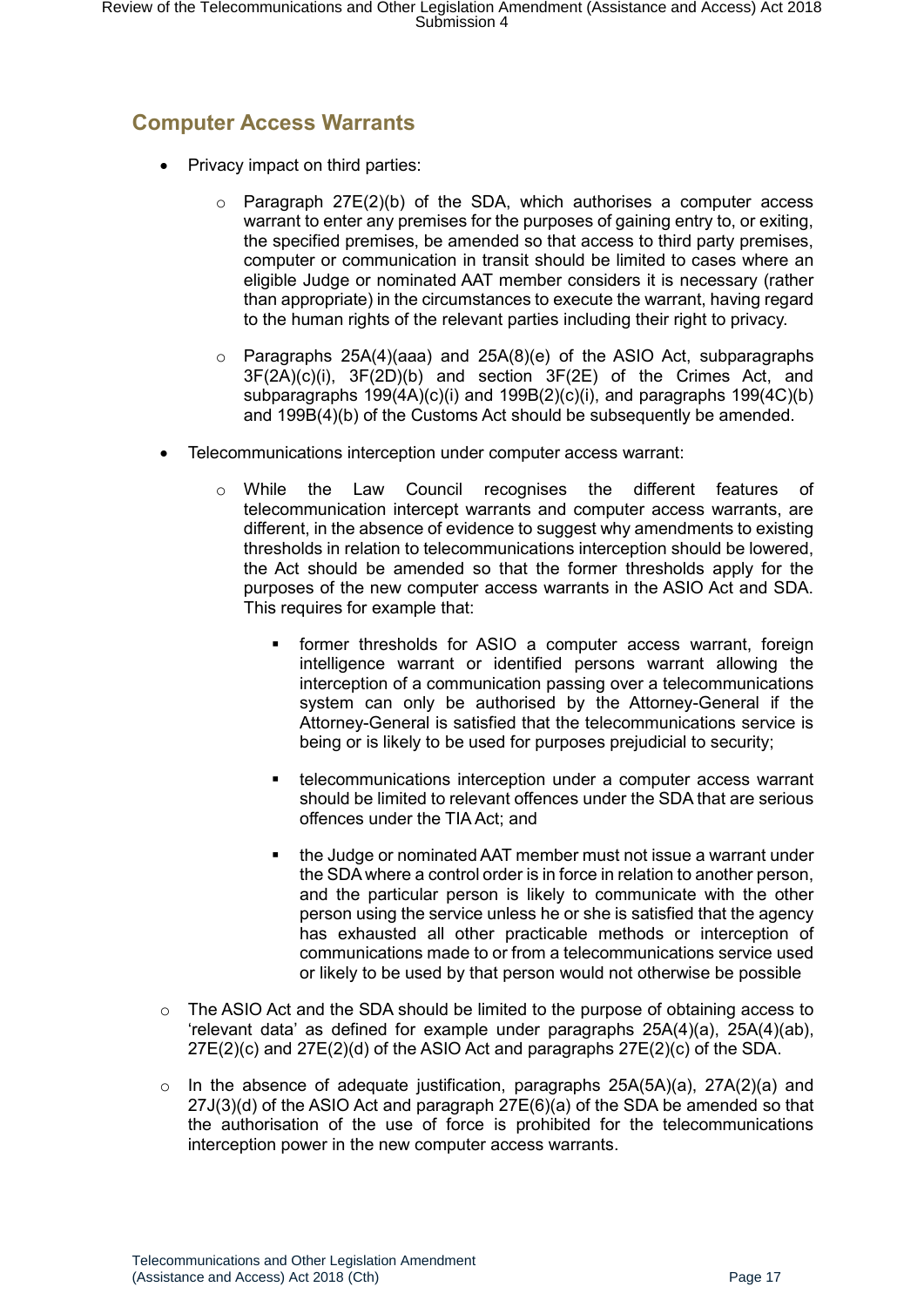- o Reporting requirements for the significantly expanded computer access warrants regime should include a requirement to report on the details of the telecommunications service to or from which each intercepted communication was made.
- $\circ$  'General computer access intercept information' should be subject to the use, storage and destruction requirements in the TIA Act and SDA, rather than excluded from their operation.
- Removal of computers and other things:
	- $\circ$  The temporary removal power in the new computer access warrants should be limited to the purpose of obtaining access to 'relevant data' under existing paragraphs  $25A(4)(a)$ ,  $25A(4)(ab)$ ,  $27E(2)(c)$  and  $27E(2)(d)$  of the ASIO Act and paragraphs 27E(2)(c) of the SDA.
	- $\circ$  The criteria for what objects may be temporarily removed should be clearly set out in the legislation to ensure that there is a rational connection with the legitimate objective of the legislation.
	- $\circ$  There should be a requirement to aid transparency to report on all temporary removals under computer access warrants.
- Issuing of computer access warrants law enforcement:
	- $\circ$  The term 'or otherwise' in paragraph 27D(1)(b)(ix) be more clearly defined.
- New section 64AD of the SDA: compulsory assistance to law enforcement relating to data:
	- o Section 64AD of the SDA should clearly outline whether the 'specified person' is a natural person or a legal person.
	- o The penalty available under sections 64A and 34AAA of the Act be proportionate to the penalties relating to a 'serious offence' under the Crimes Act.
	- $\circ$  Sections 34AAA and 64A be amended to include a 'use' immunity and a 'derivative use' immunity.
- Mutual Assistance in Criminal Matters:
	- o An independent review of the MACMA should be conducted to ensure that Australia is complying with fundamental rule of law principles and its international obligations.
	- $\circ$  Consideration should be given to amending the MACMA to clearly define 'special circumstances' for the purposes of mutual assistance in cases where an offence in a foreign country may be punishable by the death penalty.

## <span id="page-17-0"></span>**Voluntary assistance to ASIO**

- The conferral of civil immunity powers for voluntary assistance to ASIO should be by the Attorney-General.
- Where ASIO would otherwise require Ministerial authorisation or approval under the ASIO Act, it should not be able to make a voluntary assistance request.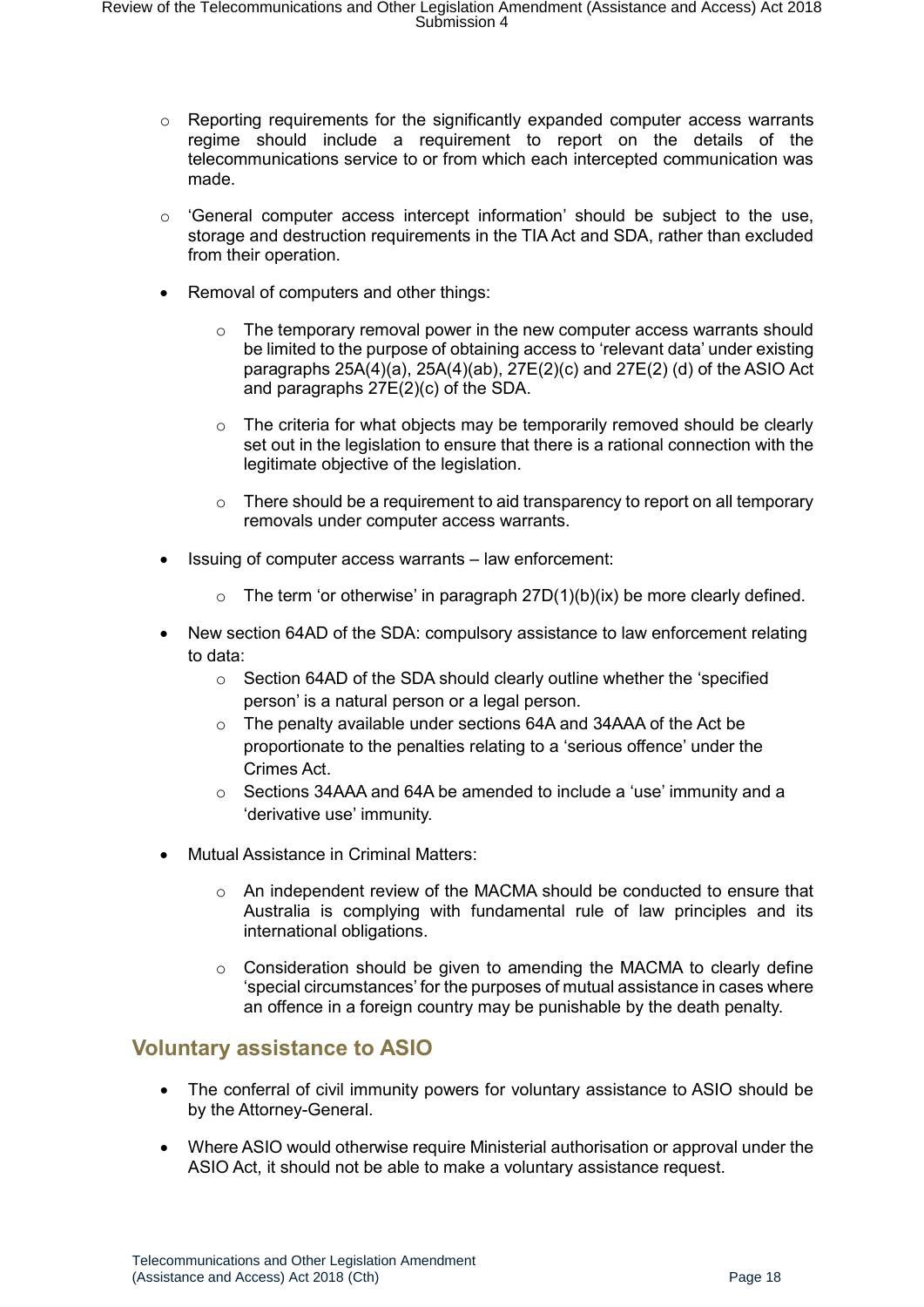- Clarification should be provided as to the intended relationship between the immunity in section 21A of the ASIO Act and the provisions in Schedule 1 of the Acr relating to a TAR.
- The Act be amended to ensure that the immunity of civil liability does not cover conduct that causes economic loss or physical or mental harm or injury which might otherwise constitute negligence. Alternatively, it must be clear on the face of the legislation that an aggrieved person would have a legally enforceable remedy against ASIO.
- The procedural framework surrounding requests made under subsection 21A(1) and the associated immunity from civil liability should be improved in the following ways to aid transparency and accountability by making it clear:
	- that compliance with a request is voluntary (as for subsection 317HAA(1) of the Act);
	- how long the request will be in force with a maximum statutory period applying;
	- that a voluntary assistance provided to ASIO request does not cover ongoing requirements for assistance;
	- that oral requests should be followed by a written record to the person as soon as reasonably practicable;
	- the manner in which such requests may be varied or revoked; and
	- the manner in which there are reporting requirements under the provisions. There should be annual reporting to the Parliament on the number of times the provision is used; the kinds of assistance requested and provided; and the extent to which the civil immunity provision did not apply.

## <span id="page-18-0"></span>**Compulsory assistance to ASIO**

- Section 34AAA of the ASIO Act should clearly outline whether the 'specified person' is a natural person or a legal person.
- Subparagraph 34AAA(2)(c)(i) should require that a person is knowingly and intentionally involved in activities that are prejudicial to security.
- The legislation should make the link between the person being subject of the assistance order and the security matter explicit.
- The Explanatory Memorandum should explain why only computers and storage devices not on the premises are subject to 34AAA(3).
- Section 34AAA should include adequate record keeping requirements, reporting requirements, instructions for the cessation of activities and destruction of materials at least consistent with other parts of the ASIO Act.
- Informing the person of the order:
	- A person should be notified directly that an order exists with information including a specified time period.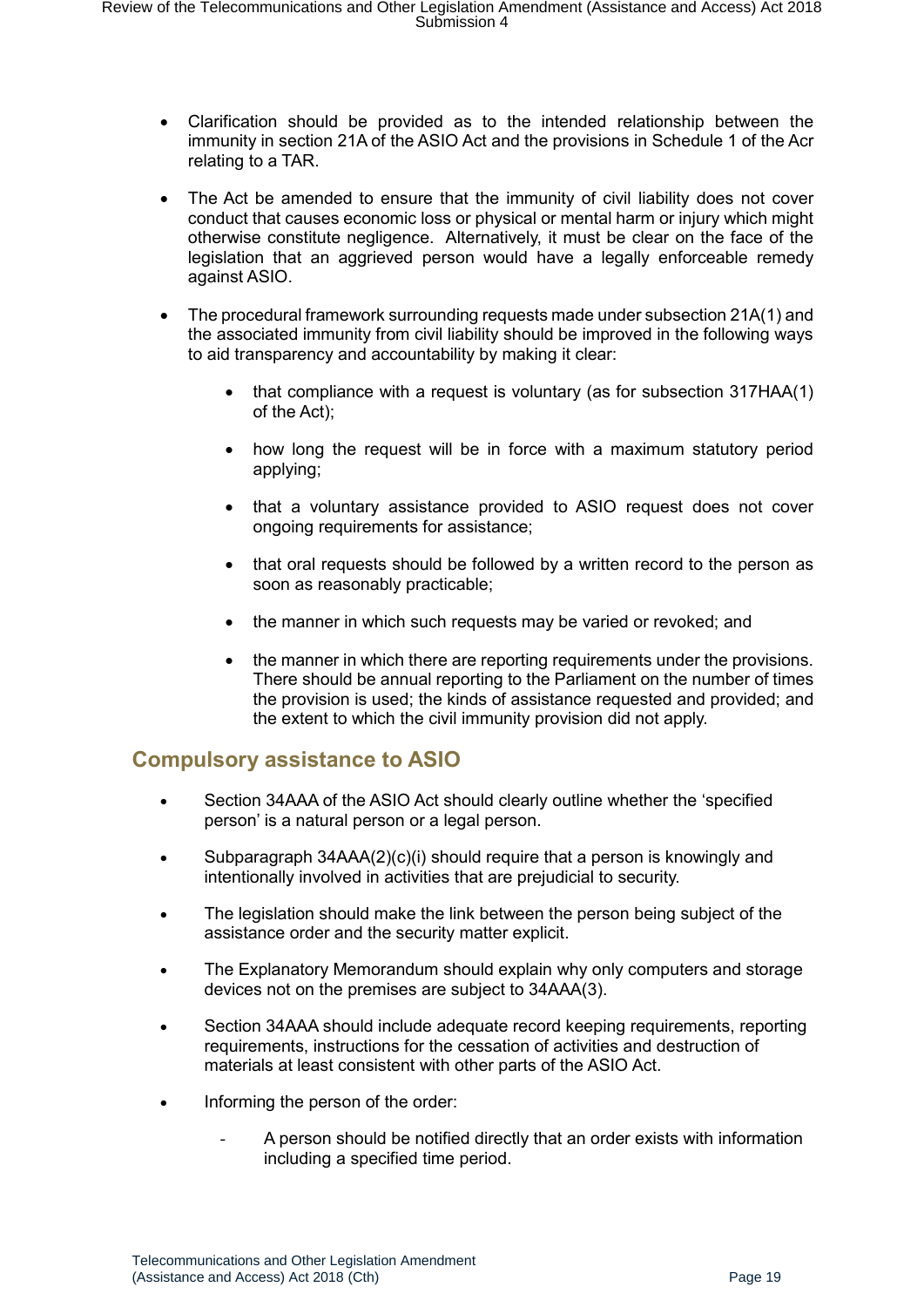- Complying with the order amounting to detention:
	- The Act should be amended to as a minimum:
		- **■** allow the person to contact a lawyer or family member, where in the former case client confidentiality is preserved;
		- **•** prescribe a maximum period for the giving of assistance;
		- require officers to explain the nature of the order, complaint mechanisms of the IGIS/Commonwealth Ombudsman or how to challenge the order in a court;
		- **•** require an interpreter if necessary;
		- require that the person is treated humanely and with respect for their human dignity;
		- require, at the very least, for the person to be brought before a Federal Court Judge for a hearing in camera after 4 hours have elapsed to enable an application for release or extension of time period as per for example existing provisions for the arrest and interview of suspects under the Crimes Act.
- Questioning and detention warrants:
	- There should be requirements to quard against oppressive use of multiple coercive powers to obtain particular information.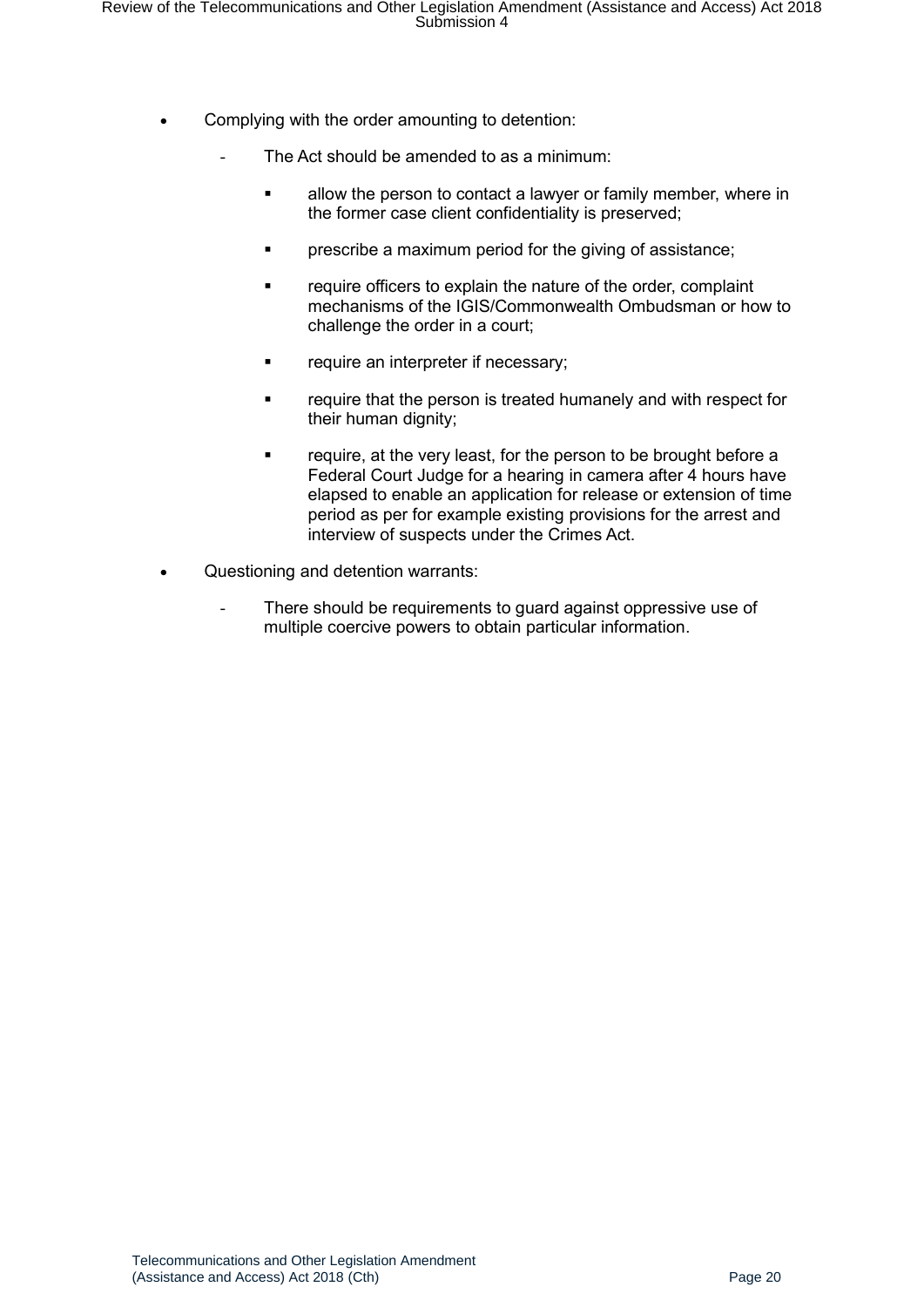# <span id="page-20-0"></span>Key Issues

# <span id="page-20-1"></span>**Schedule 1 - Industry Assistance Notices**

## <span id="page-20-2"></span>**'Listed acts or things'**

#### <span id="page-20-3"></span>**'Serious offences'**

- 11. The industry assistance measures under Schedule 1 of the Act apply to the investigation and prosecution of 'serious Australian offences' and 'serious foreign offences'. These terms were introduced to the Act by the Government amendments.
- 12. The Government amendments omitted from subparagraph 317E(1)(j)(i) the words 'and laws imposing pecuniary penalties' and replaced them with 'so far as it relates to serious Australian offences'. Subparagraph 317E(1)(j)(ii) was also amended to insert 'so far as those laws relate to serious foreign offences'.
- 13. The Government amendments inserted in the Act a definition of 'serious Australian offence' and 'serious foreign offence':

*serious Australian offence means an offence against a law of the Commonwealth, a State or a Territory that is punishable by a maximum term of imprisonment of 3 years or more or for life.*

*serious foreign offence means an offence against a law in force in a foreign country that is punishable by a maximum term of imprisonment of 3 years or more or for life.*<sup>9</sup>

- 14. The effect of these amendments it that the powers set out in Schedule 1 of the Act, in particular, the power to give a TAR, TAN or  $TCN^{10}$  can be used against a law of the Commonwealth, a State or a Territory that is punishable by a maximum term of imprisonment of 3 years or more, or for life.
- 15. This amendment appears consistent with the Committee's recommendation from its Advisory Report on the Telecommunications and Other Legislation Amendment (Assistance and Access) Bill 2018 (**report on the Bill**) that:

*the industry assistance measures under Schedule 1 of the Telecommunications (Assistance and Access) Bill 2018, so far as they relate to criminal law enforcement, apply to offences with a penalty of a maximum period of three year's imprisonment or more*. 11

16. The Supplementary Explanatory Memorandum states that the application of Schedule 1 powers regarding industry assistance to 'serious offences' is a reasonable and proportionate interference with the right to privacy:

*These definitions further clarify that the exercise of powers in Schedule 1 are a permissible limitation to the right to privacy as they are reserved for serious offences including terrorism and child exploitation offences. Invoking the powers in Schedule* 

<sup>1</sup> <sup>9</sup> Ibid s 317B definition of 'serious Australian offence' and 'serious foreign offence'.

<sup>10</sup> Ibid ss 317G, 317L, 317T.

<sup>11</sup> Parliamentary Joint Committee on Intelligence and Security, Parliament of Australia, *Advisory Report on the Telecommunications and Other Legislation Amendment (Assistance and Access) Bill 2018*, December 2018, ix [2.3].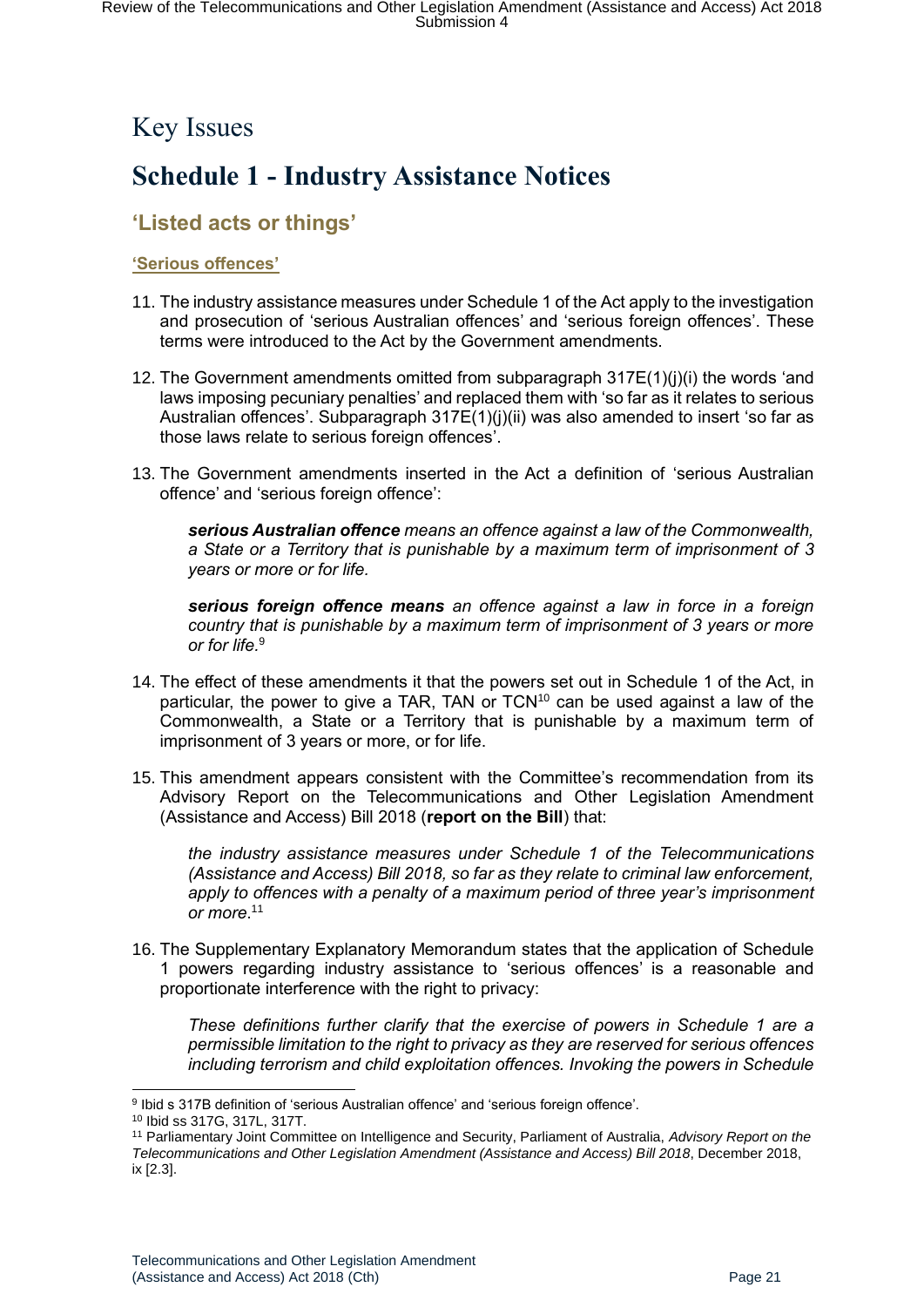*1 is a reasonable and proportionate interference with the right to privacy given the nature of the offences under investigation*. 12

- 17. The Schedule 1 powers under the Telecommunications and Other Legislation Amendment (Assistance and Access) Bill 2018 (**the Bill**) were intended to target the enforcement of offences relating to terrorism or child exploitation. <sup>13</sup> The Law Council considers that the definition of 'serious offences' should be equivalent of the definition of 'serious offences' under the TIA Act.<sup>14</sup>
- 18. Broadly, an offence is a 'serious offences' under subsection 5D(1) of the TIA Act if it is:
	- (a) murder; $15$
	- (b) kidnapping; 16
	- (c) a drug offence under Division 307 of the Criminal Code; 17
	- (d) an offence constituted by conduct involving an act of terrorism,<sup>18</sup> including the offence of advocating terrorism, terrorism offences under sections 101-103 of the Criminal Code, the offence of contravening a control order and offences foreign incursions and recruitment;<sup>19</sup>
	- (e) an explosives and lethal devices offence under Division 72 of the Criminal Code:<sup>20</sup>
	- (f) a treason or urging violence offence under Division 80 of the Criminal Code; $^{21}$ or
	- (g) a national security offence, such as sabotage, espionage, foreign interference, theft of trade secrets involving foreign government principal; $^{22}$

19. In addition, an offence is a 'serious offences' under subsection 5D(1) of the TIA if:

- (a) it is an offence punishable by imprisonment for life or for a period of at least seven years; and
- (b) the particular conduct constituting the offence involved, involves, or would involve:
	- (i) loss of a person's life, or risk of;
	- (ii) serious personal injury, or risk of;

<sup>1</sup>  $12$  Supplementary Explanatory Memorandum, Telecommunications and Other Legislation Amendment (Assistance and Access) Bill 2018, 7 [7].

<sup>&</sup>lt;sup>13</sup> Explanatory Memorandum, Telecommunications and Other Legislation Amendment (Assistance and Access) Bill 2018, 2 [4].

<sup>14</sup> *Telecommunications (Interception and Access) Act 1979* (Cth) s 5D.

 $15$  Ibid s  $5D(1)(a)$ .

 $16$  Ibid s  $5D(1)(b)$ .

 $17$  Ibid s  $5D(1)(c)$ .

 $18$  Ibid s  $5D(1)(d)$ .

<sup>&</sup>lt;sup>19</sup> Ibid s  $5D(1)(e)(ib)$ , (ii)–(vi).

 $^{20}$  Ibid s  $5D(1)(e)(i)$ .

 $21$  Ibid s  $5D(1)(e)(ia)$ .

 $22$  Ibid s  $5D(1)(e)(ic)$ , (ie), (if), (ig).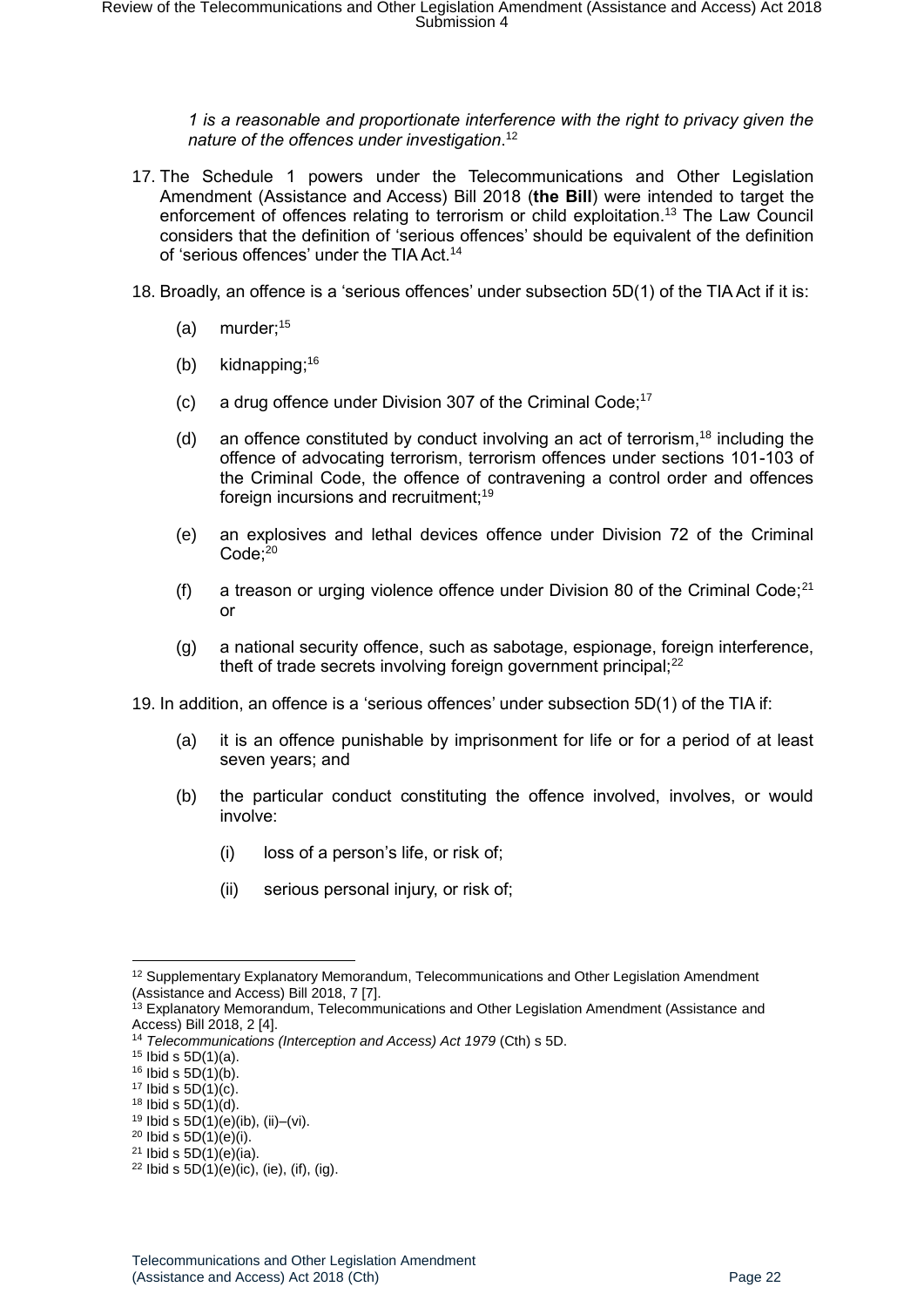- (iii) serious damage to property in circumstances endangering the safety of a person;
- (iv) serious arson;
- (v) trafficking in prescribed circumstances;
- (vi) serious fraud;
- (vii) serious loss of revenue of the Commonwealth, a State or the ACT; or
- (viii) bribery or corruption by public officials. $^{23}$
- 20. Subsections 5D(3)–(9) of the TIA provide for further offences which constitute 'serious offences', including offences which relate to:
	- (a) offences involving planning and organisation;
	- (b) offences relating to criminal groups;
	- (c) offences relating to smuggling, slavery sexual servitude, deceptive recruiting and trafficking in persons;
	- (d) sexual offences against children and offences involving child pornography or harm to children;
	- (e) money laundering offences;
	- (f) cybercrime offences;
	- (g) serious drug offences;
	- (h) cartel offences;
	- (i) market misconduct;
	- (j) offences connected with other serious offences; and
	- (k) offences relating to criminal organisations.
- 21. The Law Council considers that by setting the bar at offences which carry a penalty of imprisonment of three years or more, the threshold for the application of the powers in Schedule 1 of the Act is too low. The current definition sets a very broad scope, as they could be used, in theory, to could capture individuals suspected of committing relatively minor criminal offences, such as theft.
- 22. The Law Council does not support the definition of 'serious Australian offences' and 'serious foreign offences' as introduced by the Government amendments. The Law Council recommends that the definition of 'serious offences' should be consistent with the TIA in so far that 'serious offences' is defined as laws of the Commonwealth, a State or a Territory that is punishable by a maximum term of imprisonment of seven years or more, rather than three years.

 $23$  Ibid s  $5D(2)$ .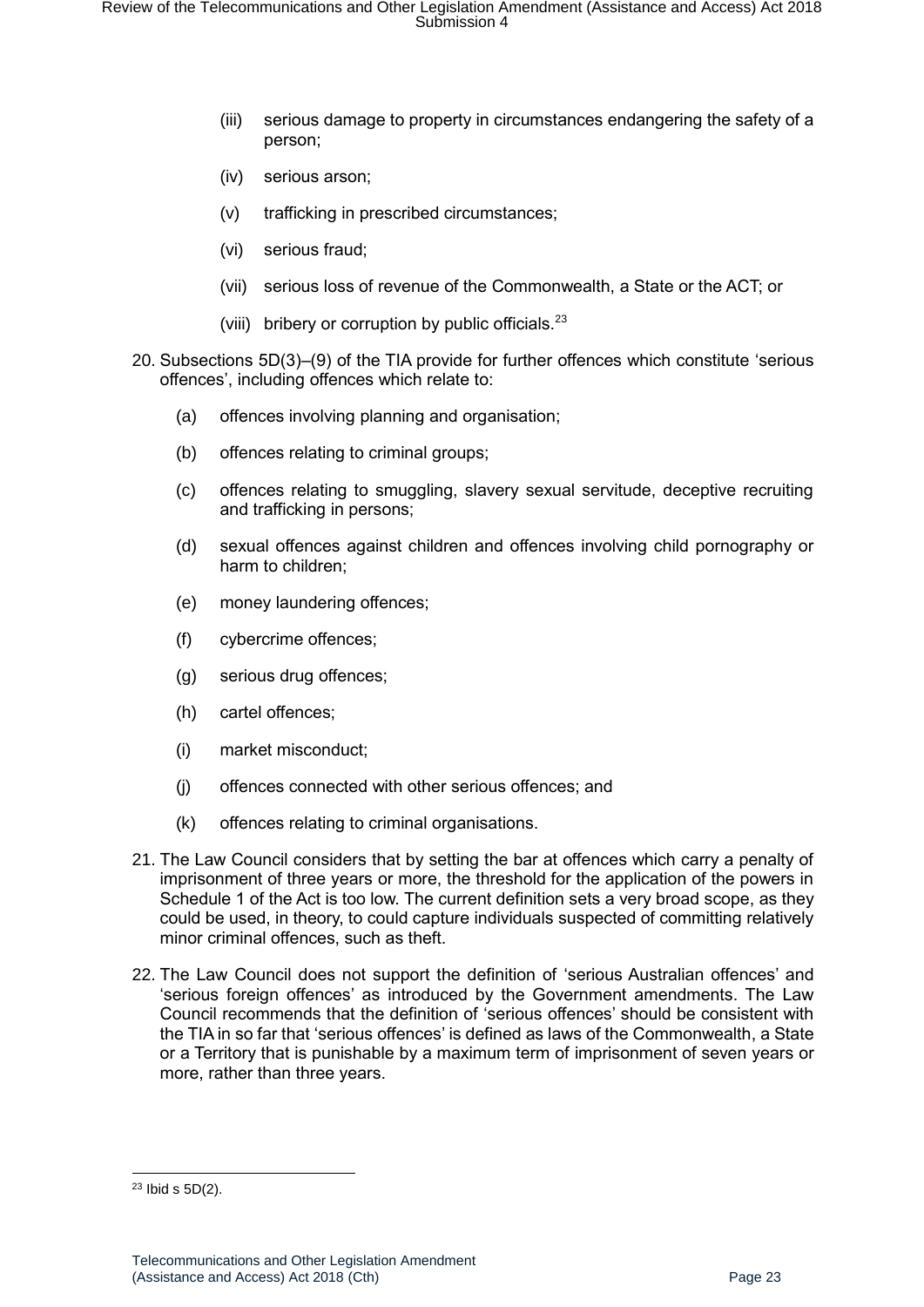#### <span id="page-23-0"></span>**Exhaustive list of 'listed acts or things'**

- 23. In the Bill, subsections 317G(6), 317L(3) and 317T(7) provided that an act or thing stated in a TAR, TAN or TCN includes, but is not limited to, listed acts or things under section 317E. This meant that the listed acts or things that could be required under a TAR or TAN were non-exhaustive.
- 24. In the Law Council's submission to the Committee's inquiry into the Telecommunications and Other Legislation Amendment (Assistance and Access) Bill 2018 (**previous submission**), it recommended that the listed acts or things under section 317E remain exhaustive for TARs, TANs and TCNs by removing the words '(but are not limited to)' under subsections 317G(6), 317L(3) and 317T(7).
- 25. The Committee also recommended in its report on the Bill that the definition of 'listed acts or things' be exhaustive.'<sup>24</sup>
- 26. The Government amendments replaced the words '(but are not limited to)' with 'must be' in subsections 317L(3) and 317T(7), rendering the listed acts or things under section 317E for TANs and TCNs exhaustive. This ensures that acts or things for the purpose of a TAN or TCN are all present in section 317E. However, the words '(but are not limited to)' remain in subsection 317G(6). As such, the listed acts or things under section 317E for TARs remain non-exhaustive.
- 27. It appears the Government amendments are only partly consistent with the Law Council's recommendation, as the listed acts under section 317E for TARs are not exhaustive. There is nothing provided in the Supplementary Explanatory Memorandum to explain why the Government amendments addressed this issue in relation to TANs and TCNs, but not for TARs. The Law Council recommends that subsection 317G(6) is amended to replace the words '(but are not limited to)' with 'must be', as was done for subsections 317L(3) and 317T(7).

#### <span id="page-23-1"></span>**'Giving help'**

-

28. Subsection 317L(2A) has been introduced by the Government amendments to make it clear that TANs must not used to require DCP to build new capabilities. The Law Council supports this additional paragraph to the acts or things that a DCP may be required to comply with under a TAN, as it makes clear that a TAN must not be directed towards ensuring that a DCP is capable of giving help to ASIO or an interception agency.

#### <span id="page-23-2"></span>**Unauthorised disclosure of information**

29. Subsection 317ZF(1) was introduced by the Bill, which creates a secrecy offence for disclosures of information relating to TARs, TANs and TCNs. Subsection 317ZF(3) provides exceptions to this offence, providing instances in which the persons listed in paragraph 317ZF(1)(b) may disclose TAR, TAN or TCN information. It is positive step that the Government amendments to the Act added that disclosure to 'an Ombudsman official for the purpose of exercising powers, or performing functions, or duties, as an Ombudsman official' is an 'authorised disclosure'. <sup>25</sup>

<sup>24</sup> Parliamentary Joint Committee on Intelligence and Security, Parliament of Australia, *Advisory Report on the Telecommunications and Other Legislation Amendment (Assistance and Access) Bill 2018*, December 2018, xi [2.11].

<sup>25</sup> *Assistance and Access Act* s 317ZF(5A).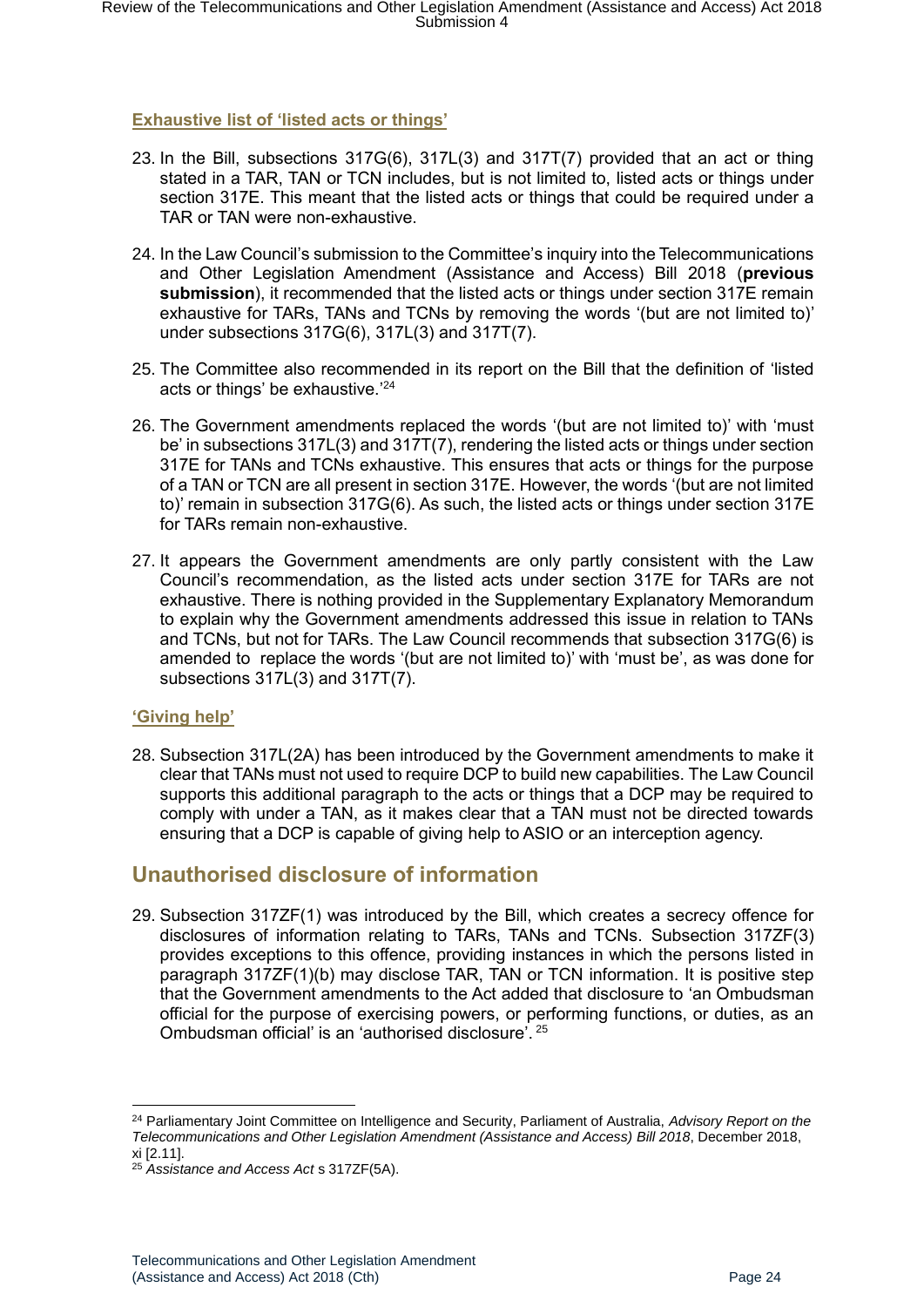- 30. However, the Law Council maintains its position that disclosure of TAR, TAN or TCN information to the OAIC and ACLEI should also be 'authorised disclosures' under section 317ZF(3),<sup>26</sup> as is provided for in paragraphs 122.5(3)(iia) and (iii) of the *National Security Legislation Amendment (Espionage and Foreign Interference) Act 201*8 (Cth) (**EFI Act**). Furthermore, the Act should be amended to provide for a defence to the unauthorised disclosure of information in accordance with the Public Interest Disclosure Act 2013 (Cth) (**PID Act**) or the *Freedom of Information Act 1982* (Cth) (**FOI Act**), unlike the EFI Act.<sup>27</sup>
- 31. Another improvement to section 317ZF by the Government amendments is the expansion of the instances in which disclosure of information regarding TARs, TANs and TCNs is 'authorised' under section 317ZF. First, disclosure to a State or Territory inspecting body has been added to section 317ZF as an 'authorised disclosure'. <sup>28</sup> The Act provides that information relating to a TAR, TAN or TCN may be disclosed to an officer or employee of an authority of the State or Territory inspecting agency in relation to the interception agency by:
	- (a) the Ombudsman, in relation to a TAR or TAN given by the officer of an interception agency of a State;<sup>29</sup>
	- (b) the Communications Access Co-ordinator, in relation to a TCN given by the Attorney-General;<sup>30</sup> or
	- (c) a DCP, an employee of a DCP, a contracted service provider of the DCP (**CSP**) or an employee of a CSP, in relation to a TAR or TAN given the chief officer of an interception agency of a State or Territory;<sup>31</sup>

so long as disclosure if in connection with the officer or employee exercising powers, or performing functions or duties.

- 32. It appears that this amendment is consistent with the Committee's recommendation in its report on the Bill that the Act include 'express notification requirements and information sharing provisions which would complement the inspection activities of State and Territory oversight bodies.<sup>'32</sup>
- 33. Secondly, the amendments introduced subsections 317ZF(14)–(16), which allow for a DCP, CSP, or a specified employee of a DCP or CSP, to make authorised disclosures of information relating to a TAR, TAN or TCN. A written request for authorisation to disclose the information must be made to the Director-General of Security or the chief officer of an interception agency in relation to a TAN that has been given by the Director-General of Security or by the chief officer of an interception agency,<sup>33</sup> or to the Attorney-General in relation to a TCN that has been given by the Attorney-General.<sup>34</sup> If a request

<sup>1</sup> <sup>26</sup> Law Council of Australia, Submission to the Parliamentary Joint Committee on Intelligence and Security*,*  Inquiry into the Telecommunications and Other Legislation Amendment (Assistance and Access) Bill 2018, 18 October 2018*,* 32-3 [92]-[98].

<sup>27</sup> *National Security Legislation Amendment (Espionage and Foreign Interference) Act 2018 (Cth)* s 122.5(4). <sup>28</sup> *Assistance and Access Act* ss 317ZF(5B)–(5C).

<sup>29</sup> Ibid s 317ZF(5B)–(5C), (12A)–(12D).

<sup>30</sup>Ibid s (12A).

<sup>31</sup> Ibid ss 317ZF(12B)–(12C)

<sup>32</sup> Parliamentary Joint Committee on Intelligence and Security, Parliament of Australia, *Advisory Report on the Telecommunications and Other Legislation Amendment (Assistance and Access) Bill 2018*, December 2018, x [2.6].

<sup>33</sup> *Assistance and Access Act* ss 317ZF(14)–(15).

<sup>34</sup> Ibid ss 317ZF(16).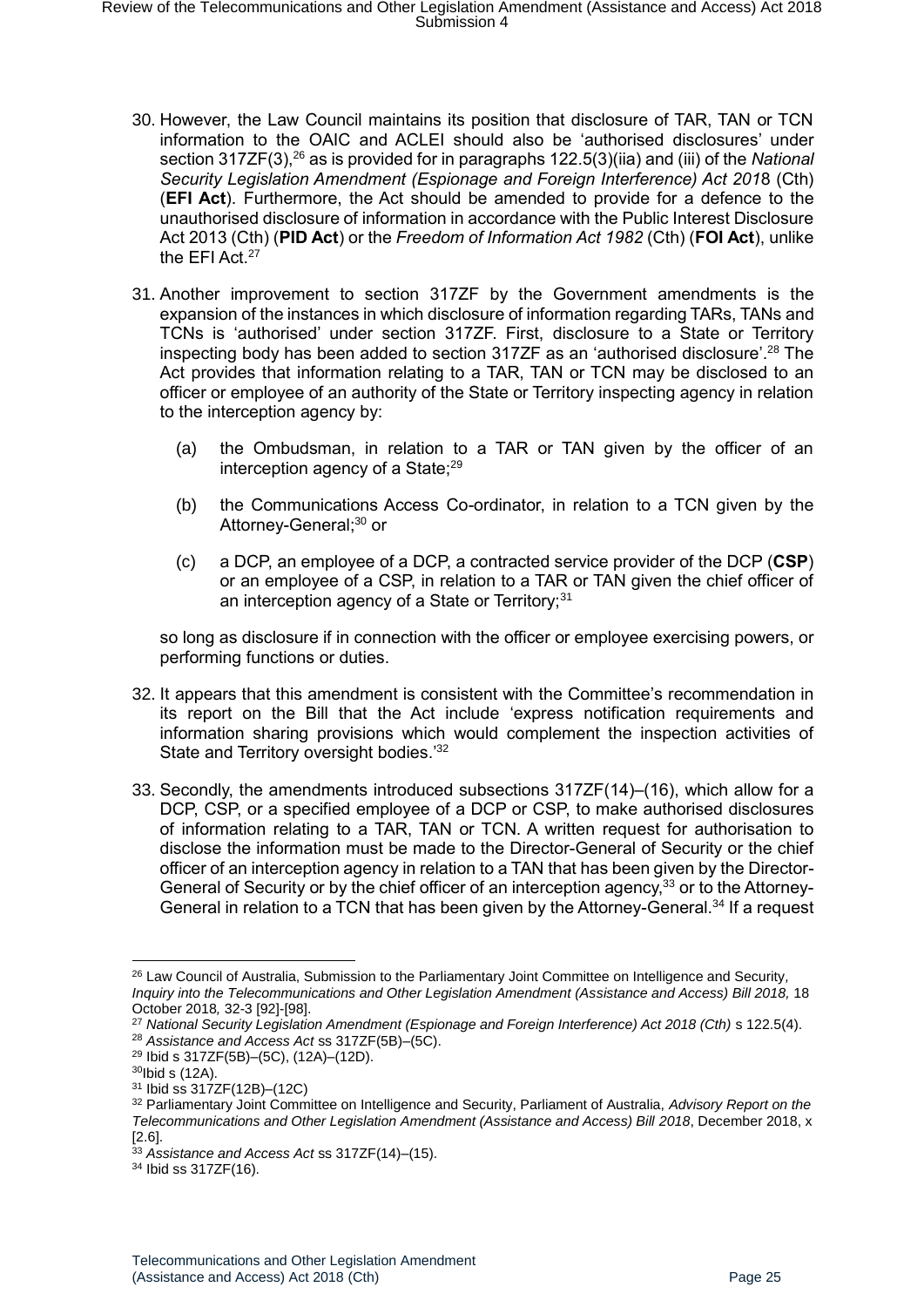for disclosure is authorised, the disclosure must be in accordance with the conditions (if any) specified in the authorisation.

34. The Committee recommended in its report on the Bill that:

*the Bill be amended to allow a provider to request that the Attorney-General approve disclosure of a technical capability. It would be expected that the Attorney-General would agree to such a request except to the extent that doing so would prejudice an investigation or compromise national security. This would complement existing provisions in the Bill that enable a provider to disclose publicly the fact that they were issued a technical capability notice*. 35

- 35. These amendments improve the unauthorised disclosure provisions as contained in the Bill. However, the Law Council considers that the additions made to section 317ZF by the Government amendments are not sufficient to ensure that there is a balance between the desirability of open government and the legitimate interest in protecting some information from disclosure, for reasons including national security.
- 36. For example, for a DCP or an employee of a DCP to disclose information to an individual or body not provided for in subsections  $317ZF(1)–(13)$  without committing an offence under subsection 317ZF(1), the DCP or employee must make a request for authorisation under subsections 317ZG(14)–(16), which must be granted by the relevant agency. The Act grants broad discretionary powers to the Director-General of Security, the chief officer of an interception and the Attorney-General, regarding the decision of whether to grant a request for authorised disclosure, as the Act does not provide any indication of the circumstances in which an information disclosure request should or should not be authorised.
- 37. As such, the Law Council supports the proposed amendment that section 317ZF be amended so that a request for disclosure must be authorised unless it would prejudice an investigation, a prosecution or national security, or unless there are operational reasons for the disclosure not being made. $36$  This would be consistent with the Committee's recommendation in its report on the Bill.<sup>37</sup>
- 38. Furthermore, the Law Council consider this particularly concerning since the Act does not provide for a defence to the unauthorised disclosure of information in accordance with the PID Act or the FOI Act. If a DCP, or an employee of a DCP, disclosed information relating to a TAR, TAN or TCN to an individual or body not provided for in subsections 317ZF(1)–(13), and without authorisation under subsections 317ZF(14)–(16), the employee would have committed an offence under subsection 317ZF(1), which carries the penalty of five years imprisonments. The DCP, or the employee, would not have available to it the defence, for example, that the disclosure was in the public interest. Furthermore, the Law Council considers that criminal sanctions for the disclosure of information should only be used when strictly required for the effective functioning of government.<sup>38</sup>

<sup>35</sup> Parliamentary Joint Committee on Intelligence and Security, Parliament of Australia, *Advisory Report on the Telecommunications and Other Legislation Amendment (Assistance and Access) Bill 2018*, December 2018, xiii [2.14].

<sup>36</sup> Telecommunications and Other Legislation Amendment (Assistance and Access) Bill 2018, 8625 proposed amendment (7).

<sup>37</sup> Parliamentary Joint Committee on Intelligence and Security, Parliament of Australia, *Advisory Report on the Telecommunications and Other Legislation Amendment (Assistance and Access) Bill 2018*, December 2018, xiii [2.14].

<sup>38</sup> Law Council of Australia, Submission to the Australian Law Reform Commission, *Secrecy Laws and Open Government in Australia*, 27 February 2009, [3]-[4].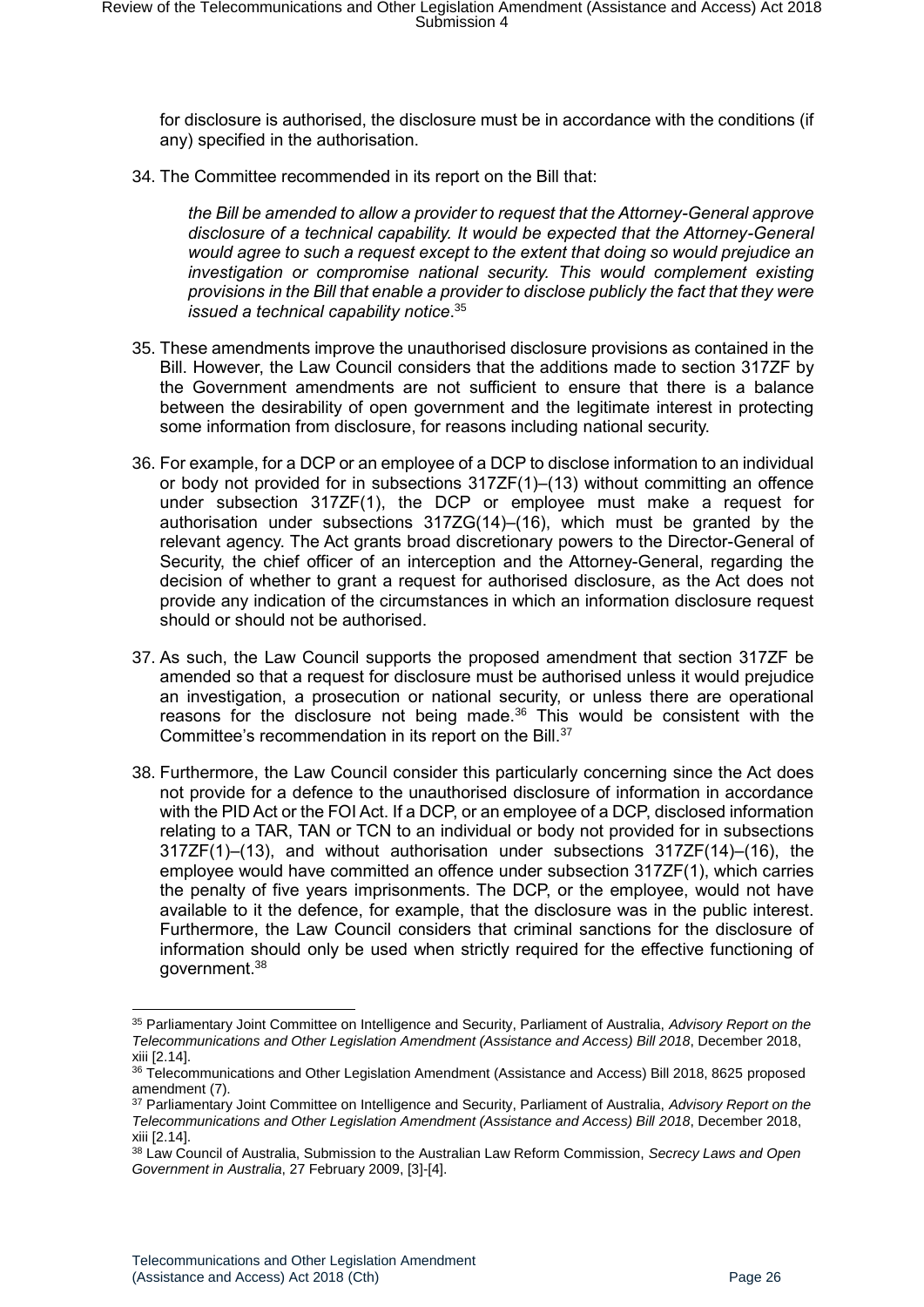39. In addition, the Law Council maintains its position that the secrecy offence in subsection  $317ZF(1)$  should include an express harm requirement.<sup>39</sup>

## <span id="page-26-0"></span>**Statutory review**

- 40. The Government amendments require the Committee to review of the operation of the amendments made by the Act. Section 187N of the TIA Act was inserted by the Government amendment to require the Committee to review the amendments made by the Act within the same timeframes as the compulsory review of Part 5-1A of the TIA Act. This means the Committee must commence its review of Part 5-1A of the TIA Act and the amendments made by the Act by 13 April 2019 and must conclude its review by 13 April 2020.
- 41. The Law Council supports review of the Act by the Committee, as the Committee's robust review is an important public accountability and transparency measure. However, the Law Council considers that it is not clear how the current review by the Committee relates to the review required by section 187N of the TIA Act. The Committee must release its report from its current review by 3 April 2019, yet is also required to have commenced its review under section 187N of the TIA Act just ten days later.
- 42. Furthermore, the effect of 187N for the TIA Act is that it requires the Committee to conclude its review before the end of the Act's 18-month implementation period.
- 43. The Law Council recommends that the Act is amended to require the Committee to undertake another review of the Act which occurs within three years from the date the review under section 187N concludes.
- 44. In addition, the Government amendments to the Act inserted subsection 6(2) to the *Independent National Security Legislation Monitor Act 2010* (Cth). This section requires the INSLM to review the operation, effectiveness and implication of the amendments made by the Act, 18-months after 8 December 2018.
- 45. This recommendation is consistent with the Committee's recommendation in its report on the Bill.<sup>40</sup> The Law Council recognises the critical role that the INSLM has in the expert review of laws relating to national security. The Law Council supports an INSLM review of the Act as it is an important step to achieving appropriate oversight of the measures introduced by the Act.

## <span id="page-26-1"></span>**'Systemic weakness' and 'systemic vulnerability'**

- 46. Subsection 317ZG(1) provides that a TAR, TAN or TCN must not have the effect of:
	- (a) requesting or requiring a DCP to implement or build a systemic weakness, or a systemic vulnerability, into a form of electronic protection; or
	- (b) preventing a DCP from rectifying a systemic weakness, or a systemic vulnerability, in a form of electronic protection.<sup>41</sup>

<sup>-</sup><sup>39</sup> Law Council of Australia, Submission to the Parliamentary Joint Committee on Intelligence and Security*, Inquiry into the Telecommunications and Other Legislation Amendment (Assistance and Access) Bill 2018, 18* October 2018*,* 32-3 [93]-[96].

<sup>40</sup> Parliamentary Joint Committee on Intelligence and Security, Parliament of Australia, *Advisory Report on the Telecommunications and Other Legislation Amendment (Assistance and Access) Bill 2018*, December 2018, xiii [2.15].

<sup>41</sup> *Assistance and Access Act* s 317ZG(1).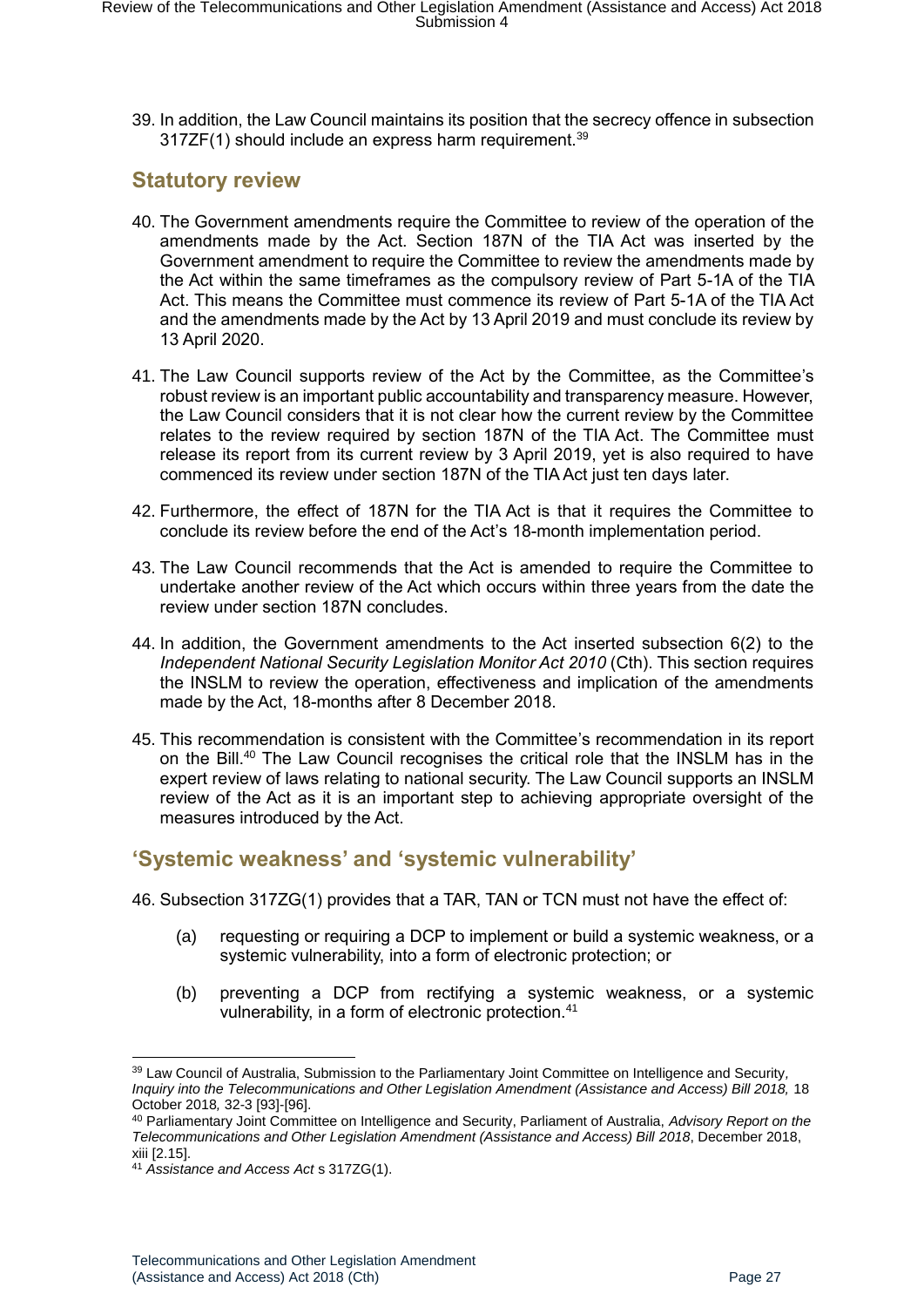47. The Government amendments introduced a non-exhaustive definition of 'electronic protection' into the Act.<sup>42</sup> 'Electronic protection' includes authentication and encryption. The Supplementary Explanatory Memorandum states that the purpose of the definition is:

*to clarify those technologies which must not be undermined as they are critical to protecting the security of personal information*. 43

#### <span id="page-27-0"></span>**Application to TARs**

- 48. In the Law Council's previous submission, it noted that section 317ZG would have prohibited a TAN or TCN from requiring DCP to introduce a 'systemic weakness' or 'systemic vulnerability' into a form of electronic protection, but there was no such protection for TARs.<sup>44</sup>
- 49. The Law Council is pleased that the Government amendments to the Act addressed this issue through the amendment of subsection 317ZG(1) to broaden its scope to include TARs.
- 50. This amendment is consistent with the Committee's recommendation in its report on the  $Bill.<sup>45</sup>$

<span id="page-27-1"></span>**Definition of 'systemic weakness' and 'systemic vulnerability'**

- 51. In the Law Council's previous submission, it stated that there appeared to be ambiguity in what may constitute a 'systemic weakness' and 'systemic vulnerability'.<sup>46</sup>
- 52. The Law Council notes that the Government introduced a definition of 'systemic weakness' and 'systemic vulnerability':

*systemic vulnerability means a vulnerability that affects a whole class of technology, but does not include a vulnerability that is selectively introduced to one or more target technologies that are connected with a particular person. For this purpose, it is immaterial whether the person can be identified.* 

*systemic weakness means a weakness that affects a whole class of technology, but does not include a weakness that is selectively introduced to one or more target technologies that are connected with a particular person. For this purpose, it is immaterial whether the person can be identified.*<sup>47</sup>

53. However, the Law Council does not support the proposed definitions of 'systemic weakness' and 'systemic vulnerability' on the basis that they simply allow for the introduction of any weakness or vulnerability as requested. The Law Council considers that the definitions have the potential to make it a very vague and high standard to meet

<sup>-</sup><sup>42</sup> Ibid s 317B definition of 'electronic protection'.

<sup>43</sup> Supplementary Explanatory Memorandum, Telecommunications and Other Legislation Amendment (Assistance and Access) Bill 2018, 10 [11].

<sup>44</sup> Law Council of Australia, Submission to the Parliamentary Joint Committee on Intelligence and Security*, Inquiry into the Telecommunications and Other Legislation Amendment (Assistance and Access) Bill 2018, 18* October 2018*,* 18 [27].

<sup>45</sup> Parliamentary Joint Committee on Intelligence and Security, Parliament of Australia, *Advisory Report on the Telecommunications and Other Legislation Amendment (Assistance and Access) Bill 2018*, December 2018, xiv [2.18].

<sup>46</sup> Law Council of Australia, Submission to the Parliamentary Joint Committee on Intelligence and Security*, Inquiry into the Telecommunications and Other Legislation Amendment (Assistance and Access) Bill 2018, 18* October 2018*,* 18 [27].

<sup>47</sup> *Assistance and Access Act* s 318B definition of 'systemic weakness' and 'systemic vulnerability'.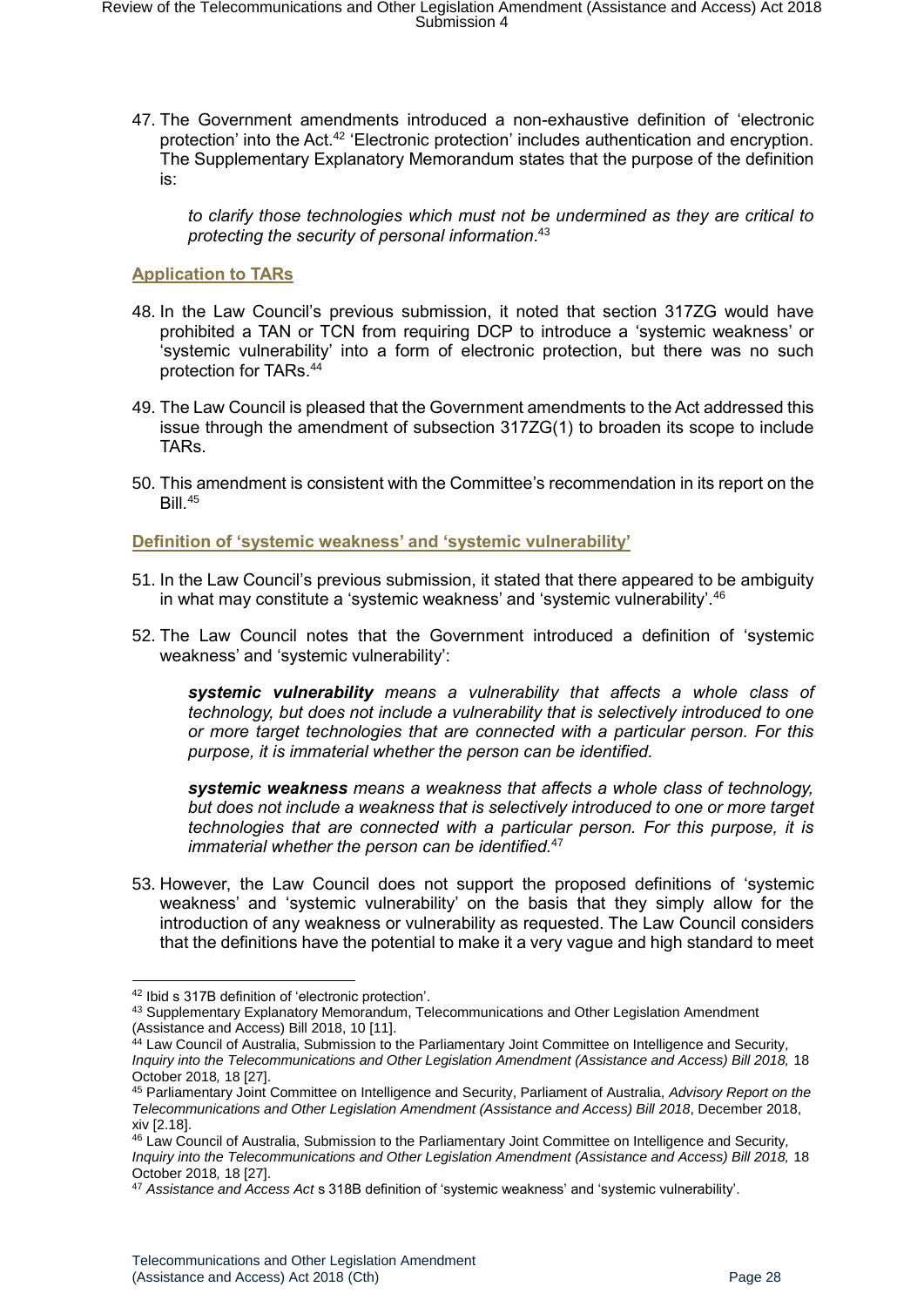before planned intervention can be said to be appropriate in a given scenario. Given that their very intention is to introduce a diminution in security standards, the working combination of these new definitions remains a concern.

54. The term 'whole class of technology' is not defined in the Act. The Supplementary Explanatory Memorandum provides some explanation regarding the intended meaning of 'whole class of technology.' It states that the 'systemic weakness' and 'systemic vulnerability' definitions:

*mak[e] clear that a systemic weakness is something that makes general items of technology less secure. Technological classes include particular mobile device models carriage services, electronic services or software. The term is intended to encompass both old and new technology or a subclass within a broader class of technology; for example an iOS mobile operating system within a particular class, or classes, of mobile devices*. 48

- 55. The term 'target technology' is defined in the Act.<sup>49</sup> The definition provides that:
	- (a) a particular carriage service, so far as the service is used, or is likely to be used, (whether directly or indirectly) by a particular person, is a target technology that is associated with that person;
	- (b) a particular electronic service, so far as the service is used, or is likely to be used, (whether directly or indirectly) by a particular person, is a target technology that is associated with that person;
	- (c) particular software installed, or to be installed, on a particular computer or a particular item of equipment, used, (whether directly or indirectly) or likely to be used, by a particular person is a target technology that is associated with that person;
	- (d) a particular update of software that has been installed on a particular computer or a particular item of equipment that is used, (whether directly or indirectly) or likely to be used, by a particular person is a target technology that is associated with that person;
	- (e) a particular item of customer equipment used, or likely to be used, (whether directly or indirectly) by a particular person is a target technology that is associated with that person; and
	- (f) a particular data processing device used, or likely to be used, (whether directly or indirectly) by a particular person is a target technology that is associated with that person. $50$
- 56. The Supplementary Explanatory Memorandum states the intended operation of subsection 317ZG(1):

*while systemic weaknesses or vulnerabilities cannot be built into services or devices, a technical assistance notice can require the selective introduction of a* 

<sup>48</sup> Supplementary Explanatory Memorandum, Telecommunications and Other Legislation Amendment (Assistance and Access) Bill 2018, 15 [51].

<sup>49</sup> *Assistance and Access Act* s 317B definition of 'target technology'.

<sup>50</sup> Ibid s 317B definition of 'target technology'.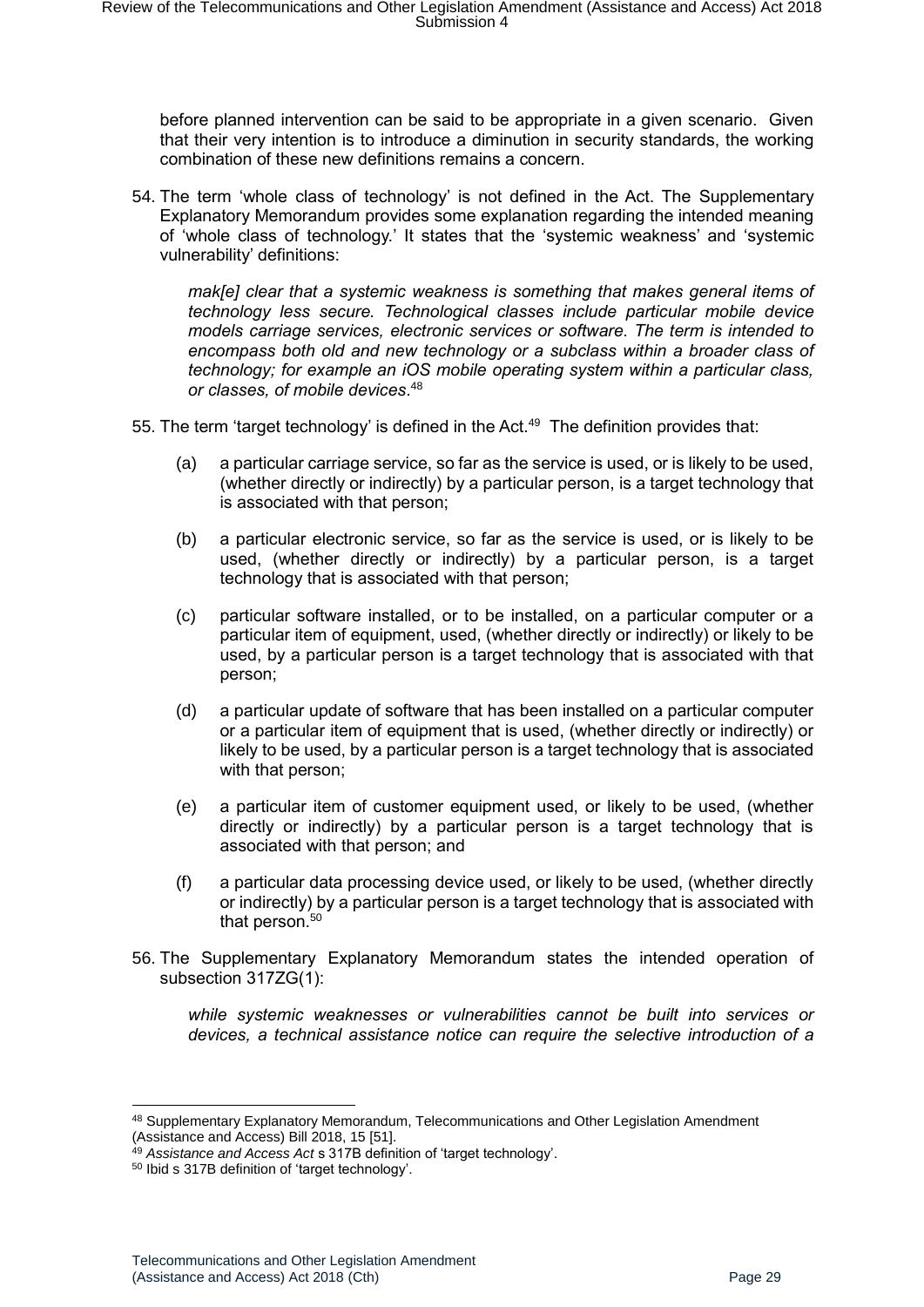*weakness or vulnerability in a particular service, device or item or software on a case-by-case basis*. 51

- 57. In the Law Council's previous submission, it recommended that subsection 317ZG(1) be amended so that 'electronic protection' be replaced by 'current or proposed product or service'.<sup>52</sup> It expressed concerns that although a provider cannot be required to 'implement' or 'build' new capabilities to remove electronic protections, providers could be required to install software or hardware that is subject to a backdoor or other vulnerability. Alternatively, providers could be required to modify or place limitations on proposed, unreleased products or services. A TAR, TAN or TCN could also require a provider to modify or substitute a service to remove other features that prevent decryption or provide some other security benefit.<sup>53</sup>
- 58. It appears that the Law Council's concerns remain. It appears that subsection 317ZG(1) would operate to allow TARs, TANs and TCNs to introduce a weakness or a vulnerability into software or hardware<sup>54</sup> and carriage and electronic services.<sup>55</sup> Requirements which permit the weakening of a form of electronic protection are expressly permissible when the electronic protection is 'connected' to a person of interest. The Act does not provide a definition or explanation of 'connected'. The Supplementary Explanatory Memorandum provides some explanation on the intended meaning of 'connected':

*The term 'connected' is intended to capture technologies associated with the particular person and reflects the modern use of communications devices and services. It is narrower than the broader notion of 'connectivity' with the internet*. 56

- 59. The Law Council's concerns with respect to the use of the term 'connected' is that it casts the net of technologies and their uses by individuals, which may be vulnerable to the introduction of a weakness or vulnerability, very wide. The Law Council is unsure as to how the term 'connected' in the Act could be interpreted to be narrower than the notion of 'connectivity' with the internet, as the Supplementary Explanatory Memorandum claims, without any explanation of the term included within the Act.
- 60. The Law Council maintains its position that the Act be amended to prohibit a TAR, TAN or TCN from requesting or requiring *any* act or omission that might require a DCP to either implement or build *any* weakness or vulnerability into a current or proposed product or service.
- 61. In the alternative, if the current definitions of 'systemic weakness' and 'systemic vulnerability' remain in the Act, the Law Council submits that terms 'whole class of technology' and 'connected' be defined in the Act. The Law Council regards the meaning of key term 'whole class of technology' as unclear and uncertain. As mentioned above, the term 'whole class of technology' is not defined. This may make it difficult to interpret and introduce uncertainty. For the rule of law to be upheld, it must be both readily known and available, and certain and clear, which includes the requirement that key terms should be defined.<sup>57</sup>

<sup>51</sup> Supplementary Explanatory Memorandum, Telecommunications and Other Legislation Amendment (Assistance and Access) Bill 2018, 16-7 [55].

<sup>52</sup> Law Council of Australia, Submission to the Parliamentary Joint Committee on Intelligence and Security*, Inquiry into the Telecommunications and Other Legislation Amendment (Assistance and Access) Bill 2018*, 18 October 2018*,* 18 [26].

<sup>53</sup> Ibid.

<sup>54</sup> *Assistance and Access Act* s 317B definition of 'target technology (c), (d)'.

<sup>55</sup> Ibid s 317B definition of 'target technology (a), (b)'.

<sup>56</sup> Supplementary Explanatory Memorandum, Telecommunications and Other Legislation Amendment (Assistance and Access) Bill 2018, 16 [52].

<sup>&</sup>lt;sup>57</sup> Law Council of Australia, Policy Statement on Rule of Law Principles (March 2011), 2 Principle 1(b).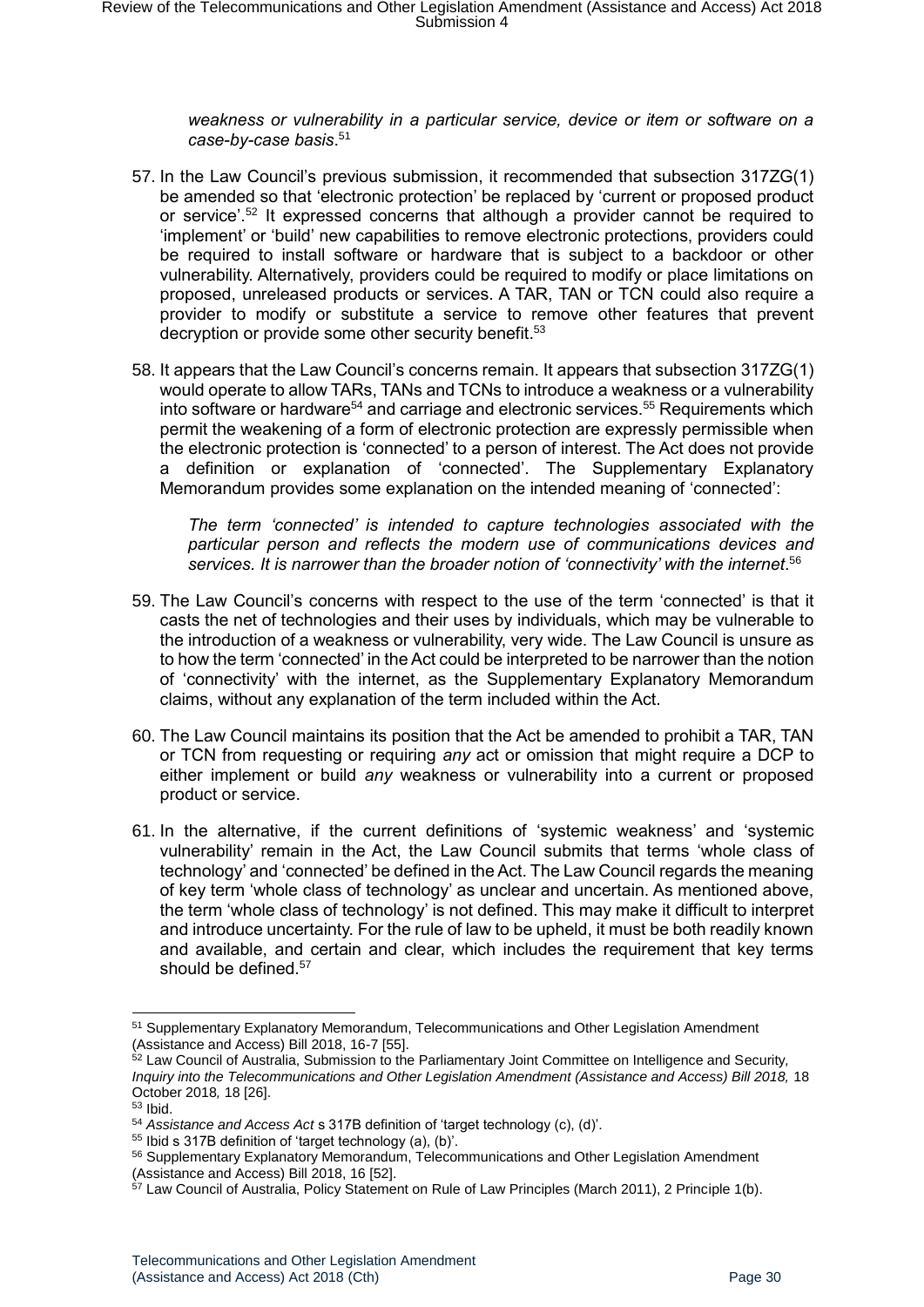#### <span id="page-30-0"></span>**Safeguards to protect against unauthorised third-party access**

- 62. The Government amendments inserted subsections 317ZG(4A) and (4B) to clarify that, in a case where a weakness or vulnerability is selectively introduced to one or more target technologies that are connected with a particular person, the reference in paragraph 317ZG(1)(a) to implement or build a systemic weakness into a form of electronic protection includes a reference to any act or thing that will, or is likely to, jeopardise the security of any information held by any other person. Subsection 317ZG(4C) provides that for the purposes of subsections (4A) and (4B), an act or thing will, or is likely to, jeopardise the security of information if the act or thing creates a material risk that otherwise secure information can be accessed by an unauthorised third party.
- 63. The Law Council holds the view that clarity and certainty should be added to the safeguards. The Law Council supports the proposed amendment to section 317ZH that 'unauthorised third party' should be defined in section 317ZG and supports the following definition:

*A reference to any person other than:*

*the person who is the subject of the investigation by the interception agency to which the relevant TAR, TAN or TCN notice, or the person who is communicating directly with the person who is the subject of such a notice; or* 

*the interception agency that issued, or requested the Attorney-General to use, the relevant TAR, TAN or TCN*. 58

64. The Law Council supports the proposed amendment that 'otherwise secure information' should be defined in section 317ZG and notes the following proposed definition:

*A reference to the information of, about or relating to any person who is not the subject, or is not communicating directly with the subject, of an investigation by the interception agency that issued, or asked for the Attorney-General to issue, the relevant TAR, TAN or TCN*. 59

65. The Law Council supports this proposed definition subject to further clarity being provided through the express inclusion that 'otherwise secure information' is information that is directly or indirectly, of, about or relating to, any person who is not the subject of a TAR, TAN or TCN.

## <span id="page-30-1"></span>**Duration of TARs, TANs and TCNs**

66. The Government amendments introduced a maximum time-limit for the operation of all TANs and TCNs under subsections  $317MA(1A)$  and  $317TA(1A).<sup>60</sup>$  This ensures that TANs and TCNs cannot be in effect for longer than 12 months. The Law Council supports the introduction of this time-limit. This amendment appears to be consistent

<sup>58</sup> Telecommunications and Other Legislation Amendment (Assistance and Access) Bill 2018, 8626 proposed amendment (1).

 $59$  Ibid.

<sup>60</sup> *Assistance and Access Act* ss 317MA(1A), 317TA(1A).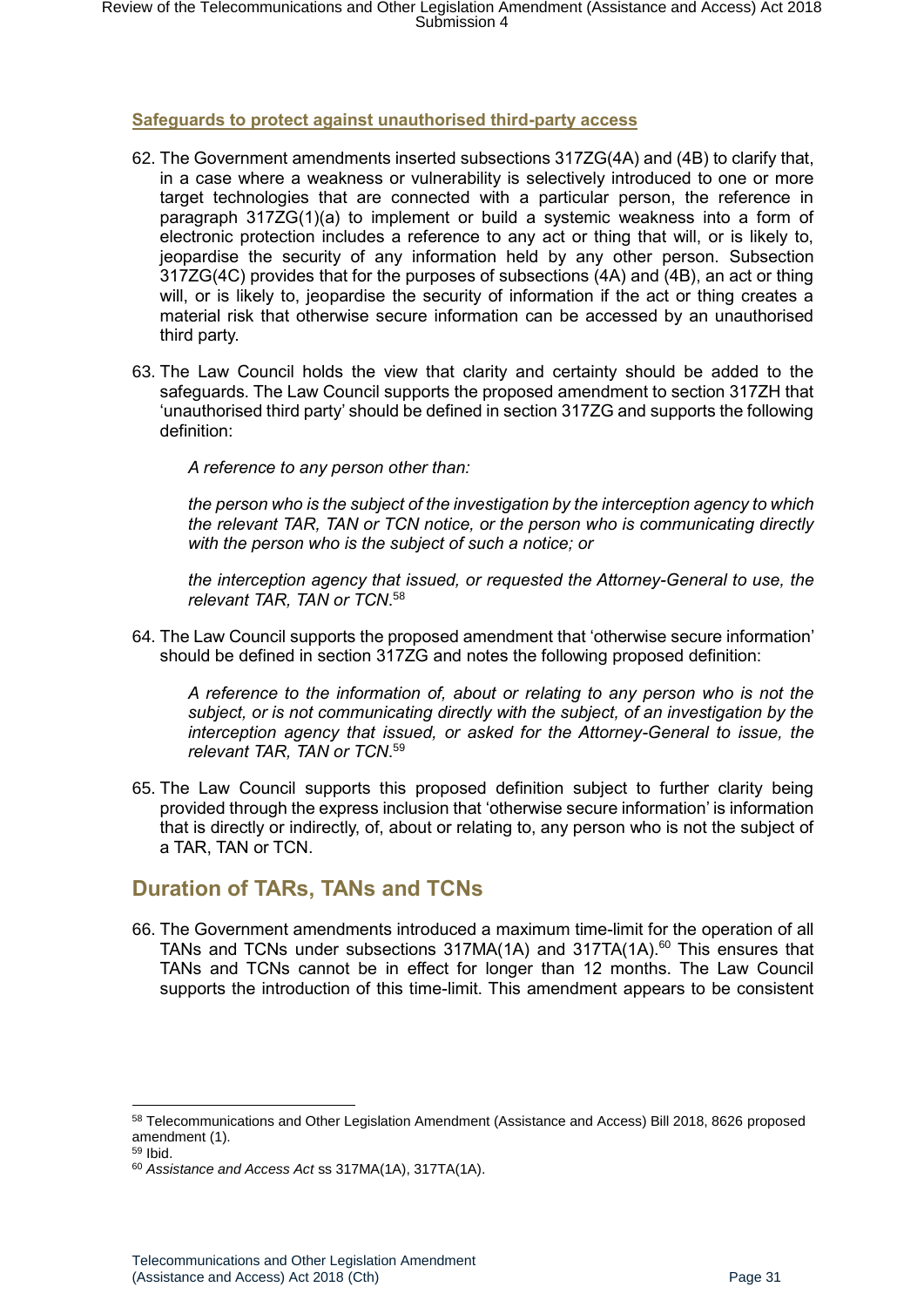with the recommendation of the Committee in report on the Bill that TANs and TCNs be subject to statutory time-limits.<sup>61</sup>

- 67. However, the Government amendments did not introduce a time-limit for the operation of TARs. Therefore, the Government amendments relating to time-limits is only party consistent with the Law Council's recommendation that a maximum-time limit apply to all Schedule 1 notices. The Law Council maintains its recommendation from its previous submission that the Act be amended to introduce a maximum time-limit after which a new TAR, TAN or TCN would have to be issued.<sup>62</sup>
- 68. The Government amendments introduced a measure to extend the life of a notice past the 12-month limitation. Under subsections 317MA(1C)–(1D) and 317TA(1C)–(1D), with the agreement from the DCP, a TAN or TCN can be extended for a further period (not exceeding 12 months) or further periods (not exceeding 12 months in each case) the period for which the TAN or TCN is in place.<sup>63</sup> Subsections  $317Q(11)$  and  $317X(5)$ require that a variation of a TAN or TCN must not extend the period for which the notice is in force. This amendment appears consistent with the Committee's recommendation in its report on the Bill that any extension or variation of TANs and TCNs be subject to statutory time-limits.<sup>64</sup>
- 69. However, this amendment is not consistent with the Law Council's recommendation in its previous submission because the time-limits on the extension and variation of TANs and TCNs have not been applied to TARs. The Law Council recommends that the Act be amended so that the time-limits as contained in subsections 317MA(1C)–(1D), 317TA(1C)–(1D), 317Q(11) and 317X(5) also apply to the extension and variation of TARs.
- 70. Furthermore, it appears that the Government amendments have not adopted the Law Council previous recommendation that sections 317HA, 317HA and 317TA include a limit on the number of fresh notices or requests that can be issued. As such, the Law Council maintains its recommendation that the extension provisions place a limit on the number of fresh notices that can be issued.
- 71. As noted above, the extension of a TAN or TCN requires the agreement of the DCP.<sup>65</sup> The Act must make it expressly clear that a notice can only be extended with the agreement of DCPs and not otherwise. There should be requirements placed on interception agencies to inform DCPs that they can refuse a request for extension of a TAN or TCN, particularly at the point when a request for extension is on foot.
- 72. In the Law Council's previous submission, it recommended that the Act be amended to include a periodic review stage of a TAR, TAN or TCN to assist oversight and accountability agencies.<sup>66</sup> If an interception agency seeks to extend a TAN or TCN, and the DCP does not consent to the extension, the interception agency would be required

<sup>61</sup> Parliamentary Joint Committee on Intelligence and Security, Parliament of Australia, *Advisory Report on the Telecommunications and Other Legislation Amendment (Assistance and Access) Bill 2018*, December 2018, x [2.7].

<sup>62</sup> Law Council of Australia, Submission to the Parliamentary Joint Committee on Intelligence and Security*, Inquiry into the Telecommunications and Other Legislation Amendment (Assistance and Access) Bill 2018, 18* October 2018*,* 20-1 [35]-[40].

<sup>63</sup> *Assistance and Access Act* ss 317MA(1C)–(1D), 317TA(1C)–(1D).

<sup>64</sup> Parliamentary Joint Committee on Intelligence and Security, Parliament of Australia, *Advisory Report on the Telecommunications and Other Legislation Amendment (Assistance and Access) Bill 2018*, December 2018, x [2.7].

<sup>65</sup> *Assistance and Access Act* ss 317MA(1C)–(1D), 317TA(1C)–(1D).

<sup>66</sup> Law Council of Australia, Submission to the Parliamentary Joint Committee on Intelligence and Security*,*  Inquiry into the Telecommunications and Other Legislation Amendment (Assistance and Access) Bill 2018, 18 October 2018*,* 20-1 [40].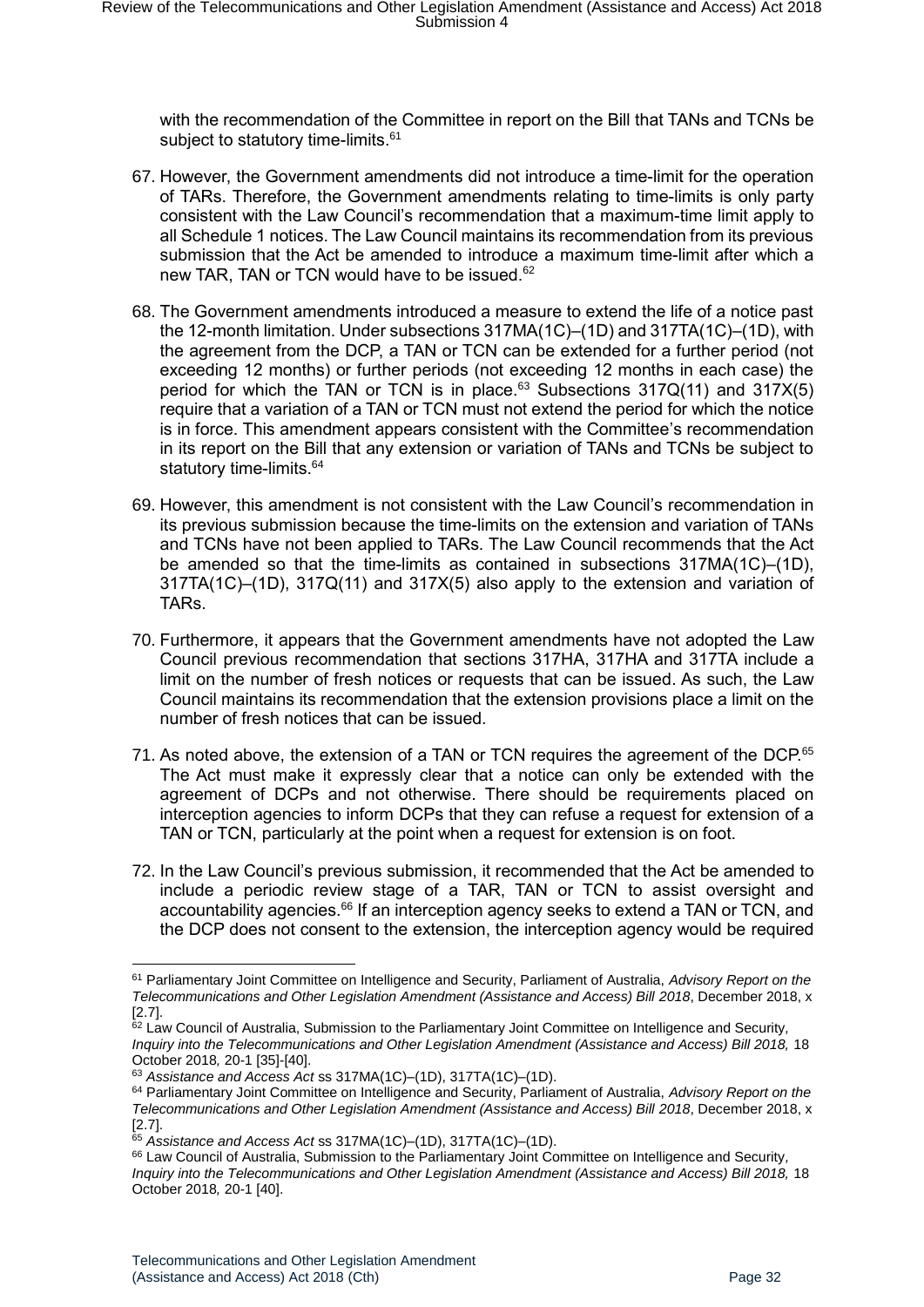to issue a new TAN or TCN in accordance with the procedures under the Act. This means that the interception agency would be required to evaluate the reasonableness and proportionality of a TAN or TCN every 12 months. Considering the absence of a requirement for review of a TAN or TCN, it is particularly important that DCPs have knowledge of their right to refuse an extension and interception agencies actively inform DCPs of this right.

73. The Law Council recommends that subsections 317MA(1C)–(1D) and 317TA(1C)–(1D) be amended to include an express obligation on issuing agencies seeking to extend a TAR, TAN or TCN to inform DCPs of their right to refuse the extension.

## <span id="page-32-0"></span>**Consultation requirements**

- 74. The Government amendments introduced section 317PA, requiring the Director-General of Security or the chief officer of an interception agency to consult with the DCP prior to the issuing of a TAN.<sup>67</sup> The Director-General of Security or the chief officer of an interception agency are not required to consult with a DCP prior to issuing a TAN if satisfied that the TAN should be given as a matter of urgency, or if the DCP has waived the duty to consult.<sup>68</sup>
- 75. There are more stringent consultation requirements imposed on the decision-maker when issuing a TCN. Subsection 317W(1) requires the Attorney-General to give a DCP a written notice which sets out the proposal to give a TCN and invites the DCP to make a submission to the Attorney-General on the proposed TCN. The Attorney-General must consider the DCP's submission it if was provided within 28 days. This requirement also applies when the Attorney-General seeks to vary a TCN.<sup>69</sup>
- 76. The Supplementary Explanatory Memorandum states that:

*The purpose of this amendment is to ensure providers are afforded an opportunity to challenge the requirements in a notice if they believe it may lead to the introduction of a systemic weakness or vulnerability or if the requirements are not reasonable or proportionate. This is an important measure as it ensures that the requirements in a proposed notice are altered before the notice is issued in order to prevent those systems which maintain the security of personal information from being undermined*. *70*

- 77. However, subsection 317W(7) was inserted by the Government amendments to provide that subsection 317W(1) does not apply to a TCN to be given to a DCP if the TCN is a 'replacement TCN'. That is, if the requirements imposed by the proposed TCN are the same, or substantially the same, as the requirements imposed by another TCN that has previously been given to the provider and the proposed TCN is to come into force immediately after the expiry of the other TCN, the DCP is not given a written notice.
- 78. Subsection 317W(8) was inserted by the Government amendments to provide that before a DCP is given a TCN, whereby the requirements of which are the same or substantially the same as the requirements imposed by another TCN previously given to the provider, and the first-mentioned TCN is to come into force immediately after the expiry of the other TCN, the Attorney-General must consult the provider.

<sup>67</sup> *Assistance and Access Act* s 317PA(1).

<sup>68</sup> Ibid s 317PA(2)–(3).

<sup>69</sup> Ibid s 317XA.

 $70$  Supplementary Explanatory Memorandum, Telecommunications and Other Legislation Amendment (Assistance and Access) Bill 2018, 10 [11].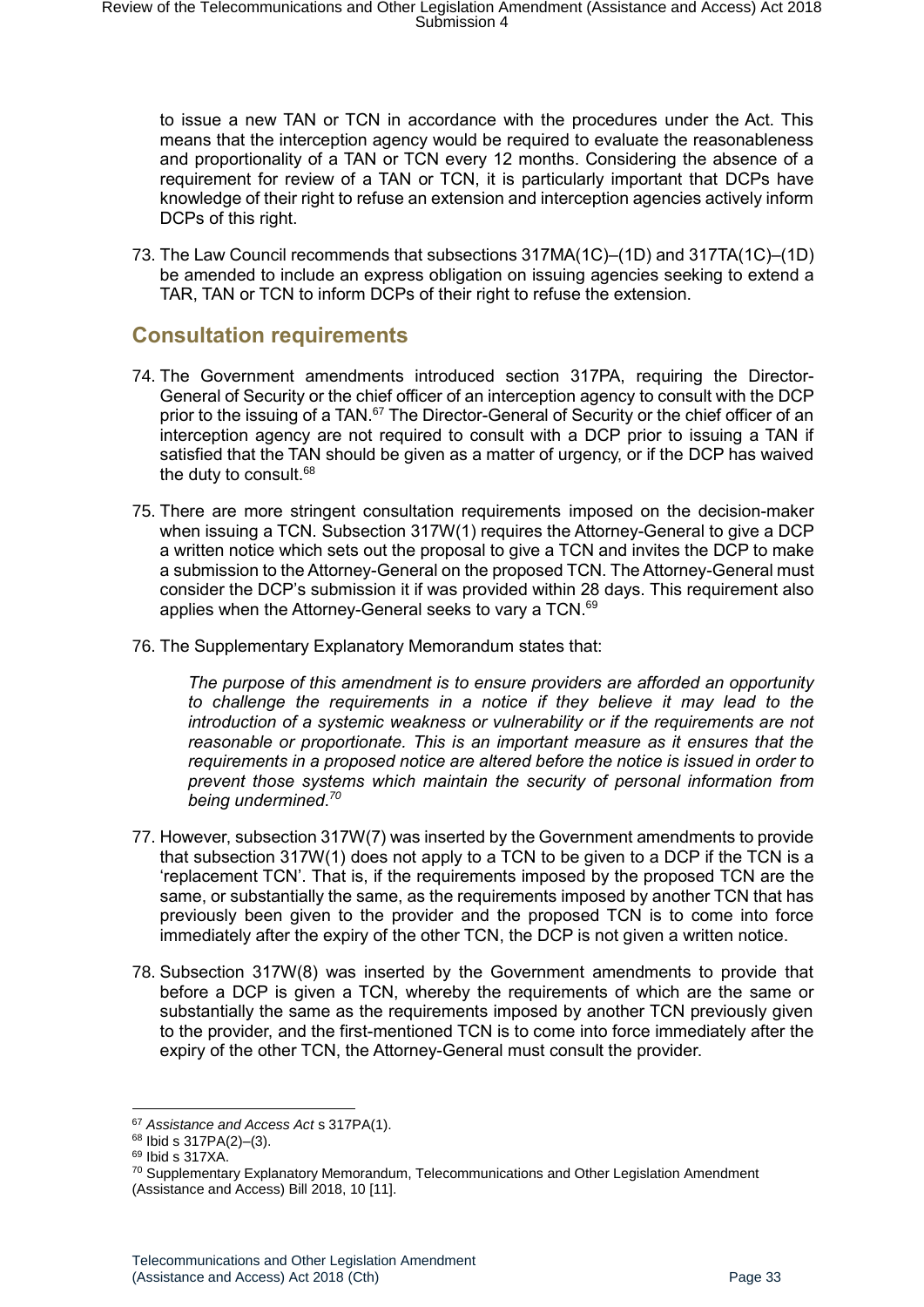- 79. It appears that the effect of subsections 317W(7) and (8) is that when a proposed TCN has substantially the same requirements as a TCN that is currently in place, and is expected to commence immediately after the expiry of the TCN which is currently in operation, the Attorney-General is not required to provide the DCP with a written notice and the DCP is not afforded the opportunity to make a submission to the Attorney-General. Instead, the only requirement on the Attorney-General is that it consult with DCP.
- 80. Under subsection 317TA(1), the extension of a TCN can occur only with the agreement of the DCP. Whereas, it appears that under subsections 317W(7) and (8), there is the potential for a 'replacement' TCN, which has the same or substantially the same requirements as an existing TCN given to the provider, to be given to a DCP without their agreement, and without the opportunity to submit in writing their views or concerns regarding the TCN to the Attorney-General. Essentially, while a TCN can only be 'extended' with the agreement of the DCP, it seems that a DCP cannot refuse the imposition of a 'replacement' TCN that has the same or substantially the same requirements as a current TCN. The effect of subsections 317W(7) and (8) is that it could allow for a replacement TCN,which effectively has the same requirements as a previous TCN, be given to a DCP without its consent..
- 81. The Law Council considers that the threshold in subsections 317W(7) and (8) of 'substantially the same' appears to be low. Further, there appears to be ambiguity in what may constitute 'substantially the same' TCN requirements.
- 82. The Law Council recommends that subsections 317W(7) and (8) be removed in order to eliminate the potential that a DCP may receive a 'replacement TCN' without their approval. If a TCN is to cease, for example at the end of a 12-month period due to the new limitations introduced by the Government amendments, and the issuing agency seeks to have that TCN continue, subsections 317W(7) and (8) should not be used to side-step the consent of a DCP to the extension of a TCN. The Law Council considers that the issuing agency must be required to obtain the consent for the extension of a TCN. If consent is not provided for the extension of the TCN, the issuing agency must be required to issue a new TCN, in accordance with the procedures and safeguards for proportionality and reasonableness as provided under the Act, regardless of how different or similar the requirements of the new TCN are compared to the requirements of a previous TCN.

#### <span id="page-33-0"></span>**Assessment by experts for TCNs**

- 83. The Government amendments introduced subsection 317WA(1) to allow for a DCP, who has been given a consultation notice in relation to a proposed TCN, to give the Attorney-General a written request for an assessment of whether the TCN should be given. The Attorney-General must appoint two assessors:
	- (a) one person who has knowledge that would enable the person to assess whether proposed technical capability notices would contravene section 317ZG and is cleared for security purposes to the highest level required by staff members of ASIO or such lower level as the Attorney-General approves;<sup>71</sup> and
	- (b) one person who has served as a judge in one or more prescribed courts for a period of 5 years and a person who no longer holds a commission as a judge of a prescribed court.<sup>72</sup>

<sup>71</sup> *Assistance and Access Act* s 317WA(4).

<sup>72</sup> Ibid s 317WA(5).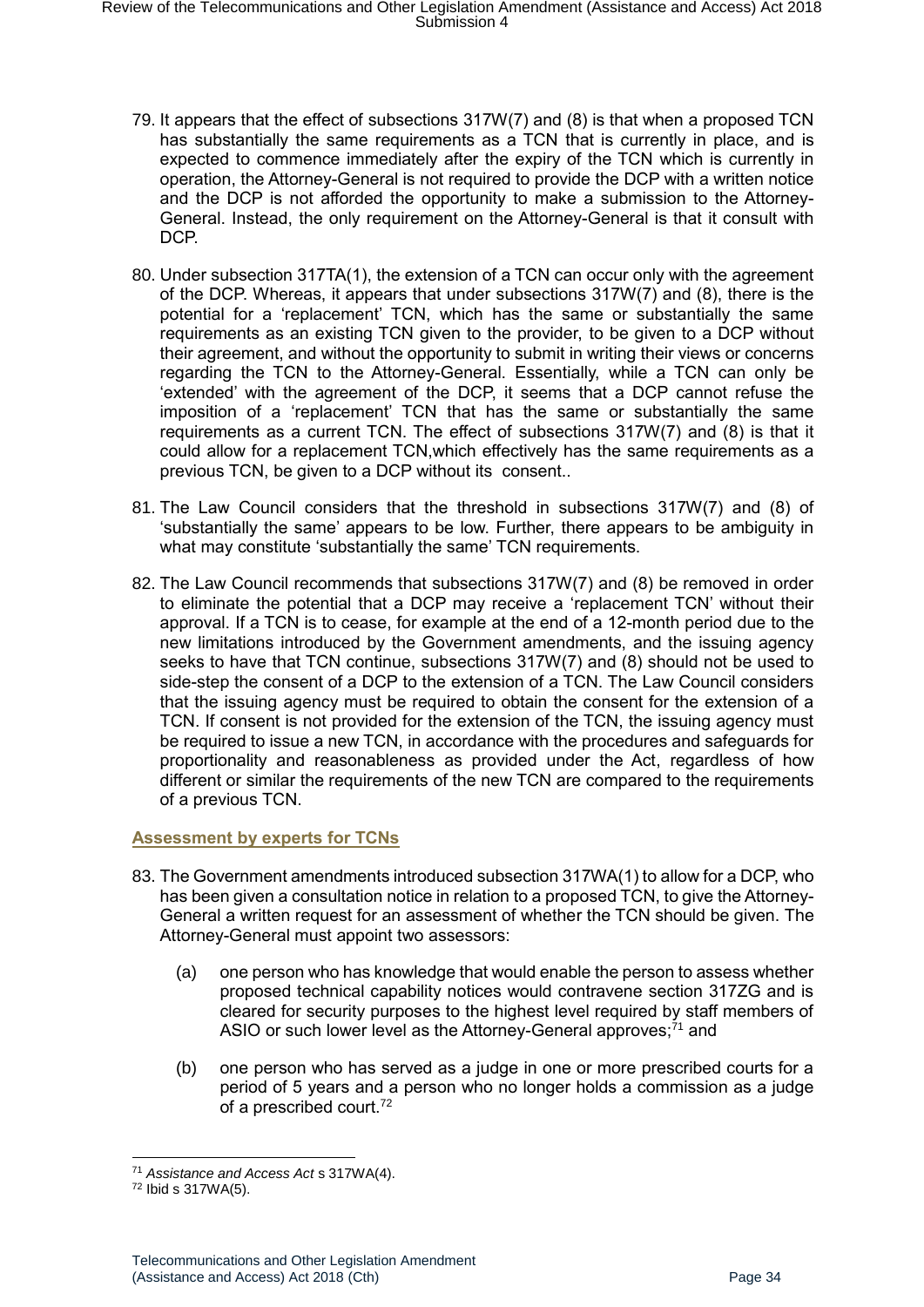- 84. The assessors must carry out an assessment of whether the notice should be given. In making their assessment, the assessors must consider whether:
	- (a) the proposed technical capability notice would contravene section 317ZG (the prohibition against systemic weaknesses);
	- (b) the requirements imposed by the proposed notice are reasonable and proportionate;
	- (c) compliance with the proposed notice is practicable;
	- (d) compliance with the proposed notice is technically feasible; and
	- (e) it is the least intrusive measure that would be effective in achieving the legitimate objective of the proposed notice.<sup>73</sup>
- 85. The assessors must give the most weight to whether the proposed technical capability notice would contravene section 317ZG. The assessors must prepare a report and give that report to the relevant parties.<sup>74</sup>
- 86. Section 317WA is consistent the recommendation in the Committee's report on the Bill.<sup>75</sup> It also adds some further safeguards, such as the duty to consult with the DCP, as well as ASIO or the chief officer of the interception agency, and the provision that the report must be considered by the Attorney-General in its consideration whether to proceed in giving the TCN.<sup>76</sup>
- 87. In the Law Council's previous submission, it recommended that the Bill be amended so that decisions made under Schedule 1 are made by a judicial officer and not the Attorney-General.<sup>77</sup> As such, it considers that the requirement that the Attorney-General consider the report, written by an expert and former judge in its consideration of whether to proceed to give a TCN, is not sufficient.
- 88. In order to ensure that this added layer of review and assessment of whether an TCN should be issued is objective and brings an external perspective to the decision-making, the Law Council supports the proposed amendment that the report of the assessors be binding on the Attorney-General. That is, the Attorney-General must not proceed to give a TCN if each assessor is not satisfied with the matters set out in 317WA(7).<sup>78</sup>
- 89. A similar provision for assessment and report was introduced for when a DCP receives a consultation notice to vary a TCN.<sup>79</sup> However, the assessment and a report by two experts of whether the proposed TCN would contravene section 317ZG is available to a DCP only if the variation is 'not of a minor nature.'

<sup>-</sup><sup>73</sup> *Assistance and Access Act* s 317WA(7).

<sup>74</sup> Ibid s 317WA(6).

<sup>75</sup> Parliamentary Joint Committee on Intelligence and Security, Parliament of Australia, *Advisory Report on the Telecommunications and Other Legislation Amendment (Assistance and Access) Bill 2018*, December 2018, xi-xii [2.12].

<sup>76</sup> *Assistance and Access Act* s 317WA(11).

<sup>77</sup> Law Council of Australia, Submission to the Parliamentary Joint Committee on Intelligence and Security*, Inquiry into the Telecommunications and Other Legislation Amendment (Assistance and Access) Bill 2018, 18* October 2018*,* 21-2 [41]-[45], 31-2 [86]-[91].

<sup>78</sup> Telecommunications and Other Legislation Amendment (Assistance and Access) Bill 2018, 8625 proposed amendment (4), (6).

<sup>79</sup> *Assistance and Access Act* s 317YA.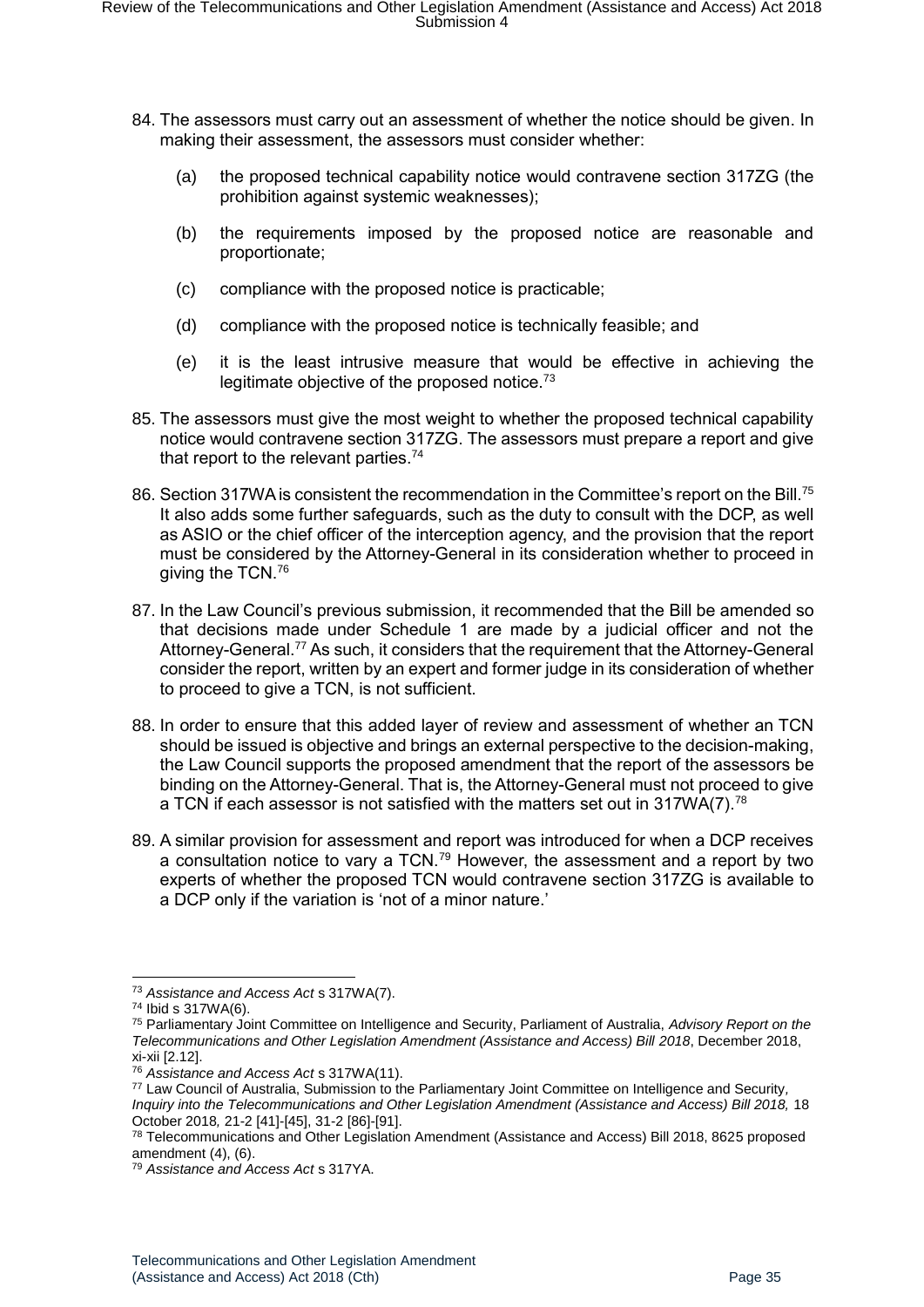90. The Law Council recommends that a variation 'of a minor nature' should only include administrative variations and substantives variations should be considered variations 'not of a minor nature'. The Supplementary Explanatory Memorandum should be amended to reflect this.

## <span id="page-35-0"></span>**Decision-making criteria**

- 91. In the Law Council's previous submission, it noted that the Bill contained far more limited decision-making criteria for the issuance of a TAR than the decision-making criteria for a TAN or TCN.<sup>80</sup> The Law Council supports the Government's insertion of subsection 317JAA(1) which requires that the issuance of a TAR must be reasonable and proportionate, and compliance with the request is practicable and technically feasible.<sup>81</sup> The effect of this amendment is that decision-making requirements apply to all Schedule 1 industry assistance notices.
- 92. The Law Council welcomes the Government amendment which introduced the application of decision-making criteria to the variation of TARs. TANs and TCNs.<sup>82</sup>
- 93. The Law Council supports the Government amendment which makes clear that if a TAR, TAN or TCN is not reasonable or proportionate, or the compliance with the request is not practicable or technically feasible, the notice must be revoked.<sup>83</sup>
- 94. The Law Council supports the Government's addition of 'necessity' to the list of matters which must be considered when deciding whether the requirements imposed by a TAR, TAN or TCN are reasonable and proportionate.<sup>84</sup> However, it considers that an express requirement of proportionality must be added to the decision-making criteria.
- 95. The Supplementary Explanatory Memorandum states that the inclusion of a 'necessity' factor:

*provides confidence that, under the oversight of the decision-maker, any limitation to the right of privacy under a compulsory notice in Schedule 1 of the Bill is permissible as being necessary to ensure national security and public order*. 85

96. The Government amendments added a 'least intrusive' requirement the list of matters which must be considered when deciding whether the requirements imposed by a TAR, TAN or TCN are reasonable and proportionate. New paragraph 317RA(ea) provides that in considering whether the requirements imposed by a TAR, TAN or TCN are reasonable and proportionate, the decision-maker must have regard to whether the requirements of the notice, when compared to other forms of industry assistance known to the decision-maker, are the least intrusive form of industry assistance as far as a person whose activities are not of interest to ASIO or the interception agency (for TARs, TANs and TCNs),<sup>86</sup> or of interest to the Australian Secret Intelligence Service or the Australian Signals Directorate (TARs only),<sup>87</sup> are concerned.

<sup>87</sup> Ibid s 317JC(f).

<sup>80</sup> Telecommunications and Other Legislation Amendment (Assistance and Access) Bill 2018 s 317G(1)(a)(v)- $317(1)(a)(v)$ .

<sup>81</sup> *Assistance and Access Act* s 317JAA.

<sup>82</sup> Ibid ss 317JA(9)–(14), 317Q(10), 317X(4).

<sup>83</sup> Ibid ss 317JB(1A)–(3A), 317R, 317Z.

<sup>84</sup> Ibid ss 317JC(g), 317RA(eb), 317ZAA(eb).

<sup>85</sup> Supplementary Explanatory Memorandum, Telecommunications and Other Legislation Amendment (Assistance and Access) Bill 2018, 10 [11].

<sup>86</sup> *Assistance and Access Act* ss 317RA(ea)(i)–(ii), 317ZAA(ea)(i)–(ii).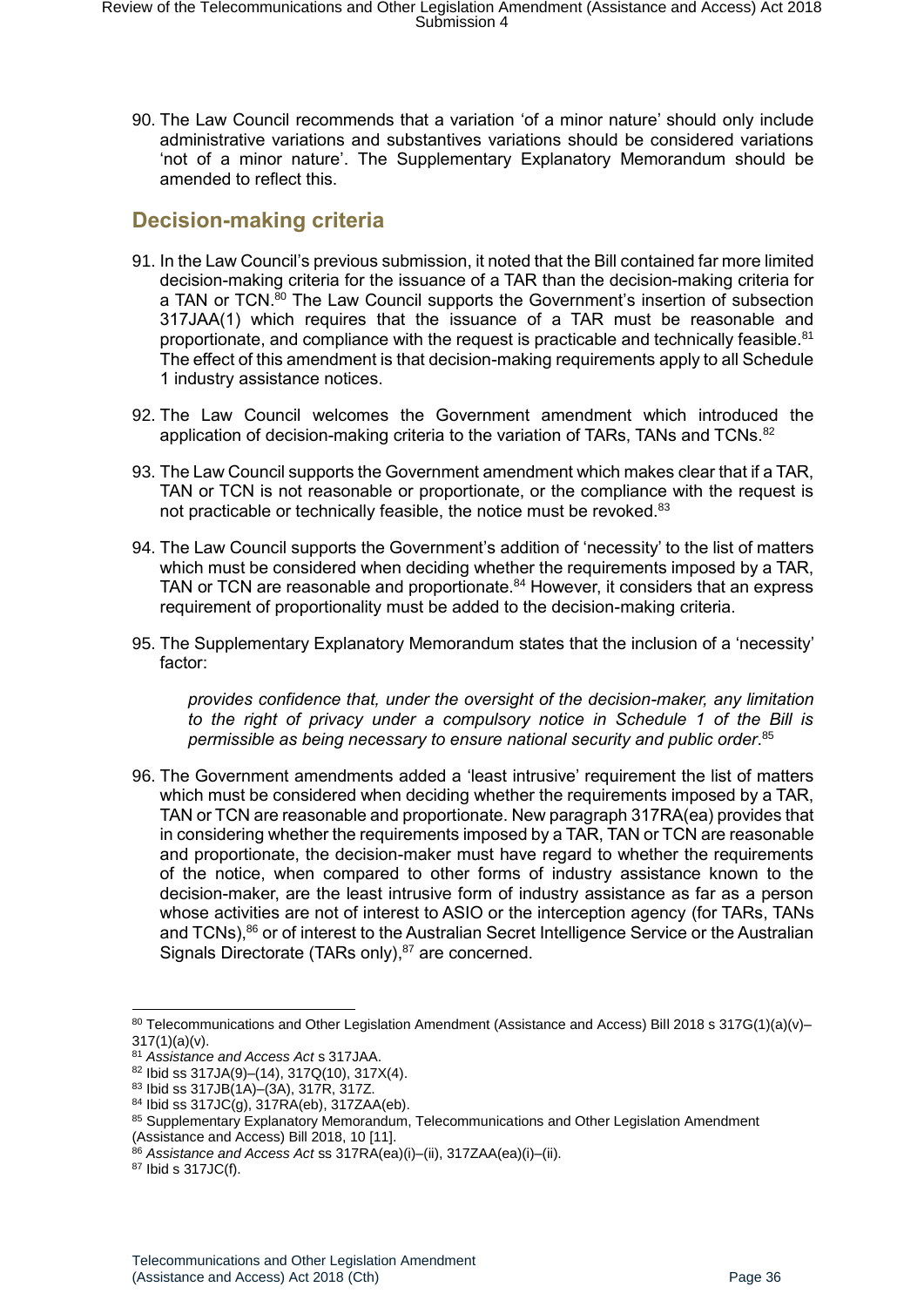- 97. The Supplementary Explanatory Memorandum provides that the requirement for decision-makers to consider if the requirements under a TAR, TAN or TCN are the least intrusive known form of industry assistance when compared to other forms of industry assistance in relation to the impact on the privacy of innocent third parties further limits the ability of Schedule 1 powers being used to arbitrarily or unlawfully interfere with the privacy of innocent parties.<sup>88</sup>
- 98. This 'least intrusive' test is significantly different from a 'least intrusive' or 'least restrictive' test in other contexts, such as for high-risk terrorist offenders in paragraph 105A.12(4)(b) of the Criminal Code.
- 99. The 'least restrictive' test provided for in paragraph 105A.12(4)(b) of the Criminal Code requires a court to affirm a detention order for a terrorist offender if 'satisfied that there is no other less restrictive measure that would be effective in preventing the unacceptable risk.<sup>'89</sup> This is a broad 'less restrictive' test which requires a court to consider all other measures which could be effective in preventing the unacceptable risk that the terrorist offender poses.
- 100. The Law Council recommends that the 'reasonable and proportionate' criteria should include a broader 'less intrusive' or 'less restrictive' test than that is currently provided in the Act. The Law Council considers that the 'least intrusive' test should relate to surveillance capabilities to obtain the information through other means – not simply through industry assistance.
- 101. The Law Council notes that the recommendations relating to the 'reasonable and proportionate' criteria contained in its previous submission were not included in the Government amendments. The Law Council considers that there are outstanding issues relating to the 'reasonable and proportionate' criteria and recommends that Act be amended to:
	- (a) include guidance on how the individual factors are to be weighed or balanced when considering whether a notice 'is reasonable and proportionate';
	- (b) amend paragraphs  $317JC(a)$ –(b),  $317RA(a)$ –(b),  $317ZAA(a)$ –(b) to include a higher threshold of 'significant or serious' national security and law enforcement interests;
	- (c) amend paragraphs 317JC(c), 317RA(g), 317ZAA(c) to specify that the 'legitimate interests of the DCP to whom the notice relates' include commercial interests;
	- (d) omit paragraphs 317JC(i), 317RA(g), 317ZAA(g) 'such other matters as the Director-General of Security or the chief officer, as the case requires, considers relevant';
	- (e) insert 'or' or 'and' after each matter listed;
	- (f) refer explicitly to the fundamental human right to privacy; or alternatively, refer to the Australian Privacy Principles under the Privacy Act and the potential privacy impact of a TAN or TCN be evidenced by a privacy impact assessment undertaken by the OAIC;

<sup>88</sup> Supplementary Explanatory Memorandum, Telecommunications and Other Legislation Amendment (Assistance and Access) Bill 2018, 7 [7].

<sup>89</sup> *Criminal Code Act 1995* (Cth) s 105A.12(4)(b).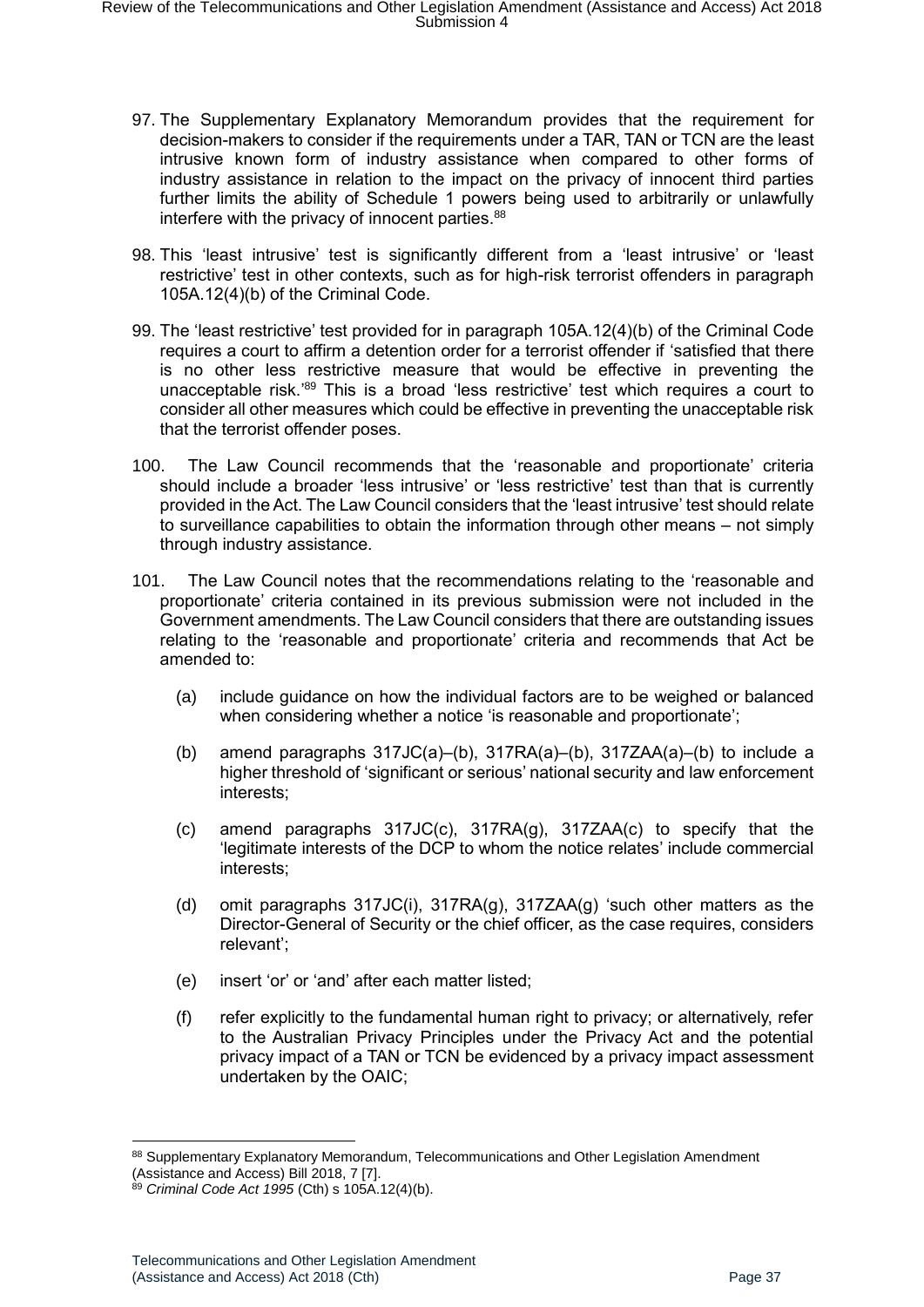- (g) refer explicitly to a requirement of proportionality;
- (h) include factors which require the issuer of a TAR, TAN or TCN to separately consider the potential legal consequences to the recipients of warrants; and
- (i) require the decision maker to determine whether use of the measure is necessary in the investigation or enforcement of laws in relation to investigation or enforcement of a serious offence in circumstances where imperatives of law enforcement demonstrably outweigh reasonable expectations of confidentiality in communications of affected individuals and businesses.<sup>90</sup>

#### <span id="page-37-0"></span>**Conferral of criminal liability under the Criminal Code**

- 102. As noted above, the Law Council considers there are many outstanding issues relating to the conferral of civil and criminal liability, which were not addressed by the Government amendments and which ought to be resolved.
- 103. The Law Council notes the general limitations placed on TARs, TANs and TCNs under sections 317ZG and 317ZH of the Act. As noted above, the Law Council supports the broadening of subsection 317ZG(1) to prohibit TARs from requiring a DCP to introduce a 'systemic weakness' or 'systemic vulnerability into a form of electronic protection. The Law Council also welcomes the amendment to subsection 317ZH(1) to allow for the general limits on TANs and TCN to apply also to TARs. This amendment is consistent with the recommendation from the Committee's report on the Bill.<sup>91</sup>
- 104. A TAR, TAN or TCN has no effect to the extent (if any) to which it would require a provider to implement or build a systemic weakness, or a systemic vulnerability, into a form of electronic protection,  $92$  or prevents a provider from rectifying a systemic weakness, or a systemic vulnerability, in a form of electronic protection.<sup>93</sup> A TAR, TAN or TCN also does not have any effect to the extent (if any) to which it would require a provider to do an act or thing for which a warrant or authorisation is required.<sup>94</sup>
- 105. Paragraph 476.2(4)(b) of the Criminal Code was amended by the Act to allow that a person who causes any access to or modification of data held in a computer, or impairment of electronic communication to or from a computer, or any impairment to the reliability, security or operation of any data held on a computer disk, credit card or other device used to store data by electronic means, is entitled to do so under a TAR, TAN or TCN.<sup>95</sup>
- 106. Subsection 476.2(4) does not explicitly provide that a TAR, TAN or TCN which has no legal effect under sections 317ZG and 317ZH will not be conferred criminal immunity. There may be a legal argument that a TAR, TAN or TCN with no legal effect under sections 317ZG and 317ZH does not constitute a 'notice' under paragraph

<sup>90</sup> Law Council of Australia, Submission to the Parliamentary Joint Committee on Intelligence and Security*,*  Inquiry into the Telecommunications and Other Legislation Amendment (Assistance and Access) Bill 2018, 18 October 2018*,* 21-2 [41]-[45], 28-9 [75]-[76].

<sup>91</sup> Parliamentary Joint Committee on Intelligence and Security, Parliament of Australia, *Advisory Report on the Telecommunications and Other Legislation Amendment (Assistance and Access) Bill 2018*, December 2018, xiv [2.18].

<sup>92</sup> *Assistance and Access Act* s 317ZG(1)(a).

<sup>93</sup> Ibid s 317ZG(1)(b).

<sup>94</sup> Ibid s 317ZH(1)-(3).

<sup>95</sup> *Criminal Code Act 1995* (Cth) s 476.2(4)(b)(iv)–(vi).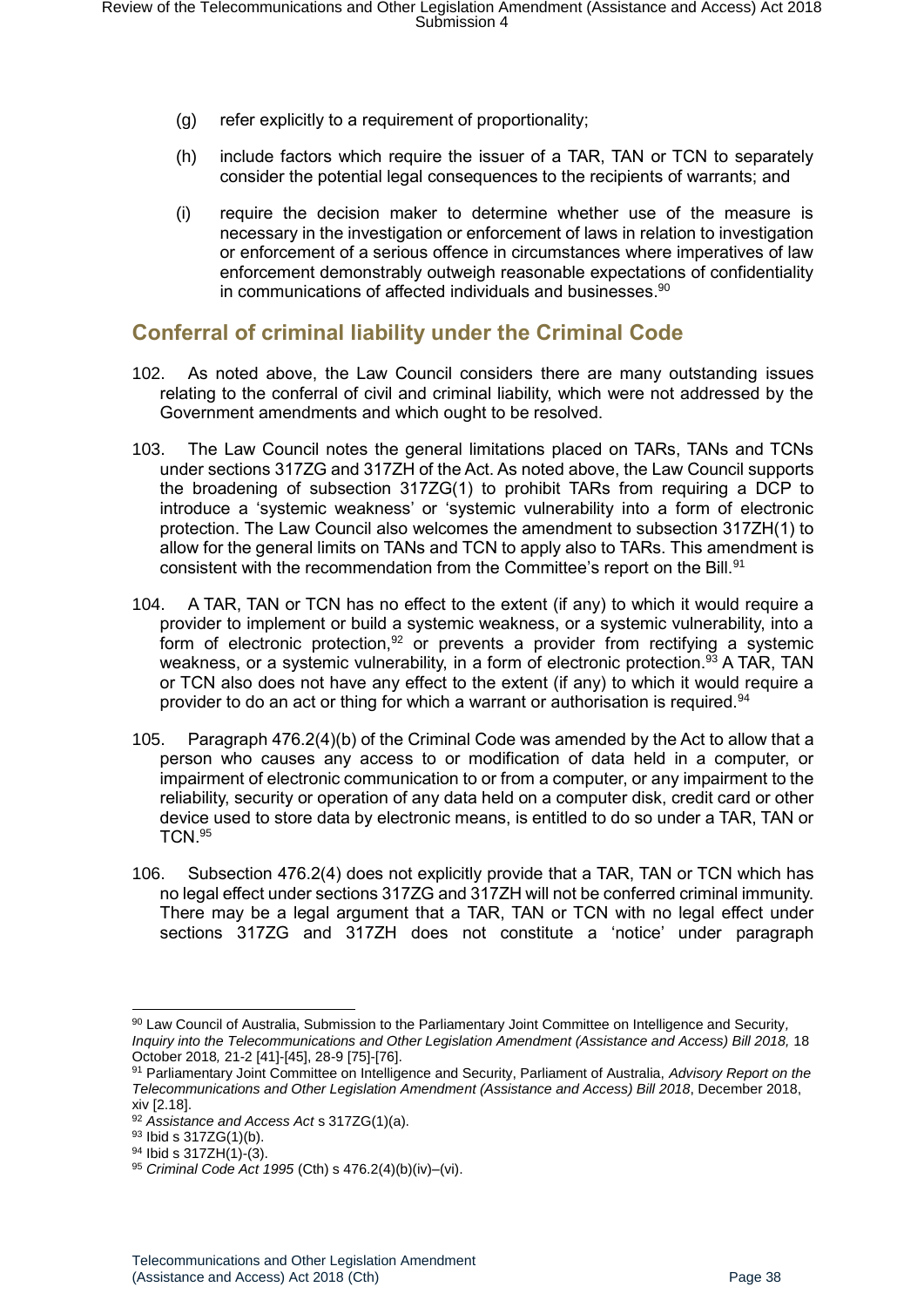476.2(4)(b)(iv)-(vi) of the Criminal Code. This issue was raised by the Law Council in its previous submission in relation to TANs and TCNs.<sup>96</sup>

- 107. Section 317ZGA was inserted by the Government amendments to allow for additional limits on TCNs. Subsection 317ZGA(1) provides that a TCN has no effect to the extent to which it requires a provider to ensure a telecommunications service or telecommunications system has a capability to enable a communication passing over the system to be intercepted, a capability to transmit lawfully intercepted information to applicable delivery points, or a delivery capability.<sup>97</sup>
- 108. The Law Council welcomes the additional limits on TCNs which seek to ensure that TCNs 'cannot modify, or qualify in any way, legislated obligations on providers in relation to interception capabilities, delivery capabilities and data retention.<sup>'98</sup>
- 109. However, it appears that the Law Council's concern regarding subsection 476.2(4) of the Criminal Code and the conferral of criminal immunity under ineffective notices extends to TCNs rendered ineffective under section 317ZGA.
- 110. The Law Council recommends that subsection 476.2(4) of the Criminal Code be further amended to explicitly state that a TAR, TAN or TCN given no legal effect under sections 317ZG and 317ZH, and a TCN given no legal effect under section 317ZGA , will not be conferred criminal immunity.

## <span id="page-38-0"></span>**Accountability and oversight**

111. The Government amendments have, to an extent, improved the reporting, notification, record-keeping obligations relating to the issuance of TARs, TANs and TCNs.

#### <span id="page-38-1"></span>**Notification**

- 112. The notification requirements relating to TARs, TANs and TCNs have been improved by the requirement that ASIO or the Ombudsman (dependant on the interception agency which issued the notice) is notified within seven days about the issuance.<sup>99</sup> variation<sup>100</sup> or revocation<sup>101</sup> of a TAR. TAN or TCN. These amendments to the Act are consistent with the Law Council's recommendations from its previous submission for detailed reporting to the Ombudsman, and the Committee's report on the Bill.<sup>102</sup>
- 113. The Government amendments introduced subsections 317MAA(3) and (4), which require the Director-General of Security, when giving a TAN to a DCP, to inform the DCP of its right to make a complaint about the notice to the IGIS.<sup>103</sup> If the chief officer of an interception agency gives a TAN to a DCP, they are under the same obligation to inform

<sup>1</sup> <sup>96</sup> Law Council of Australia, Submission to the Parliamentary Joint Committee on Intelligence and Security*, Inquiry into the Telecommunications and Other Legislation Amendment (Assistance and Access) Bill 2018, 18* October 2018*,* 21-2 [41]-[45], 28-9 [75]-[76].

<sup>97</sup> *Assistance and Access Act* s 317ZGA.

<sup>98</sup> Supplementary Explanatory Memorandum, Telecommunications and Other Legislation Amendment (Assistance and Access) Bill 2018, 26-7 [66]-[67].

<sup>99</sup> *Assistance and Access Act* ss 317HAB, 317MAB, 317TAB.

<sup>100</sup> Ibid ss 317JA(15)–(19), 317Q(12)–(14), 317X(6)–(8).

<sup>101</sup> Ibid ss 317JB(6)–(10), 317R(5)–(7), 317Z(3)–(5).

<sup>102</sup> Parliamentary Joint Committee on Intelligence and Security, Parliament of Australia, *Advisory Report on the Telecommunications and Other Legislation Amendment (Assistance and Access) Bill 2018*, December 2018, x [2.6].

<sup>103</sup> *Assistance and Access Act* ss 317MAA(3).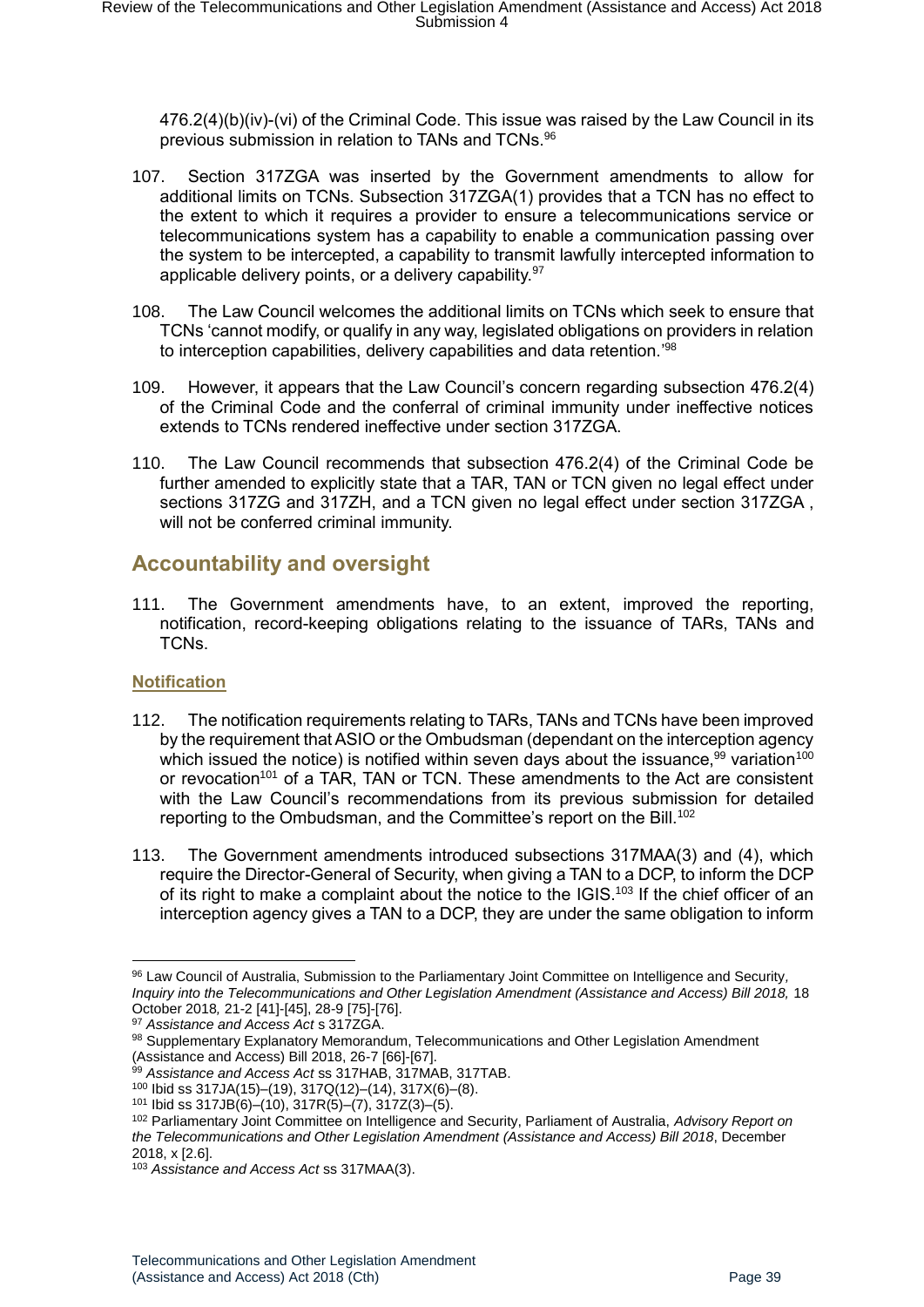the DCP of its right to make a complaint to the Ombudsman or an authority that is the State or Territory inspecting agency in relation to the interception agency.<sup>104</sup>

114. The Law Council considers the obligation to inform DCPs of their right to complain as a positive step. However, it does not seem clear why this obligation applies only to the issuance of a TAN, and not for all Schedule 1 industry assistance notices. The Law Council considers that the Act should be amended so that any agencies issuing a TAR, TAN or TCN is obliged to inform the DCP who is receiving the notice of its right to complain to the relevant overseeing or inspecting body.

#### <span id="page-39-0"></span>**Record-keeping**

115. The record-keeping requirements relating to TARs, TANs and TCNs have been improved by the requirement there must be a written record of oral advice from the relevant interception agency given to a DCP regarding their obligations relating a TAR, TAN or TCN. <sup>105</sup> These amendments to the Act are consistent with the Law Council's recommendations from its previous submission for clear record-keeping obligations.

#### <span id="page-39-1"></span>**Inspection by and reporting to the Ombudsman**

- 116. The Law Council welcomes the introduction by the Government amendments of the Ombudsman's right to inspect records under new section 317ZRB. The Ombudsman may make a written report to the Home Affairs Minister on its inspections undertaken, and if the Ombudsman does make a written report, the Home Affairs Minister must table this report in Parliament.<sup>106</sup>
- 117. The Law Council notes that this inspection function of the Ombudsman is not mandatory. The Supplementary Explanatory Memorandum states that this reporting function of the Ombudsman 'complements the express powers to inspect records on the exercise of Part 15 powers including in the existing inspection regimes of the TIA Act and SD Act.'
- 118. The Law Council supports the introduction of this inspection measure, but it recommends that the inspection function of the Ombudsman be made mandatory. Further, the Law Council recommends that the Ombudsman's terms of reference in relation to its inspection obligation under section 317ZRB expressly include the protection of privacy of individuals.

<span id="page-39-2"></span>**Inspection and reporting by Minister** 

119. The reporting obligations to the Minister have been improved through the Government amendments. Subsection 94(2BA) was introduced into section 94 of the ASIO Act by the Government amendments. This subsection requires the annual report, prepared by the Director-General of Security for the Minister,<sup>107</sup> include a statement of the total number of TARs, TANs and TCNs issued during that period.<sup>108</sup> Subsection 94(2BB) was also introduced, requiring the Director-General of Security to include TCNs in the annual report prepared for the Minister where the TCN was directed towards

<sup>104</sup> Ibid ss 317MAA(4).

<sup>105</sup> Ibid ss 317HAA(5)–(6), 317MAA(5)–(6), 317TAA(1)–(3).

<sup>106</sup> Ibid ss 317ZRB(4), (6).

<sup>107</sup> *Public Governance, Performance and Accountability Act 2013* (Cth) s 46.

<sup>108</sup> *Australian Security Intelligence Organisation Act 1979* (Cth) ss 94(2BA)(a)–(c).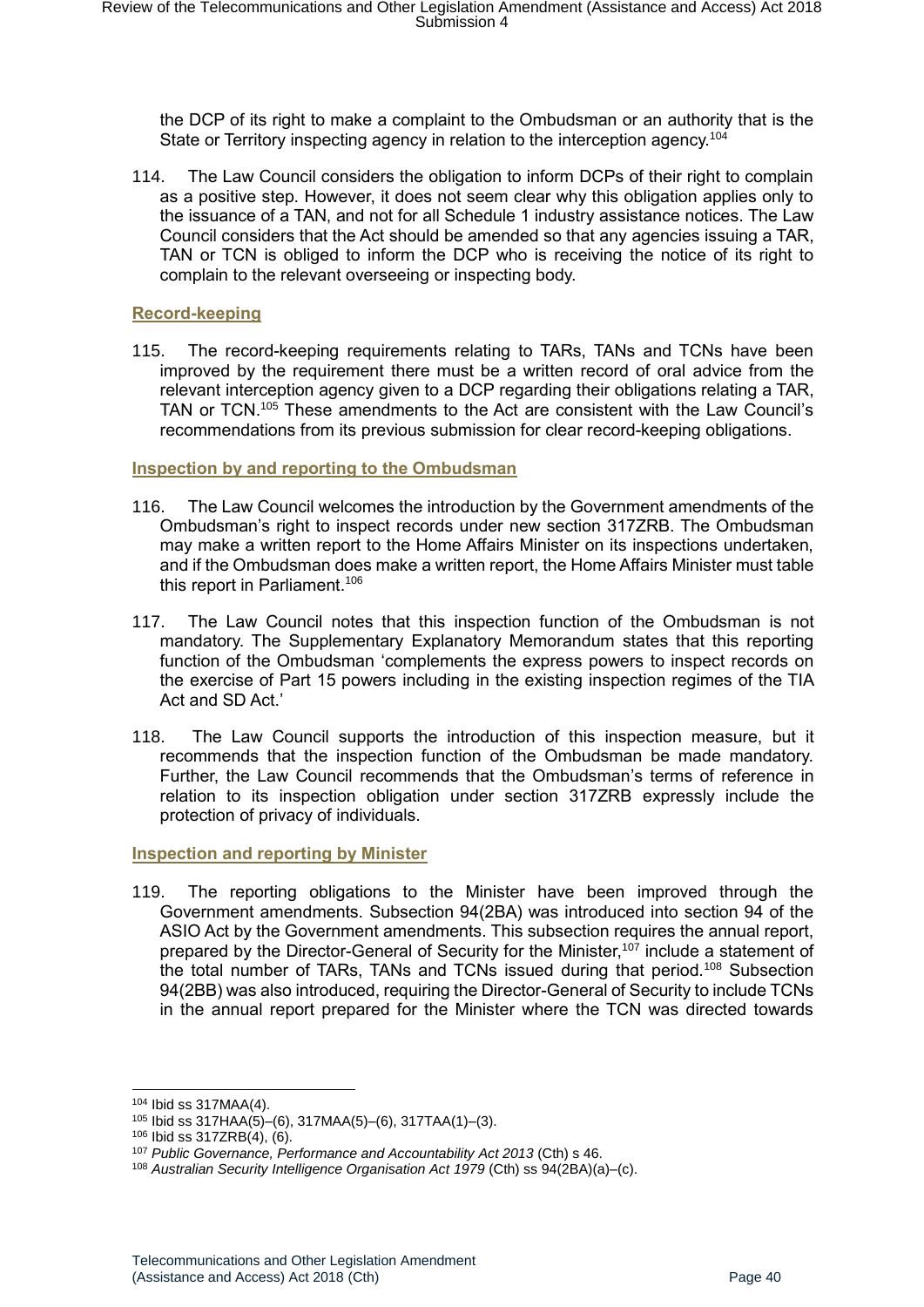assisting ASIO, despite the fact that the Attorney-General, not the Director-General of Security, has authority to give TCNs.<sup>109</sup>

- 120. The Law Council supports the fact that reporting on the number of TARs, TANs and TCNs issued is to Parliament as a whole. Subsection 94(3) of the ASIO Act requires a copy of the annual report to be given to the Leader of the Opposition in the House of Representatives and subsection 94(5), requires that the annual report be laid before each House of the Parliament. This amendment may improve the parliamentary oversight of the number of TARs, TANs and TCNs issued.
- 121. The Government amendments also introduced paragraph 317ZS(1)(d), improving the level of detail which the Home Affairs Minister's is required to include in its annual report under section 317ZS. The addition of paragraph 317ZS(1)(d) requires the inclusion of information on the kinds of serious Australian offences for which Schedule 1 powers are used in relation to.<sup>110</sup> This annual report is laid before Parliament.<sup>111</sup> This is consistent with the Law Council' recommendation that annual reports include a breakdown of the types of offences for which notices were issued.<sup>112</sup>
- 122. These amendments to the Act appear to be consistent with the Law Council's recommendations from its previous submission for detailed reporting to the relevant **Minister**

<span id="page-40-0"></span>**Approval of Schedule 1 industry assistance notices** 

<span id="page-40-1"></span>*Decisions under Schedule 1 to be made by a judicial officer* 

- 123. In the Law Council's previous submission, it recommended that the Bill be amended so that decisions made under Schedule 1 are made by a judicial officer and not the Attorney-General. In the alternative, it recommended that judicial review of Schedule 1 decisions under the ADJR Act should be available.<sup>113</sup> The Law Council considers that these measures are necessary to ensure that the decision-making involves someone outside the agency itself, so that a more objective, external perspective is brought into the decision-making.
- 124. The Government amendments are not consistent with this recommendation. While the Government amendments introduce ministerial approval for TCNs, AFP Commissioner approval for TANs (see discussion below), and subsection 317WA(1) was introduced for a former judge to take on a role in the decision-making process or a TCN,<sup>114</sup> there is no requirement that for a judicial officer to be the primary decision maker for any Schedule 1 industry assistance notices.
- 125. The proposed amendments would require that a TAN or TCN cannot be issued or varied without the approval of an 'eligible judge'.<sup>115</sup> The proposed amendments would

<sup>-</sup><sup>109</sup> Supplementary Explanatory Memorandum, Telecommunications and Other Legislation Amendment (Assistance and Access) Bill 2018, 13 [24].

<sup>110</sup> *Assistance and Access Act* ss 317ZS(1)(a)–(d).

<sup>111</sup> *Telecommunications (Interception and Access) Act 1979* (Cth) s 186(3).

<sup>112</sup> Law Council of Australia, Submission to the Parliamentary Joint Committee on Intelligence and Security*,*  Inquiry into the Telecommunications and Other Legislation Amendment (Assistance and Access) Bill 2018, 18 October 2018*,* 10.

<sup>113</sup> Ibid 21-2 [41]-[45], 31-2 [86]-[91].

<sup>114</sup> *Assistance and Access Act* ss 317WA(4)–(5).

<sup>115</sup> Telecommunications and Other Legislation Amendment (Assistance and Access) Bill 2018, 8627 proposed amendment (4), (6) (for TANs), (9), (11) (for TCNs); Telecommunications and Other Legislation Amendment (Assistance and Access) Bill 2018, 8627 proposed amendment (2). The proposed amendments provide that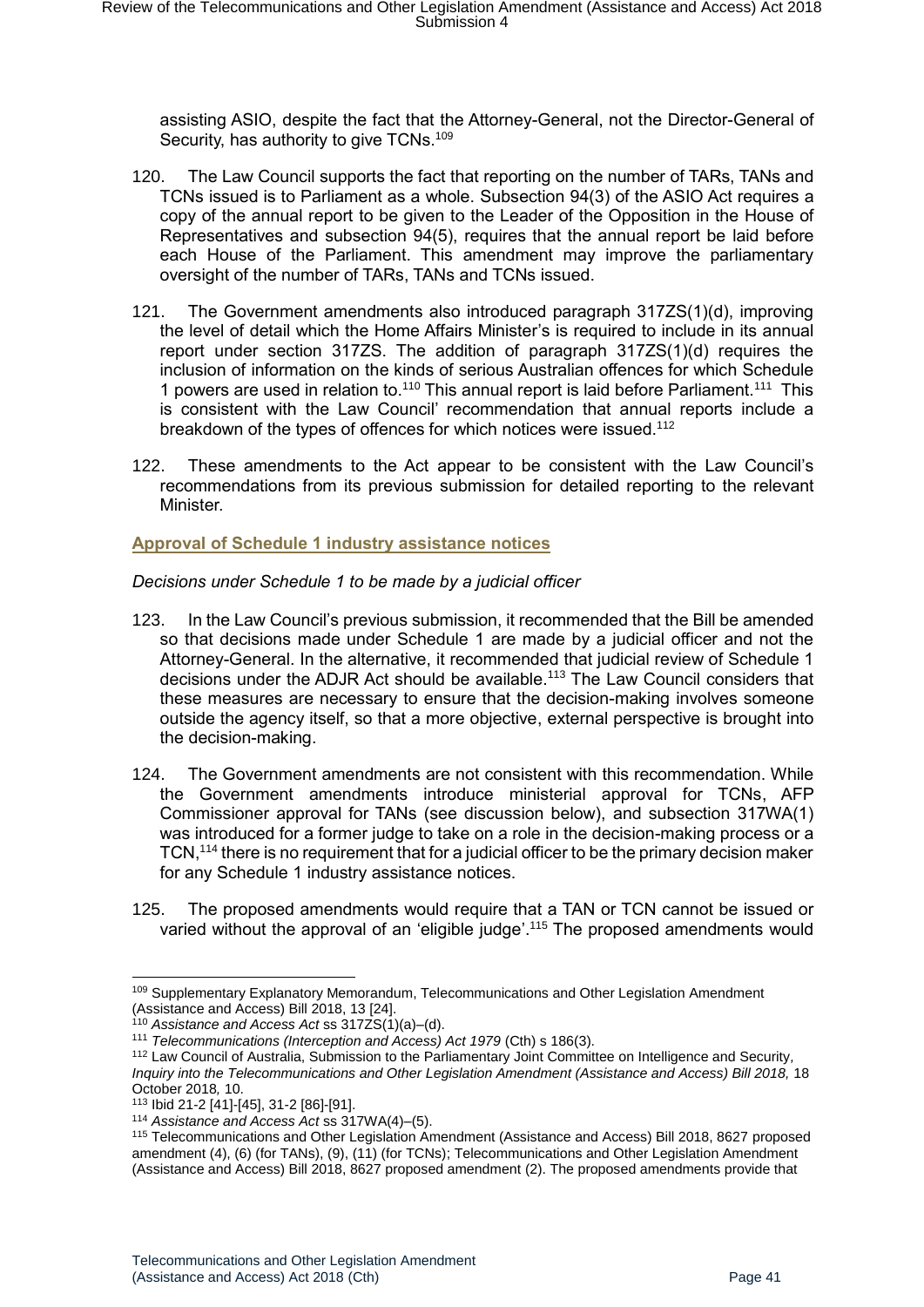require an eligible judge to refuse the issuance or variation of a TAN or TCN unless satisfied that:

- (a) the DCP to whom the notice is to be given can comply with the notice;
- (b) the notice can validly be given under this Part;
- (c) a provision of this Part does not prevent the notice from having effect; and
- (d) the DCP has, if reasonably practicable, been consulted and given a reasonable opportunity to make submissions on whether the requirements to be imposed by the notice are reasonable and proportionate and whether compliance with the notice is practicable and technically feasible.<sup>116</sup>
- 126. The Law Council supports this proposed amendment as it would introduce judicial oversight for the issuance of Schedule 1 industry assistance notices.

#### <span id="page-41-0"></span>*Ministerial approval for TCNs*

- 127. The Government amendments added the requirement that the Attorney-General must obtain ministerial approval before the issuance of a TCN.<sup>117</sup> This provides layer of approval for TCNs that did not exist in the Bill.<sup>118</sup> The Law Council supports this amendment.
- 128. This amendment appears consistent with the recommendation in the Committee's report on the Bill that TCNs 'be jointly authorised by the Attorney-General and the Minister for Communications.' 119
- 129. However, when the Minister is considering whether to approve the issuance of a TCN, the decision-making criteria to which the Minister must have regard is far less extensive than the decision-making criteria in relation to a TAR, TCN or TAN.<sup>120</sup> These factors include:
	- (a) the objectives of the notice;
	- (b) the legitimate interests of the DCP to whom the notice relates;
	- (c) the impact of the notice on the efficiency and international competitiveness of the Australian telecommunications industry;
	- (d) the representation (if any) that was made under subsection (4); and
	- (e) such other matters (if any) as the Minister considers relevant.
- 130. The Law Council supports the inclusion of the 'legitimate interests' of the DCP. Under subsection 317TAAA(4), the Attorney-General may make a representation to the Minister about the proposal to give the TCN, which may deal with any of the matters set

an 'eligible judge' would be a judge who is declared by the Minister to be an 'eligible judge' for the purposes of the Act.

<sup>116</sup> Telecommunications and Other Legislation Amendment (Assistance and Access) Bill 2018, 8627 proposed amendment (5), (7) (for TANs), (10), (12) (for TCNs).

<sup>117</sup> *Assistance and Access Act* s 317TAAA(1).

<sup>118</sup> Telecommunications and Other Legislation Amendment (Assistance and Access) Bill 2018 s 317T(1).

<sup>119</sup> Parliamentary Joint Committee on Intelligence and Security, Parliament of Australia, *Advisory Report on the Telecommunications and Other Legislation Amendment (Assistance and Access) Bill 2018*, December 2018, xi [2.9].

<sup>120</sup> *Assistance and Access Act* s 317TAAA(6).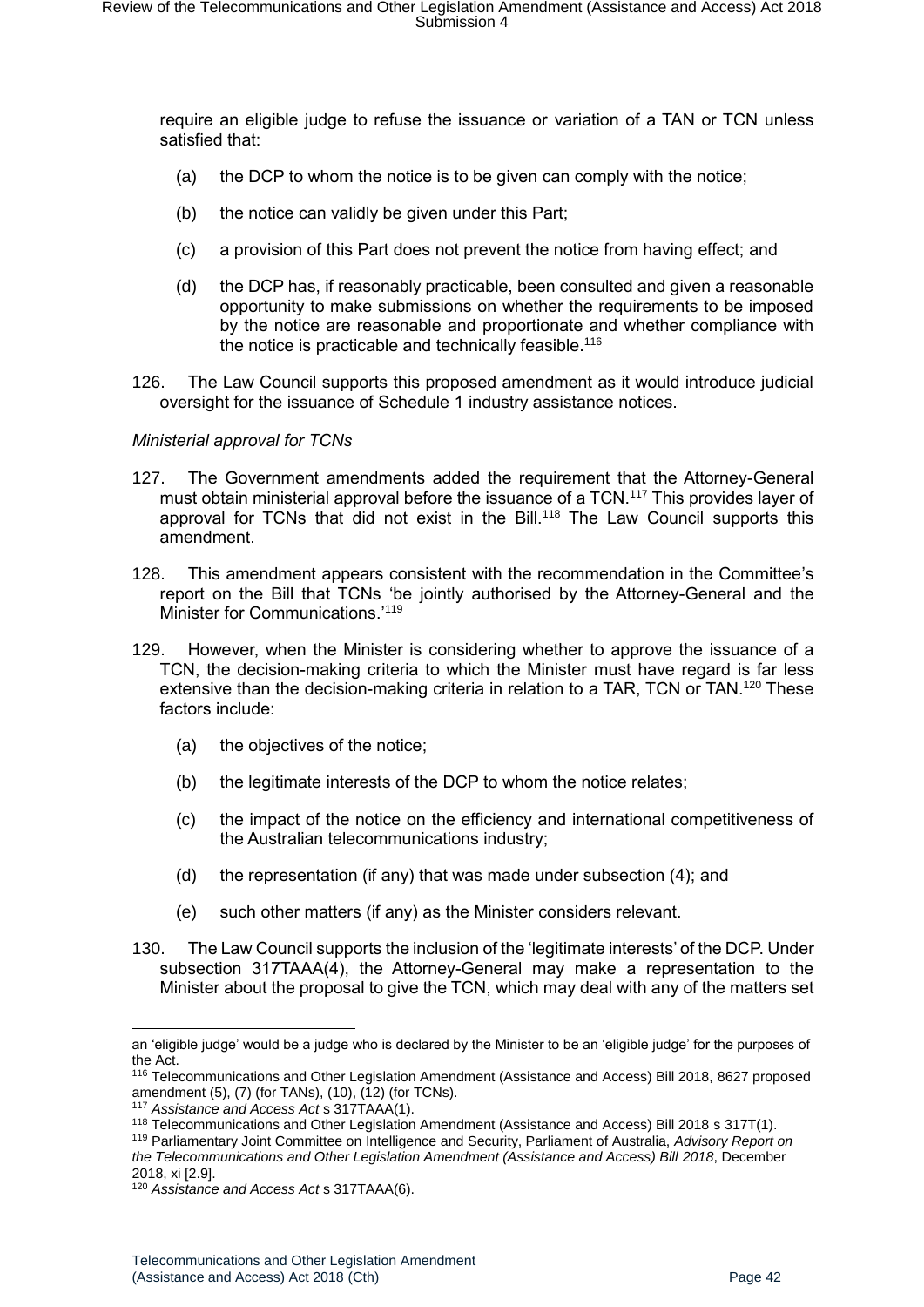out in the 'reasonable and proportionate' criteria for decision-making in relation to a TCN. It is important to note that the Attorney-General is under no obligation to make a representation. Therefore, there is no guarantee under the Act that the Minister's decision to approve the issuance of a TCN to a DCP considers whether the issuance is reasonable and proportionate. Consequently, section 317TAAA introduces the potential risk that a TCN given to a DCP is not reasonable and proportionate.

131. As the Minister has the final say on whether a TCN will be given to a DCP, the Law Council recommends that section 317TAAA be amended so that the Minister is required to apply the decision-making criteria as contained in sections 317JAA, 317P and 317V, and consequently, be required to consider the same matters listed in sections 317JC, 317RA, 317ZAA, to ensure the issuance of the TCN is reasonable and proportionate.

#### <span id="page-42-0"></span>*Ministerial approval under Intelligence Services Act 2001 (Cth)*

- 132. As mentioned above, under subsection 317ZH(1), a TAR, TAN or TCN does not have any effect to the extent (if any) to which it would require a provider to do an act or thing for which a warrant or authorisation is required particular laws.<sup>121</sup> Those particular laws are listed in paragraphs 317ZH(1)(a)–(g). The Government amendments appear to add clarity to section 317ZH regarding the prohibition against the side-stepping of warrants:
	- (a) 'that relates to an agency' has been inserted into subsection 317ZH(1), seeking to clarify that the prohibition in subsection 317ZH(1) extends to warrants and authorisations that the particular agency would require; and
	- (b) 'the agency, or an officer of the agency, would be required to have or obtain' has been inserted into subsection 317ZH(1), seeking to clarify that TAR, TAN or TCN is not intended to require a provider to do an act or thing that, if done by an agency or an officer of an agency, which would require a warrant or authorisation under a law provided in paragraphs  $317ZH(a)-(q)$ .<sup>122</sup>
- 133. The introduction of paragraph 317E(1)(da) appears to further bolster the safeguard against TARs, TANs or TCNs including requirements which would otherwise require a warrant or authorisation. Paragraph 317E(1)(da) provides a 'listed act or thing' for the purposes of industry assistance provisions is one done to assist in or facilitate giving effect to a warrant or authorisation under a law of the Commonwealth, a State or a Territory, or the effective receipt of information in connection with a warrant or authorisation under a law of the Commonwealth, a State or a Territory. Paragraph 317E(1)(da) underscores that a TAR, TAN or TCN can only be issued to require one of the listed things be done by a provider where a valid warrant is in force to authorise the activity.
- 134. The Law Council supports these additions which seek to sure that TARs, TANs and TCNs are not being used as a substitute for warrants or authorisations.
- 135. The Law Council noted that the Government amendments omitted paragraph 317ZH(1)(e), which removed the IS Act. The IS Act requires the Australian Secret Intelligence Service and the Australian Signals Directorate to gain ministerial approval before, for example, undertaking activities for the purposes of producing intelligence on an Australian person.<sup>123</sup>

 $121$  Ibid s 317ZH(1)-(3).

<sup>&</sup>lt;sup>122</sup> Supplementary Explanatory Memorandum, Telecommunications and Other Legislation Amendment (Assistance and Access) Bill 2018, 46 [3].

<sup>123</sup> *Intelligence Services Act 2001* (Cth) s 8(1)(a)(i).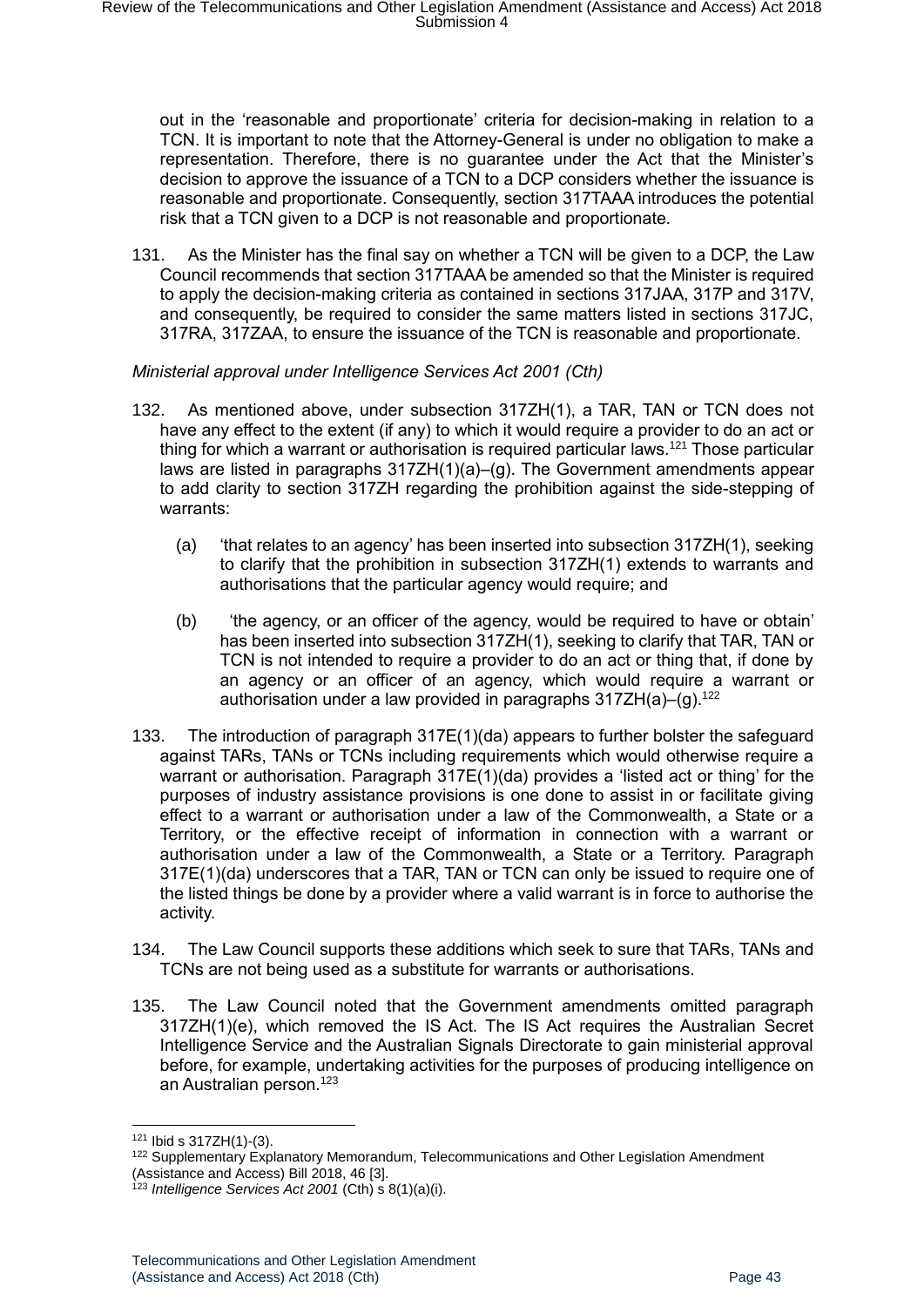- 136. By omitting paragraph 317ZH(1)(e), a TAR, TAN or TCN would not be rendered to have no effect if it required a DCP to do any act or thing which would otherwise require ministerial approval under the IS Act.
- 137. The Supplementary Explanatory Memorandum states:

*The amendment is intended to resolve the ambiguities that arise from explicitly including the Intelligence Services Act 2001 (Cth) and the ministerial authorisations within that Act that do not apply to the agencies limited by 317ZH*. 124

- 138. The Supplementary Explanatory Memorandum states the reason for the removal is so that agencies under 317ZH are limited by the warrants or authorisations that they themselves would require, rather than a warrant or authorisation that another authority would require to lawfully do the things within the notice.<sup>125</sup>
- 139. The Law Council is concerned that this Government amendment may allow for the situation where intelligence agencies could approach issuing agencies, and vice-versa, with the intention of side-stepping a process that would otherwise require a warrant or authorisation under the IS Act. The Committee should be satisfied that the removal of the IS Act from subsection 317ZH(1) would not allow for this to occur.

#### <span id="page-43-0"></span>*AFP Commissioner approval for TANs issued by chief officer of interception agency of State or Territory*

- 140. The Government amendments inserted section 317LA, which requires that, prior to the issuance of a TAN to a DCP, the chief officer of an interception agency of a State or Territory must provide the AFP Commissioner with a written notice setting out a proposal to give the TAN, and that AFP Commissioner must approve the giving of the TAN.
- 141. This amendment appears consistent with the recommendation in the Committee's report on the Bill that TANs 'be submitted for approval to the Commissioner of the AFP before being issued to the recipient... to ensure consistency in decision making, and reporting, across jurisdictions.' 126
- 142. The AFP Commissioner is not required to apply the same statutory criteria as if it were the original issuing body.<sup>127</sup> In fact, it is not required to apply any statutory criteria.
- 143. The Supplementary Explanatory Memorandum suggests that, in the approval process of TANs, the AFP will not act as a secondary and final decision-maker, but instead will provide a 'rubber stamp' to the decisions made by the chief officer of an interception agency of a State and Territory:

*The AFP will not overrule legitimate operational decisions by State and Territory agencies as part of this approval process*. 128

144. The role of the AFP Commissioner under section 317LA is not consistent with the Committee's recommendation that the AFP Commissioner must apply the same

<sup>124</sup> Supplementary Explanatory Memorandum, Telecommunications and Other Legislation Amendment (Assistance and Access) Bill 2018, 47 [10].

<sup>125</sup> Ibid 47 [10].

<sup>126</sup> Parliamentary Joint Committee on Intelligence and Security, Parliament of Australia, *Advisory Report on the Telecommunications and Other Legislation Amendment (Assistance and Access) Bill 2018*, December 2018, ix [2.8].

<sup>127</sup> *Telecommunications and Other Legislation Amendment (Assistance and Access) Act 2018* s 317P. 128 Supplementary Explanatory Memorandum, Telecommunications and Other Legislation Amendment (Assistance and Access) Bill 2018, 25 [124].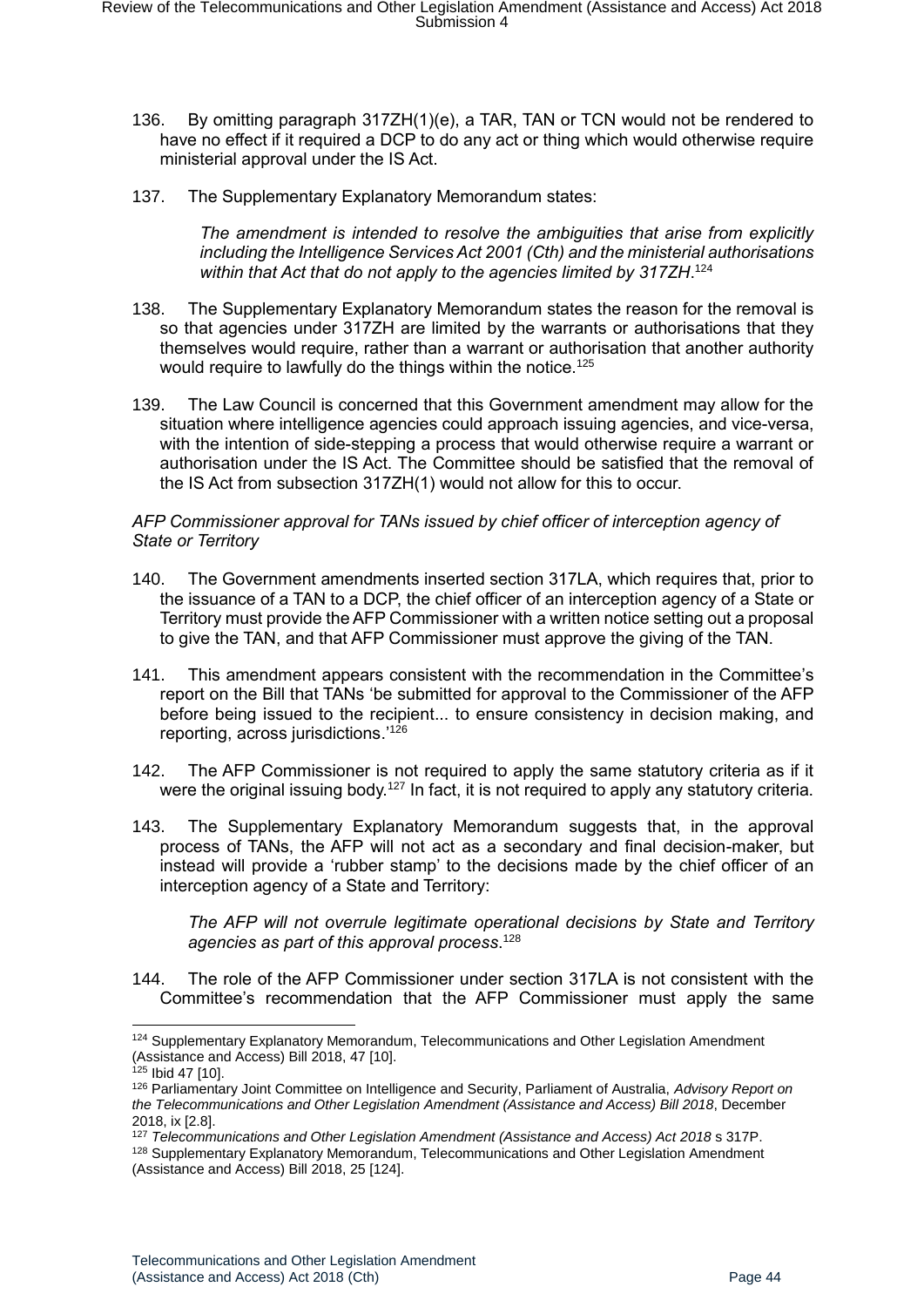statutory criteria, and go through the same decision-making process, as would apply if the AFP were the original issuing authority.<sup>129</sup>

- 145. The Law Council supports the proposed amendment which would require the that AFP Commissioner not give approval for the issuance of a TAN unless satisfied of the matters specified in section 317P.<sup>130</sup>
- 146. Notwithstanding this, it seems that the intended role of the AFP Commissioner is one of centralisation and co-ordination:

*The section reflects the coordination role of the AFP Commissioner. Centralisation will reduce duplicate requests, enable the exchange of relevant information across jurisdictions (for example, where a provider has previously been unable to assist law enforcement) and advise on the types and forms of assistance commonly requested. The AFP will also maintain preferred points of contact within agencies and providers, establish processes with providers and agencies for the efficient and effective delivery of notices and ensure consistency in payment and cost recovery. It may also serve as a central point for statistics about how the powers are being used.* 131

147. Therefore, and in the alternative to subjecting the AFP Commissioner to decisionmaking criteria, if it is intended that the AFP Commissioner have a consultative and coordination role in the issuance of TANs by a state or territory interception agency, the Law Council recommends that section 317LA be amended to expressly state this role of the AFP Commissioner.

#### <span id="page-44-0"></span>**Costs**

- 148. The Government amendments insert paragraphs (c) to (f) in subsection 317ZK(3). This amendment provides that the DCP must comply a requirement under a TAN or a TCN on the basis that the provider neither profits from complying nor bears the reasonable costs of complying, unless:
	- (a) the provider and the applicable costs negotiator otherwise agree; or
	- (b) in the case of a requirement under a TAN given by the Director-General of Security, or the chief officer of an interception agency - the Director-General of Security or the chief officer declares in writing that it is satisfied that it would be contrary to the public interest for this subsection to apply to the requirement; or
	- (c) in the case of a requirement under a TCN the Attorney-General declares in writing that the Attorney-General is satisfied that it would be contrary to the public interest for this subsection to apply to the requirement.
- 149. New subsection 317ZK(3A) sets out the matters which must be considered by the Director-General of Security, the chief officer or the Attorney-General in deciding whether the subsection 317ZK(3) presumption (as to who should bear the cost of assistance) should apply:

<sup>129</sup> Parliamentary Joint Committee on Intelligence and Security, Parliament of Australia, *Advisory Report on the Telecommunications and Other Legislation Amendment (Assistance and Access) Bill 2018*, December 2018, ix-x [2.5].

<sup>130</sup> Telecommunications and Other Legislation Amendment (Assistance and Access) Bill 2018, 8625 proposed amendment (2).

<sup>131</sup> Supplementary Explanatory Memorandum, *Telecommunications and Other Legislation Amendment (Assistance and Access) Bill 2018*, 25 [124].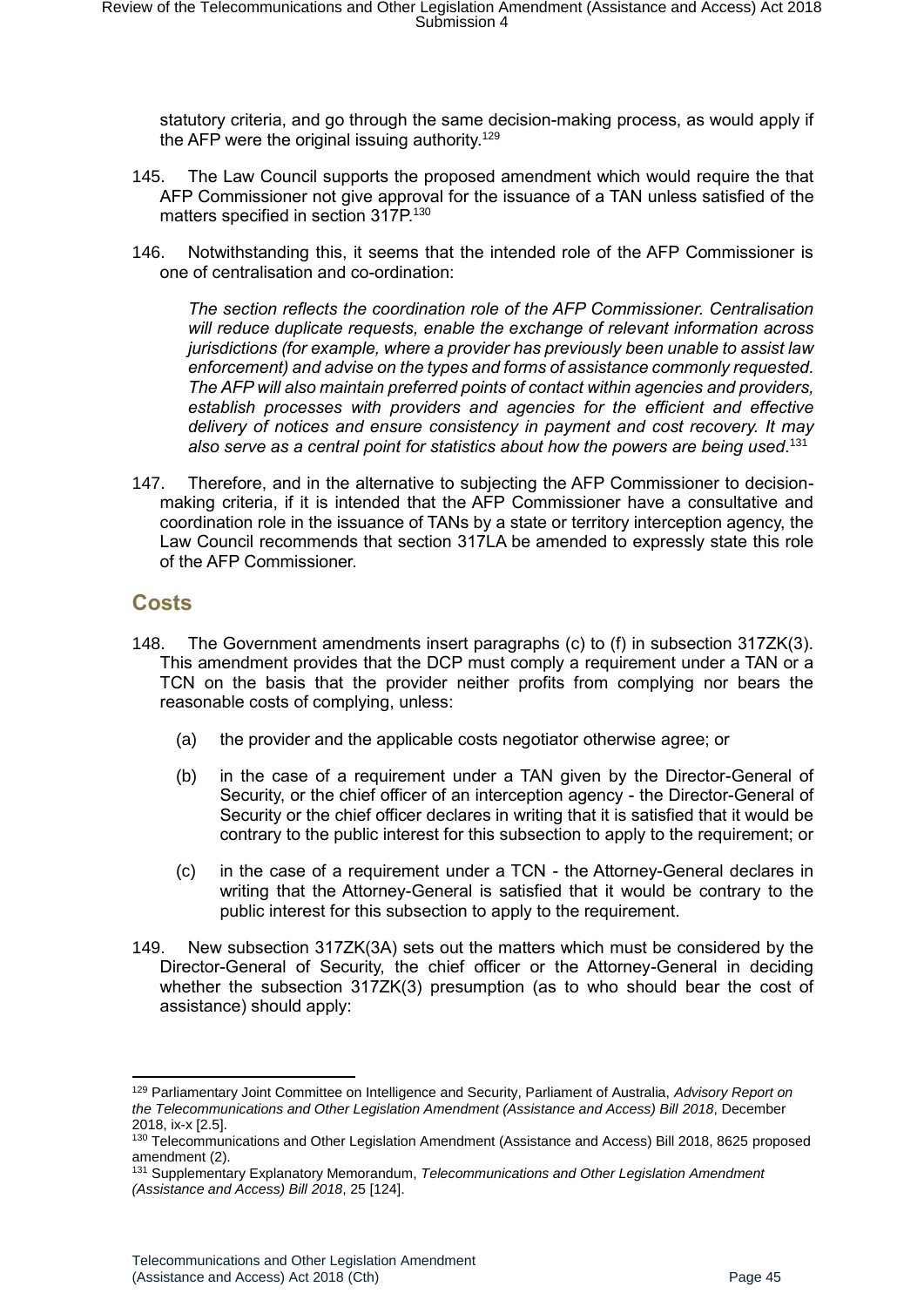- (a) the interests of law enforcement (in the case of an interception agency);
- (b) the interests of national security (in the case of ASIO);
- (c) the objects of this Act;
- (d) the extent to which compliance with the requirement will impose a regulatory burden on the provider;
- (e) the reasons for the giving of the technical assistance notice or technical capability notice, as the case requires; and
- (f) such other matters (if any) as the Director-General of Security, the chief officer or the Attorney-General, as the case may be, considers relevant.
- 150. The Supplementary Explanatory Memorandum states:

*the measures in 317ZK set a high threshold for exercising the public interest exemption in subsection 317ZK(3) by requiring that the decision-maker take into account a range of commercial, law-enforcement and security considerations*. **132**

- 151. The Law Council disagrees that the measures in section 317K set a high threshold. In the view of the Law Council, subsection 317K(3A) broadly captures the matters which are considered to be relevant. Further, there is the potential risk that it could be determined that the interests of law enforcement and national security outweigh the regulatory burden on the provider because it is in the interests of the former that its resources and funding be directed at its other efforts in law enforcement and national security.
- 152. Consistent with the Law Council's previous recommendation that additional resources for oversight of the activities under Schedule 1 should be made available to the relevant oversight bodies, it recommends that the Government should provide adequate funding for its amendments. In this instance, the relevant issuing agencies should receive adequate funding to bear the costs of a DCP's compliance with a Schedule 1 notice.

# <span id="page-45-0"></span>**Schedule 2 – Computer Access Warrants**

#### <span id="page-45-1"></span>**Compensation**

- 153. The Law Council recommended in its previous submission that section 64 of the SDA be amended to ensure liability by the Commonwealth to pay compensation for loss or injury resulting from the unlawful use of a computer access warrant.
- 154. The Government amendments introduced subsection 64(2) to provide for the circumstances in which the Commonwealth is liable to pay a person who has suffered loss or injury flowing from a computer access warrant.
- 155. The Commonwealth is liable to pay compensation to a person when that person has suffered loss or injury:

<sup>&</sup>lt;sup>132</sup> Supplementary Explanatory Memorandum, Telecommunications and Other Legislation Amendment (Assistance and Access) Bill 2018, 25 [124].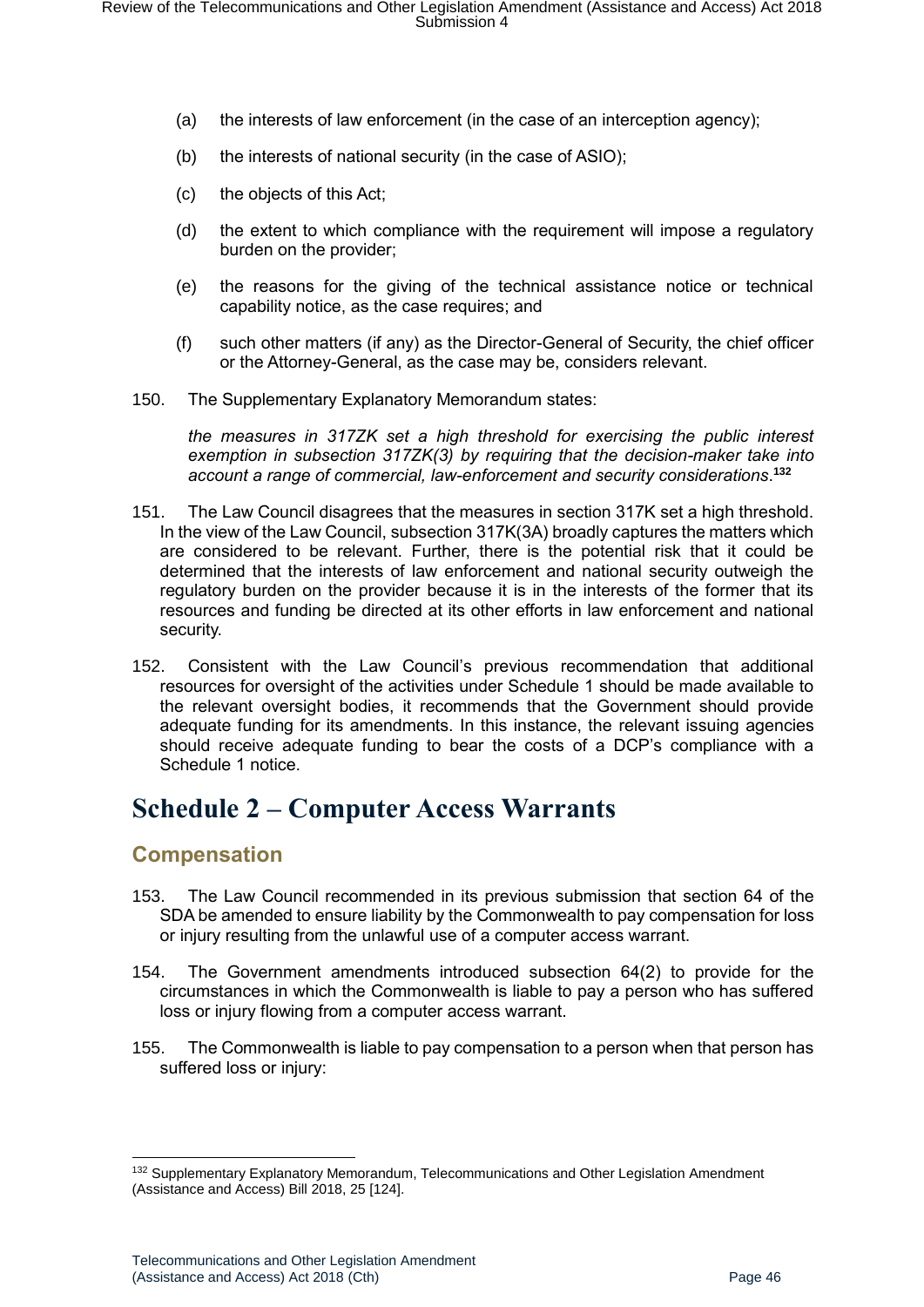- a) from the use of a computer, a telecommunications facility operated or provided by the Commonwealth or a carrier, any other electronic equipment or a data storage device, for the purpose of obtaining access to data held therein;
- b) where the use of the computer, facility, equipment or device as by the AFP, the Integrity Commissioner or staff member of the ACLEI; and
- c) the use is:
	- a. prohibited by law of the State or Territory in which the use occurs; and
	- b. neither in accordance with the SDA or in performance of a function, or the exercise of a power, conferred by Commonwealth law.<sup>133</sup>
- 156. The amount to paid to the person is the amount of compensation that is agreed between the person and the Commonwealth or, in default of such an agreement, the amount of compensation that is determined in a court.<sup>134</sup>
- 157. It appears that s 64(2) of the SDA is consistent with the Law Council's recommendation.

#### <span id="page-46-0"></span>**Emergency authorisations**

- 158. Emergency authorisations for access to data held in a computer are created under subsection 32(2A) of the SDA and would allow 'anything that a computer access warrant may authorise'. Under new paragraph 27E(2)(h) of the SDA, a computer access warrant would allow agencies to intercept communications over a telecommunications system.
- 159. This was inconsistent with the former subsection 32(4) of the SDA which stated that '[n]othing in this Part authorises the doing of anything for which a warrant would be required under the [TIA Act]'.
- 160. In the Law Council's previous submission, it recommended that section 32 of the SDA be amended to outline that telecommunications intercepts will not be permitted under emergency authorisations as consistent with the former subsection 32(4) of the SDA.<sup>135</sup>
- 161. However, the phrase '(other than subsection (2A) of this section)' was inserted into section 32(4) of the SDA by the Government amendments. The effect of this amendment is that telecommunications intercepts are expressly permitted under emergency authorisations.
- 162. In its previous submission, the Law Council noted that attaching telecommunications interception power to computer access warrants involves a reduction in the threshold for telecommunications interception.<sup>136</sup> Previously, under the TIA Act where a law enforcement agency applies to an eligible Judge or nominated AAT member for a warrant in respect of a telecommunications service, the Judge or nominated AAT member must be satisfied that for example information that would be likely to be obtained by intercepting under a warrant communications made to or from the service

<sup>133</sup> *Surveillance Devices Act 2004* (Cth) ss 64(2)(a)–(d).

 $134$  Ibid ss  $64(e)$ –(f).

<sup>135</sup> Law Council of Australia, Submission to the Parliamentary Joint Committee on Intelligence and Security*, Inquiry into the Telecommunications and Other Legislation Amendment (Assistance and Access) Bill 2018, 18* October 2018*,* 40-1 [119]-[121].

 $136$  Ibid.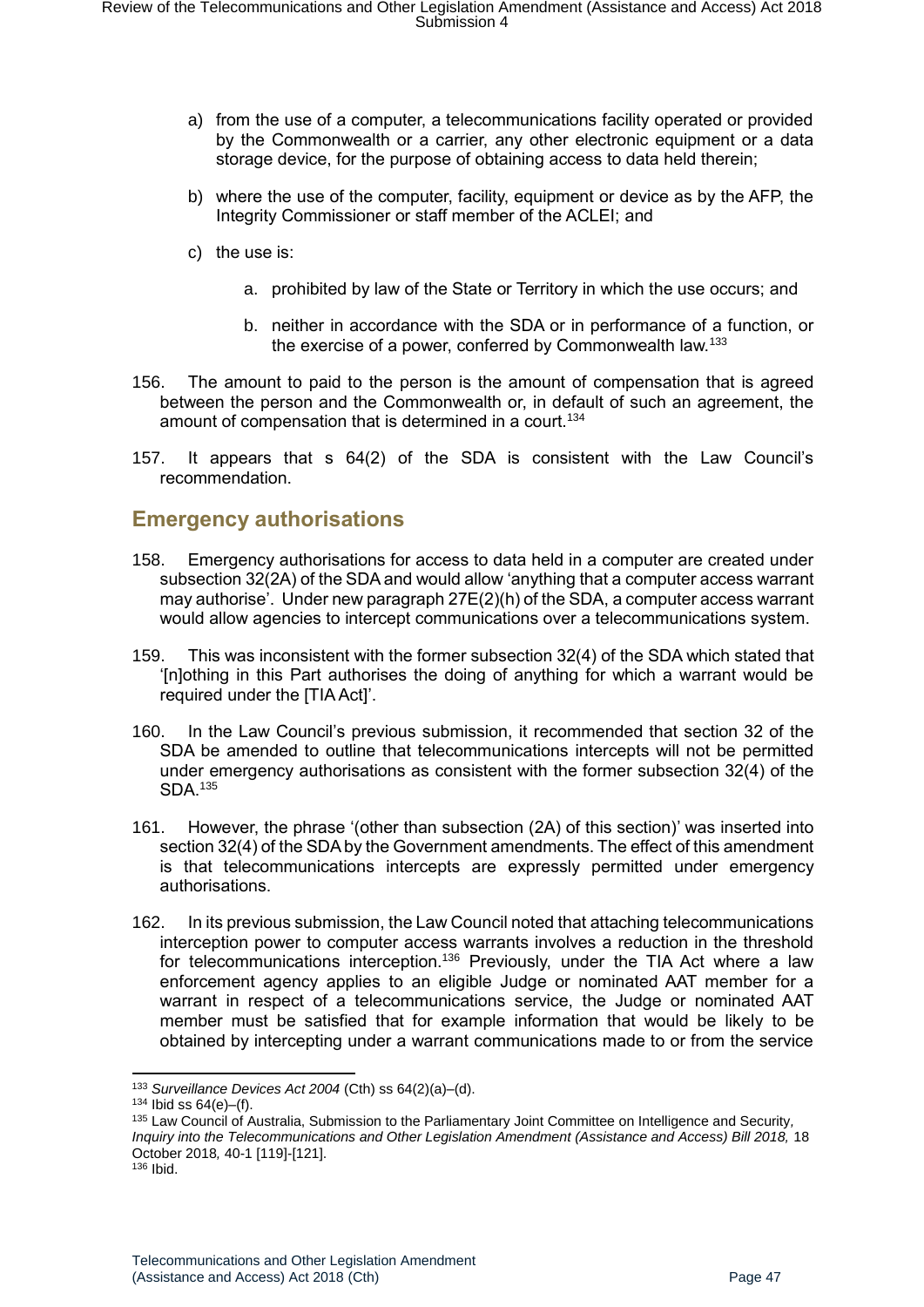would be likely to assist in connection with the investigation by the agency of a serious offence, or serious offences, in which (i) the particular person is involved; or (ii) another person is involved with whom the particular person is likely to communicate using the service.<sup>137</sup> As noted above, serious offences are generally include offences punishable by imprisonment for life or for a period or a maximum period of at least seven years under section 5D of the TIA Act.

- 163. The Act introduced section 27A, the effect of which was the lowering of this threshold so that telecommunications interception may be permitted as part of a computer access warrant for a 'relevant' offence, defined in subsection 6(1) of the SDA as a Commonwealth offence, or a state offence with a federal aspect, that is punishable by imprisonment for a minimum of three years, or an offence otherwise prescribed in section 6(1) or by the regulation. This is a significant increase in the powers of law enforcement agencies, which does not appear to have been justified as a necessary and proportionate response.
- 164. The Law Council is concerned that the amendment to subsection 32(4) of the SDA permits telecommunication interceptions under computer access warrants which have received emergency authorisation, meaning they have not been approved by an eligible Judge or a nominated AAT member, and these warrants can be issued for a much broader range of offences.
- 165. The Law Council recommends that section 32 of the SDA be amended to outline that telecommunications intercepts will not be permitted under emergency authorisations as consistent with the former subsection 32(4) of the SDA.<sup>138</sup>

## <span id="page-47-0"></span>**Removal of computer or other things from premises**

#### <span id="page-47-1"></span>**Scope**

- 166. The Law Council reiterates its concerns regarding the temporary removal of computers and other things under s 25A of the ASIO Act and s 27E of the SDA.<sup>139</sup> The temporary removal power is too broad as it allows the Attorney-General or Judge or nominated AAT member to authorise the temporary removal of computers or other things from premises for the purpose of entering specified premises or gaining entry to or exiting specified premises.<sup>140</sup> It is unclear why this power is necessary or justified.
- 167. In the absence of such justification, the temporary removal power should be limited to the purpose of obtaining access to 'relevant data' under existing paragraphs  $25A(4)(a)$ , (ab) and  $27E(2)(c)$  and (d) of the ASIO Act and  $27E(2)(c)$  of the SDA.
- 168. The temporary removal power is also too broad as it allows the temporary removal of 'other things' with the potential to apply to any object on the premises in an arbitrary manner.

<sup>&</sup>lt;sup>137</sup> *Telecommunications Act (Assistance and Access) Act 1979* (Cth) s 46(1)(d).

<sup>138</sup> Law Council of Australia, Submission to the Parliamentary Joint Committee on Intelligence and Security*,*  Inquiry into the Telecommunications and Other Legislation Amendment (Assistance and Access) Bill 2018, 18 October 2018*,* 40-1 [119]-[121].

<sup>139</sup> Law Council of Australia, Submission to the Parliamentary Joint Committee on Intelligence and Security*, Inquiry into the Telecommunications and Other Legislation Amendment (Assistance and Access) Bill 2018, 18* October 2018*,* 41-2 [122]-[127].

<sup>140</sup> *Australian Security Intelligence Organisation Act 1979* (Cth) ss 25A(4)(a)-(ab), 27E(2)(c)-(d); *Surveillance Devices Act 2004* (Cth) s 27E(2)(d).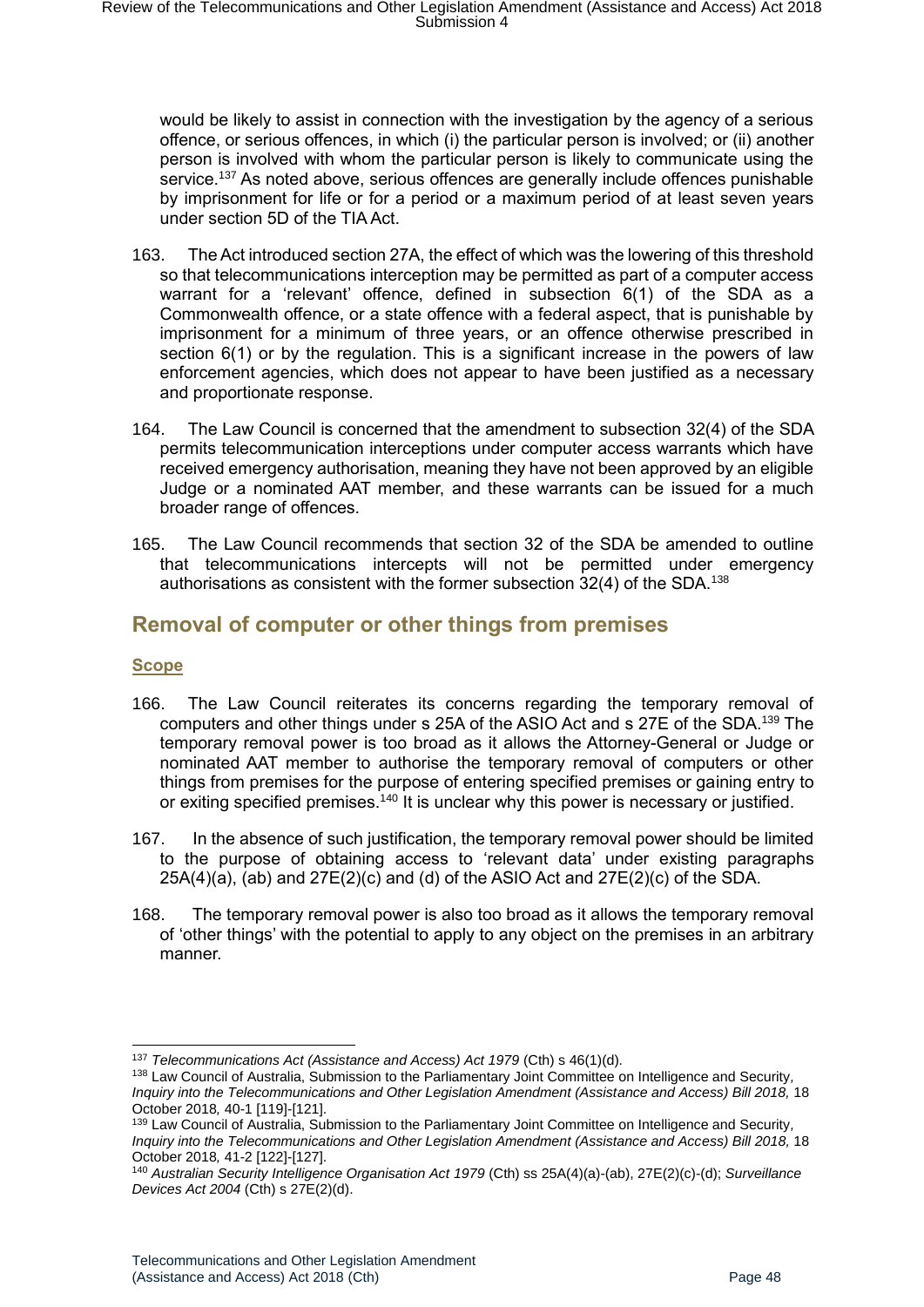- 169. The criteria for what objects may be temporarily removed should be clearly set out in the legislation to ensure that there is a rational connection with the legitimate objective of the legislation.
- 170. The Law Council was concerned that there was no maximum time limit for the temporary removal of computers and other things in the Bill, with the potential for there to be an indefinite retention of such items. The Law Council considered that this was not is proportionate, particularly given the importance of computers in a person's daily life.
- 171. The Government amendments introduce subsections 25A(4A), 27E(3A) and 27E(2A) into the ASIO Act. These subsections require that if a computer or thing is removed from premises in accordance with a warrant<sup>141</sup> or authorisation,<sup>142</sup> the computer or thing must be returned to the premises when returning the computer or thing would no longer be prejudicial to security (if returning the computer or thing would be prejudicial to security), or otherwise within a reasonable period.
- 172. It appears that the maximum time limit for the temporary removal of computers and other things is 'when returning the computer or thing would no longer be prejudicial to security' or within 'a reasonable period'. The Law Council considers that these timelimits are ambiguous and would be open to interpretation.
- 173. The Law Council recommends that subsections 25A(4A), 27E(3A) and 27E(2A) of the ASIO Act be amended to introduce a concrete, quantifiable time-limit for the return of computers, and a requirement that the removal of a computer for any time after the prescribed time-limit must be an approved extension from a court.

## <span id="page-48-0"></span>**Concealment of access**

- 174. Subsections 25A(8), 27A(3C) and 27E(6) of the ASIO Act and paragraphs 27E(7) of the SDA would authorise specified concealment activities while the warrant is in force, up to 28 days after the warrant ceases to be in force, or as soon as reasonably practicable after the 28-day period. These concealment activities could include for example anything reasonably necessary to conceal the fact that anything has been done under the warrant or:
	- (a) entry to premises, including third-party premises;
	- (b) removal and return of computers or other things from premises;
	- (c) the use of other computers or communications in transit, including, if necessary, adding, copying, deleting or altering data in the computer or the communication in transit;
	- (d) the interception of telecommunications; and
	- (e) other things reasonably incidental to these activities.

<span id="page-48-1"></span>**Automatic concealment authorisation and duration** 

175. The Law Council maintains its concerns raised in its previous submission regarding the automatic authorisation of concealment activities under subsections 25A(8),

<sup>1</sup> <sup>141</sup> *Australian Security Intelligence Organisation Act 1979* (Cth) ss 25A(4A), 27E(2A).

<sup>142</sup> Ibid s 27E(3A).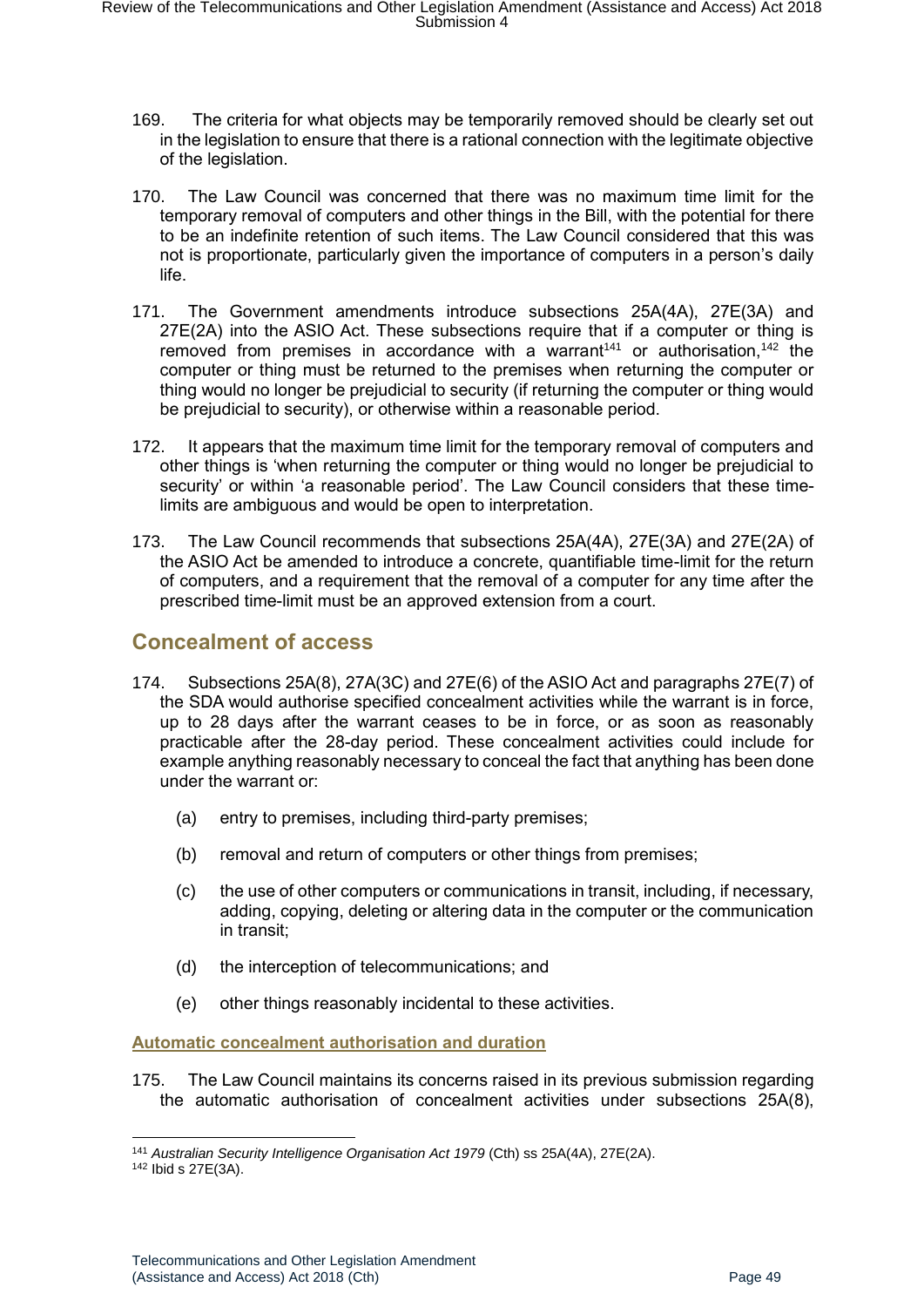27A(3C) and 27E(6) of the ASIO Act and paragraphs 27E(7) of the SDA, and the absence of a time-limit by which concealment of access powers may be exercised.<sup>143</sup> Neither of these issues have been resolved by the Government amendments.

- 176. Concealment activities can be done 'at any time while the warrant is in force or within 28 days after it ceases to be in force'.<sup>144</sup> However, if nothing has been done within the 28 day period to conceal the fact a computer has been accessed, they may be authorised 'at the earliest time after the 28-day period at which it is reasonably practicable' to conceal access to a computer under warrant.<sup>145</sup>
- 177. The Law Council expressed concerned that the absence of a time-limit by which concealment of access powers may be exercised may authorise privacy-intrusive activities in the absence of the reasonable grounds threshold which underpin the initial warrant. It recommended that paragraphs 25A(8)(k), 27E(6)(k) and 27A(3C)(k) of the ASIO Act and paragraphs 27E(7)(k) of the SDA should not proceed. In the alternative, it recommended that ASIO should be able to apply to the Attorney-General (or in the case of an identified person warrant the Director-General) for an extension of time with a maximum limit where it is necessary for the concealment of access.
- 178. The Government amendments did not omit paragraphs 25A(8)(k), 27E(6)(k) and 27A(3C)(k) of the ASIO Act and paragraphs 27E(7)(k) of the SDA, nor require ASIO to be request an extension of time from the Attorney-General. Rather, the Government amendments inserted section 49B in the SDA, which requires that the Ombudsman is notified when an act or thing is done to conceal access under a computer access warrant more than 28 days after the warrant has expired. The chief officer of the law enforcement agency must notify the Ombudsman within seven days after the things was done.
- 179. In the view of the Law Council, a requirement to notify the Ombudsman is not a sufficient safeguard to ensure that a chief officer of a law enforcement agency cannot exercise powers that may authorise privacy-intrusive activities in the absence of the reasonable grounds threshold which underpin the initial warrant.
- 180. The Law Council maintains its view that the Act should not allow an act or thing be done to conceal access under a computer access warrant more than 28 days after the warrant has expired. It recommends that the ASIO Act and the SDA be amended to omit paragraphs 25A(8)(k), 27E(6)(k) and 27A(3C)(k) from the ASIO Act and paragraph 27E(7)(k) from the SDA.

#### <span id="page-49-0"></span>**Safeguards**

-

181. The Law Council previously expressed concerns about the concealment provisions in the ASIO Act and the SDA not including the safeguards regarding 'certain acts not authorised' which applied to the computer access warrants under the ASIO Act.<sup>146</sup> That is, they did not appear to include the limitations on any damage or loss caused by the concealment activities. The Law Council recommended that these safeguards should

<sup>143</sup> Law Council of Australia, Submission to the Parliamentary Joint Committee on Intelligence and Security*,*  Inquiry into the Telecommunications and Other Legislation Amendment (Assistance and Access) Bill 2018, 18 October 2018*,* 43-4 [131]-[133], [135]-[137].

<sup>144</sup> *Australian Security Intelligence Organisation Act 1979* (Cth) ss 25A(8)(j), 27E(6)(j); *Surveillance Devices Act 2004* (Cth) s 27E(7)(j).

<sup>145</sup> *Australian Security Intelligence Organisation Act 1979* (Cth) ss 25A(8)(k), 27E(6)(k); *Surveillance Devices Act 2004* (Cth) s 27E(7)(k).

<sup>146</sup> Law Council of Australia, Submission to the Parliamentary Joint Committee on Intelligence and Security*,*  Inquiry into the Telecommunications and Other Legislation Amendment (Assistance and Access) Bill 2018, 18 October 2018*,* 43 [134].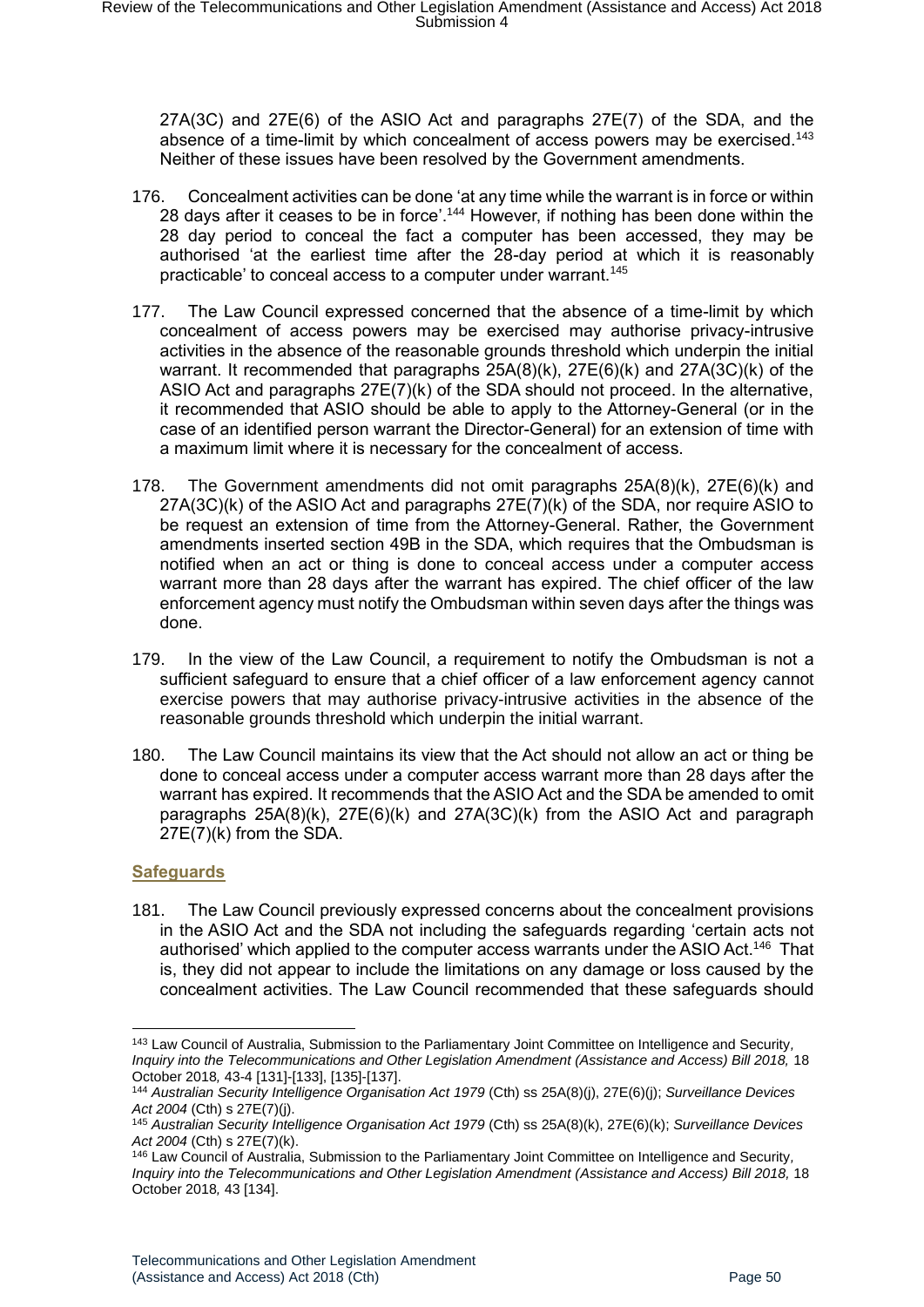be present for the new concealment powers to assist in the proportionality of the measures.

- 182. The Government amendments introduced subsections 25A(9) and 27A(3D) into the ASIO Act and subsection 27E(8) into the SDA. These sections provide that the concealment of access provisions do not authorise the doing of anything that is likely to:
	- (a) materially interfere with, interrupt or obstruct a communication in transit, or the lawful use by other persons of a computer, unless the thing is necessary to do one or more of the things specified in the concealment of access provisions; or
	- (b) cause any other material loss or damage to other persons lawfully using a computer.
- 183. It appears that this amendment is consistent with other provisions in the ASIO Act which refer to 'material loss or damage'. However, these provisions require the loss or damage caused to be 'material' loss or damage in order for the act or thing to be deemed 'unauthorised' under paragraphs 25A(9)(b) and 27A(3D)(b) of the ASIO Act and paragraph 27E(8)(b) of the SDA. The requirement that the loss or damage be 'material' sets a higher bar than 'cause *any* loss or damage' – a bar which may be too high for a person to be able to access compensation for loss or damage.
- 184. The Law Council recommends that these sections be amended to omit the requirement of 'material'.
- 185. The Government amendments also introduced subsections 25A(10) and 27A(3E) into the ASIO Act and subsection 27E(9) into the SDA, which require that if a computer has been removed from a place in accordance with the concealment of access provisions,<sup>147</sup> the computer must be returned within a reasonable period. The Law Council welcomes the time-limit on the removal of computers under the concealment of access provisions, but still considers that there should be a quantifiable maximum timelimit by which a computer must be returned. The current requirement of 'a reasonable period' is ambiguous.
- 186. The Law Council recommends that subsections 25A(10) and 27A(3E) in the ASIO Act and subsection 27E(9) in the SDA be amended to include a quantifiable time-limit by which a computer which has been removed in accordance with the concealment of access provisions must be returned.

## <span id="page-50-0"></span>**Authorised disclosures**

- 187. The Government amendments improve the authorised disclosures relating to general computer access intercept information. The Law Council supports the introduction of these measures as they permit authorised disclosures to the investigative bodies of the Ombudsman and IGIS.<sup>148</sup>
- 188. The Government amendments introduced subsections 63AB(3)–(6) and 63AC(3)– (6) into the TIA Act. These subsections relate to restrictions on the use and disclosure restrictions on 'general computer access intercept information' and 'ASIO general

<sup>147</sup> *Australian Security Intelligence Organisation Act 1979* (Cth) ss 25A(8)(f), 27E(6)(f); *Surveillance Devices Act 2004* (Cth) s 27E(7)(f).

<sup>148</sup> *Australian Security Intelligence Organisation Act 1979* (Cth) ss 23AB(3)–(5), 63AC(3)–(5).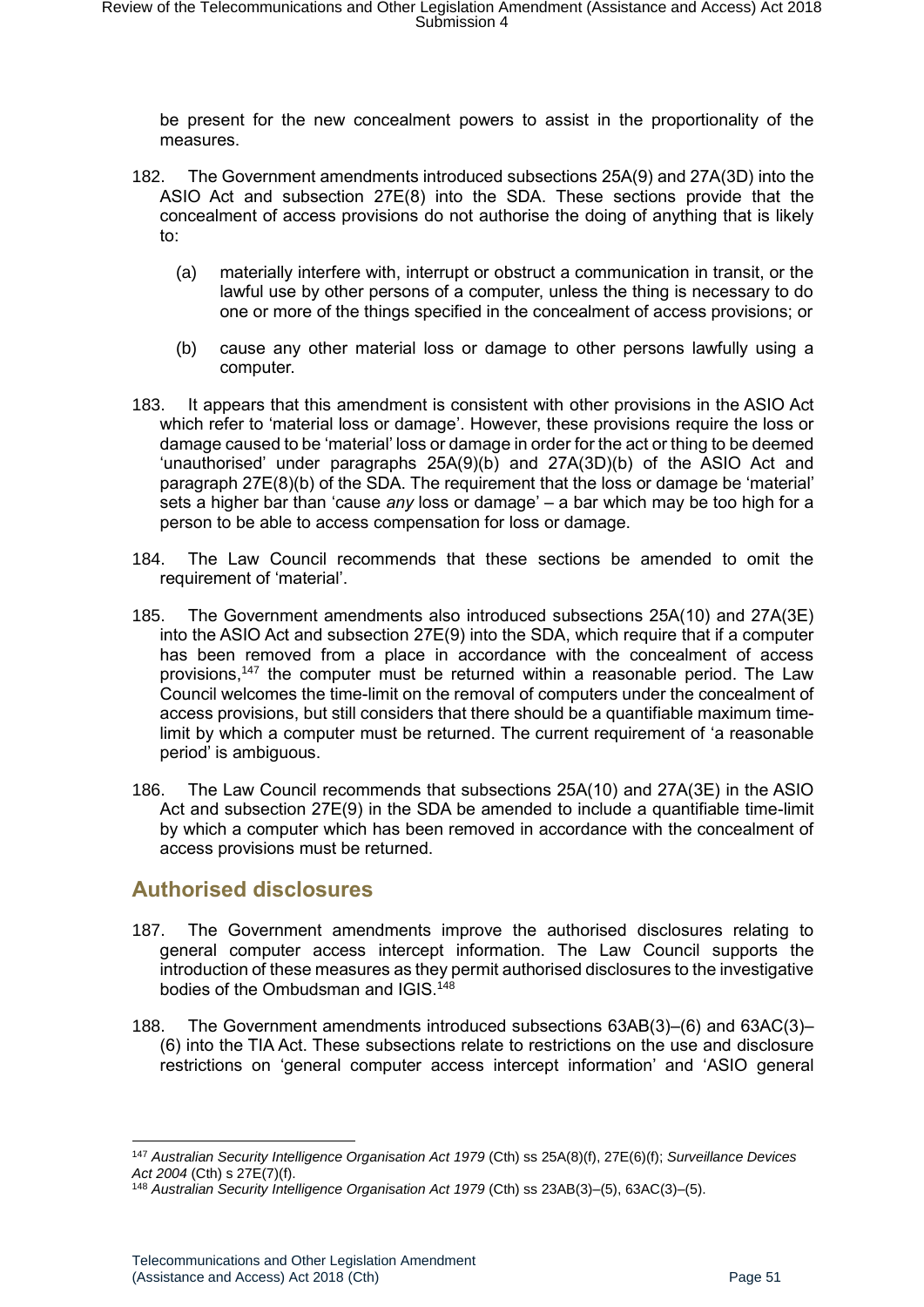computer access intercept information'. They permit disclosure to the Ombudsman, or the IGIS for ASIO general computer access intercept information.

- 189. New subsection 63AB(3) states that a person may, in connection with the performance by an Ombudsman official of the its functions or duties or the exercise by an Ombudsman official of the Ombudsman official's powers communicate to the Ombudsman official, make use of, or make a record of, 'general computer access intercept information'. The same is permitted for an IGIS official in relation to 'ASIO general computer access intercept information' under subsection 63AC(3). An Ombudsman official, or an IGIS official, is permitted to communicate this information to another person, or make use of or record the information under subsections 63AB(4) and 63AC(4). The meaning of 'general computer access intercept information' is information obtained under a general computer access warrant by intercepting a communication passing over a telecommunications system. Subsections 63AB(6) and 63AC(6) permit disclosure to the Ombudsman, or to the IGIS, in instances where information was obtained by intercepting a communication passing over a telecommunications system and the interception was purportedly for the purposes of doing a thing specified in a general or ASIO computer access warrant, and the interception was not authorised by the general or ASIO computer access warrant.
- 190. Paragraph 317ZF(3)(b) allows a person to make an authorised disclosure of TAR, TAN or TCN information for the purposes of any legal proceeding, and subsection 317ZF(3) allows such information to be disclosed for the purposes obtaining legal advice, in relation to Part 15 of the Telecommunications Act.
- 191. In the ASIO Act, section 34ZS provides secrecy provisions relating to warrants and questioning. Paragraph 34ZS(5)(c) provides that a 'permitted disclosure' means a disclosure to a lawyer for the purpose of obtaining legal advice with a warrant issued under Division 3 of the ASIO Act, or obtaining representation in legal proceedings seeking a remedy relating to such a warrant or the treatment of a person in connection with such a warrant. However, this 'permitted disclosure' only applies to legal advice relating to questioning and detention warrants, and not to computer access warrants under section 24A of the ASIO Act.
- 192. Division 1 of Part 6 of the SDA relates to restrictions on use, communication and publication of information. Subsection 44(b) makes any information relating to the application for, the issue of, the existence of or the expiration of, a warrant or an emergency authorisation, 'protected information'. Subsections 45(1) and 45(2) make it an offence to use, record, communicate or public any protected information, carrying a sentence of 2 years imprisonment, or 10 years imprisonment if the disclosure prejudices the effective conduct of an investigation. Subsection 45(3) provides that protected information may not be admitted in evidence in any proceedings. Paragraph 45(2)(a) provides that subsections 45(1)–(3) do not apply to information that has been disclosed in proceeding in open court lawfully. Therefore, the SDA does not permit disclosures for the purpose of obtaining legal advice in relation to computer access warrants under Division 4 of Part 2 of the SDA.
- 193. The Law Council recommends that the ASIO Act and the SDA be amended to permit disclosures about computer access warrants under Division 4 Part 2 of the SDA and under section 25A of the ASIO Act for the purpose of obtaining legal advice.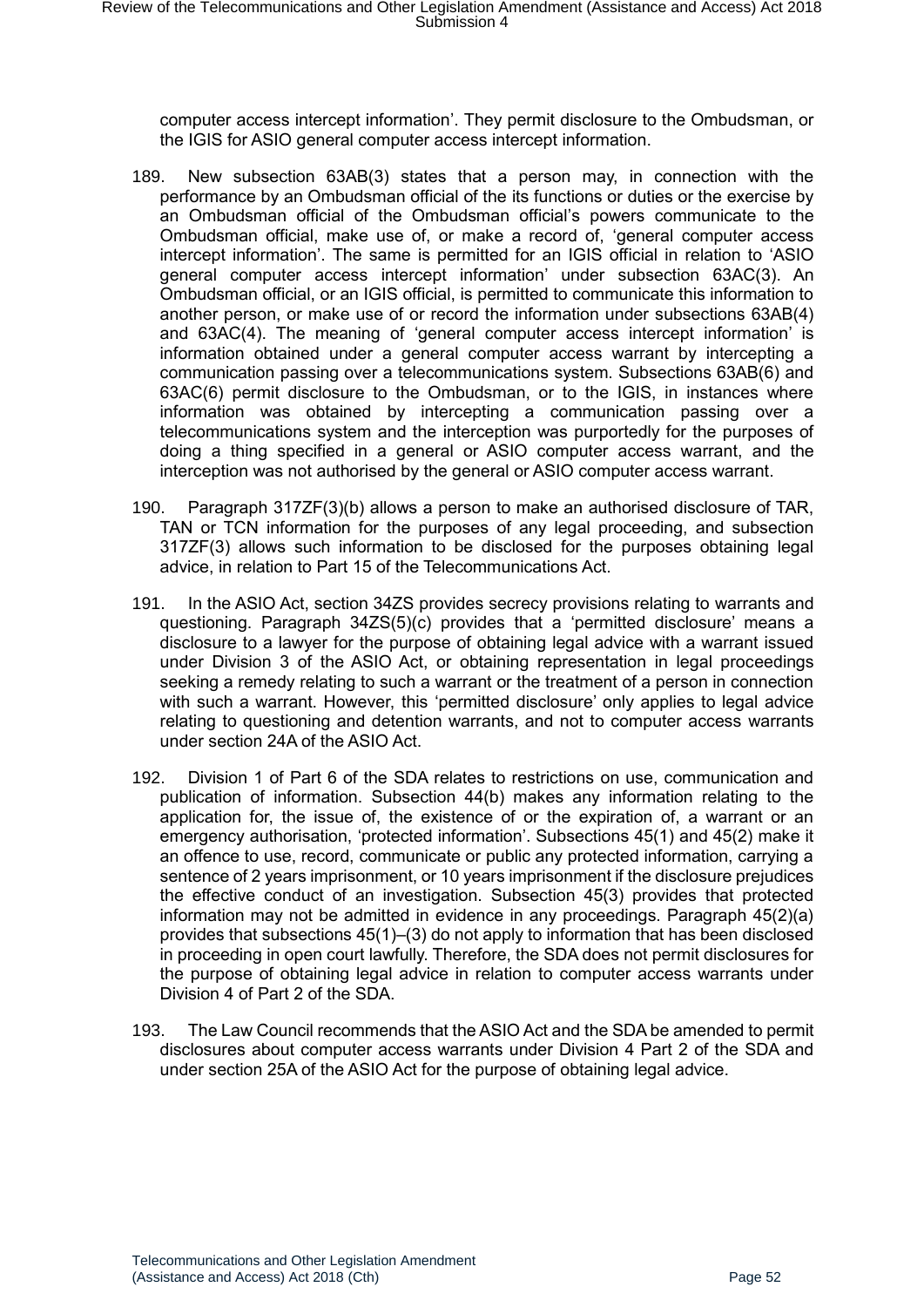# <span id="page-52-0"></span>**Schedule 5 – Voluntary assistance to ASIO**

## <span id="page-52-1"></span>**Procedural matters**

- 194. Subsection 21A(1) of the ASIO Act confers an immunity from civil liability on persons or bodies who render voluntary assistance to ASIO in accordance with a request by the Director-General of Security, or a senior position-holder to whom the Director-General has delegated the power under subsection 16(1A). This proposed internal authorisation would represent a significant expansion of power, as previously only the Attorney-General could confer a civil or criminal immunity on participants in a special intelligence operation.
- 195. As expressed in the Law Council's previous submission, it considers that the procedural framework surrounding requests made under subsection 21A(1) and the associated immunity from civil liability should be improved in the following ways to aid transparency and accountability by making it clear:
	- a) that compliance with a request is voluntary (as proposed for subsection 317HAA(1) of the Telecommunications Act);
	- b) how long the request will be in force with a maximum statutory period applying;
	- c) that a voluntary assistance provided to ASIO request does not cover ongoing requirements for assistance;
	- d) that oral requests should be followed by a written record to the person as soon as reasonably practicable;
	- e) the manner in which such requests may be varied or revoked; and the manner in which there are reporting requirements under the provisions. The Law Council considers that there should be annual reporting to the Parliament on the number of times the provision is used; the kinds of assistance requested and provided; and the extent to which the civil immunity provision did not apply.
- 196. The Government amendments introduced subsections 21A(2), (2A) and (3A) into section 21A of the ASIO Act. Subsections 21A(2) and (2A) require that an oral request for voluntary assistance under paragraph 21A(1)(a) must be in writing unless the making of the request should be made as a matter of urgency, would be prejudicial to security, or would be prejudicial to the operational security of the organisation.<sup>149</sup> It appears that the effect of subsections 21A(2) and 21A(2A) is that the circumstances in which a request may be made orally has been confined. The Law Council considers that the confining of oral requests in these circumstances only as an improvement as it appears to assist in clarity of responsibilities for ASIO.
- 197. In relation to point (d) above, the notification requirements have been improved by the introduction of subsection 21A(3A) into section 21A of the ASIO Act. The Bill already required that oral requests be followed by a written record by the Director-General.<sup>150</sup> But the introduction of subsection 21A(3A) places an additional obligation on the Director-General to notify the IGIS that a request has been made, within seven days after the request was made.

<sup>149</sup> *Australian Security Intelligence Organisation Act 1979* (Cth) ss 21A(2)(a)–(c).

<sup>150</sup> Telecommunications and Other Legislation Amendment (Assistance and Access) Bill (2018) s 21A(3).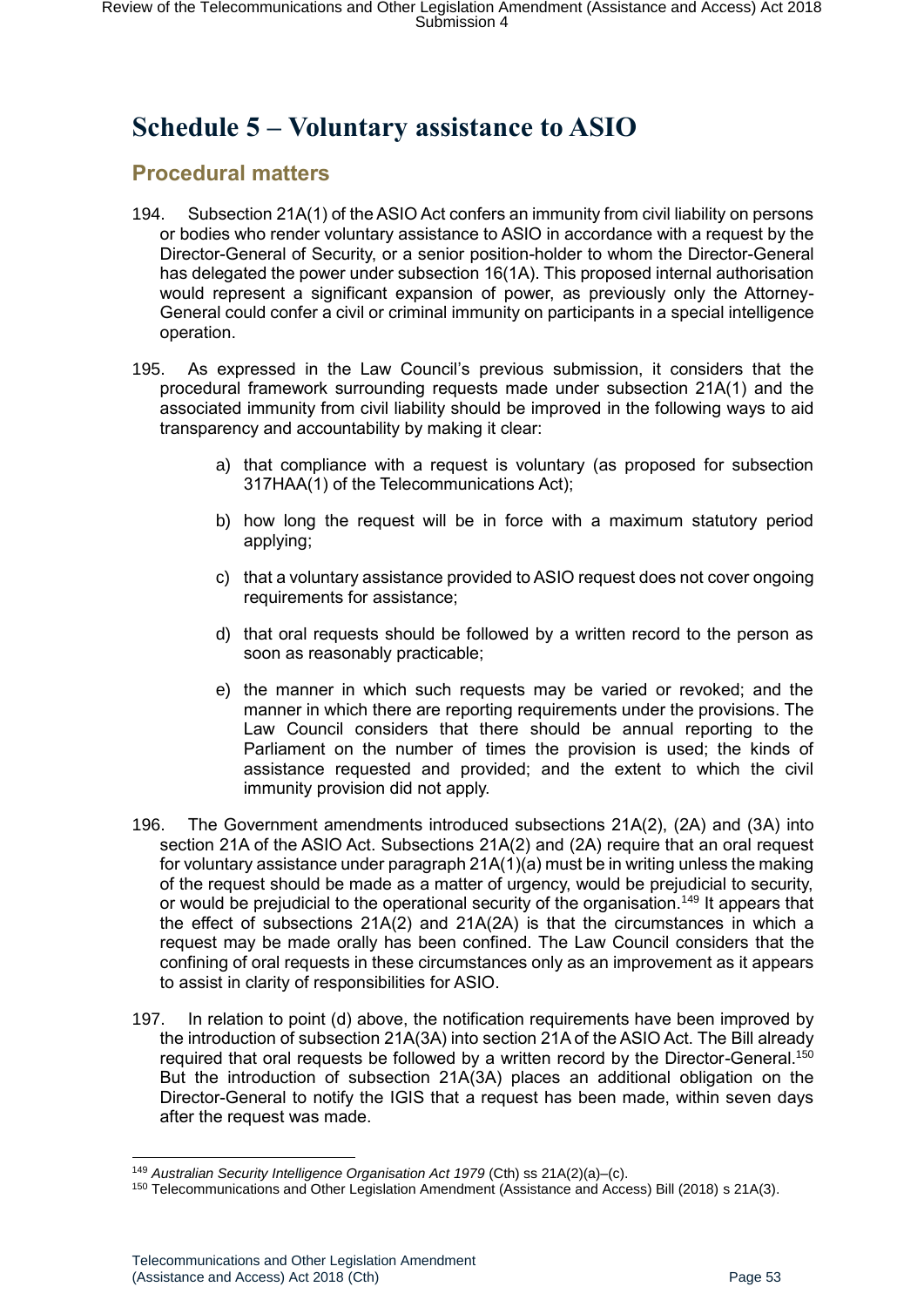- 198. In relation to point (f) above, subsection 94(2BC) was introduced into section 94 of the ASIO Act by the Government amendments. This subsection requires the annual report, prepared by the Director-General of Security for the Minister,<sup>151</sup> include a statement of the total number of requests made under paragraph 21A(1)(a) during the period,<sup>152</sup> as well as the total number of orders made under subsection 34AAA(2) during the period.<sup>153</sup>
- 199. The Law Council supports the fact that reporting on the number of requests for voluntary assistance by ASIO, and the number of orders requiring assistance, is to Parliament as a whole. This amendment may improve the parliamentary oversight of the number of TARs, TANs and TCNs issued.
- 200. However, this amendment is only partly consistent with the Law Council's recommendation, as the Director-General is not required to include in the annual report the kinds of assistance requested and provided and the extent to which the civil immunity provision did not apply. As already mentioned, the Government amendments introduced paragraph 317ZS(1)(d), which requires the Home Affairs Minister's to include in its annual report information on the kinds of serious Australian offences in which TARs, TANs and TCNs are issued, which is then laid before Parliament.<sup>154</sup>
- 201. The Law Council considers that including in the annual report the kinds of circumstances in which voluntary assistance (under paragraph 21A(1)(a)), and compulsory orders (under subsection 34AAA(2)), are being requested may assist the Parliament in ensuring that the powers are being used proportionately.

# <span id="page-53-0"></span>**Schedule 5 - Compulsory assistance to ASIO**

## <span id="page-53-1"></span>**Procedural matters**

- 202. As noted above, there are many outstanding issues relating to section 34AAA, which relate to issues such as the detention for non-compliance with the order, the lack of requirements to guard against oppressive use of multiple coercive powers to obtain particular information and the lack of adequate record keeping requirements, reporting requirements, instructions for the cessation of activities and destruction of materials, at least consistent with other parts of the ASIO Act.
- 203. In the Law Council's previous submission, it recommended that section 34AAA should include adequate record keeping requirements, reporting requirements instructions for the cessation of activities and destruction of materials at least consistent with other parts of the ASIO Act.
- 204. The Government amendments appear to have addressed some procedural issues with requests from ASIO for compulsory assistance relating to data. The record-keeping requirements have been improved by the introduction of subsections 34AAA(3A) and (3B), requiring the Director-General to make a written record of a verbal request within 48 hours.<sup>155</sup> New paragraph 34AAA(3C) requires that a request for compulsory assistance must be accompanied by a statement setting out the particulars and outcomes of all previous requests (if any) for the making of an order relating to the person specified in the current request.

<sup>151</sup> *Public Governance, Performance and Accountability Act 2013* (Cth) s 46.

<sup>152</sup> *Australian Security Intelligence Organisation Act 1979* (Cth) s 94(2BC)(a).

<sup>153</sup> Ibid s 94(2BC)(b).

<sup>154</sup> *Telecommunications (Interception and Access) Act 1979* (Cth) s 186(3).

<sup>155</sup> *Australian Security Intelligence Organisation Act 1979* (Cth) s 34AAA(3A)–(3B).